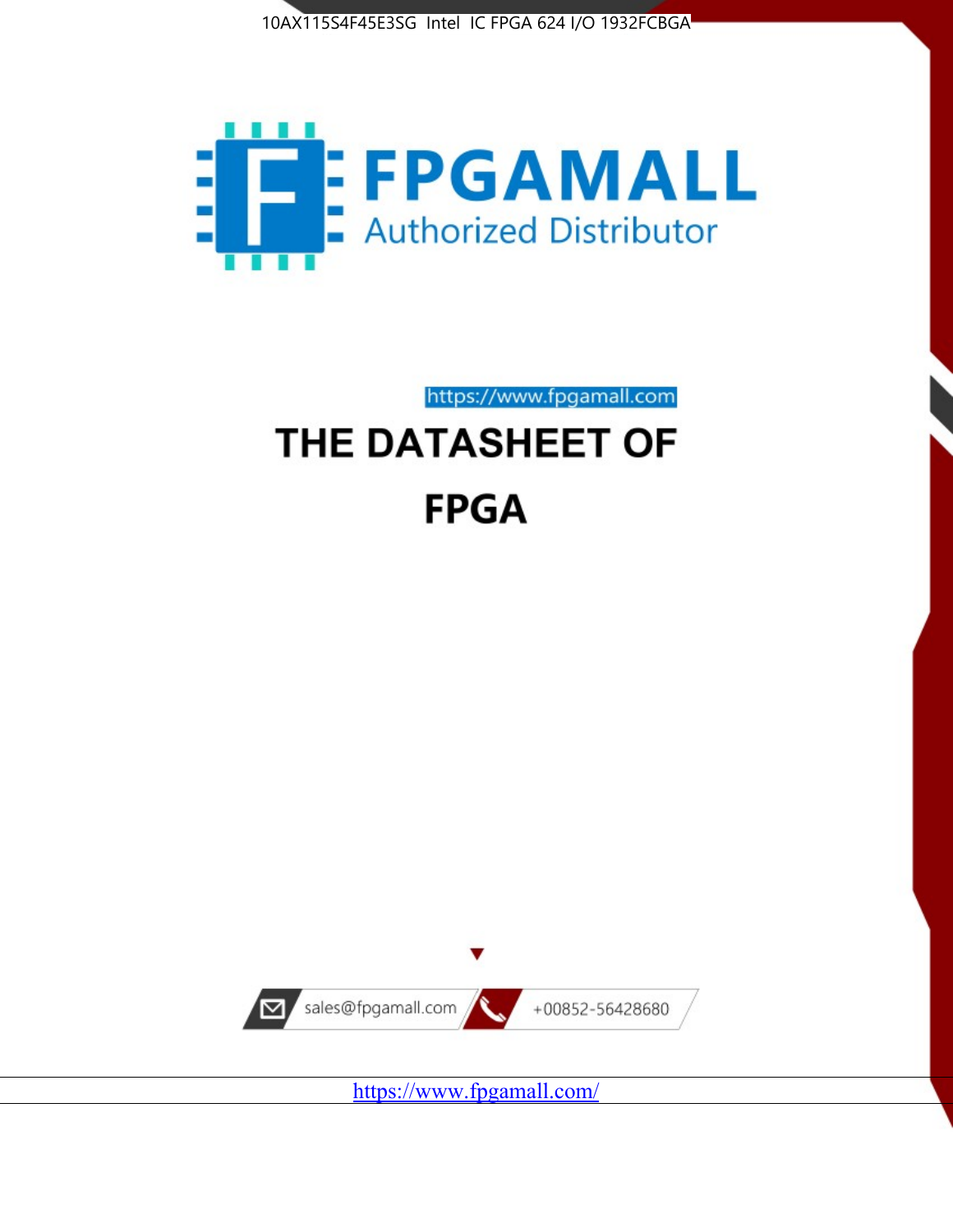10AX115S4F45E3SG Intel IC FPGA 624 I/O 1932FCBGA



# **Intel® Arria® 10 Device Overview**



**A10-OVERVIEW | 2018.12.06** Latest document on the web: **[PDF](https://www.intel.com/content/dam/www/programmable/us/en/pdfs/literature/hb/arria-10/a10_overview.pdf)** | **[HTML](https://www.intel.com/content/www/us/en/programmable/documentation/sam1403480274650.html)**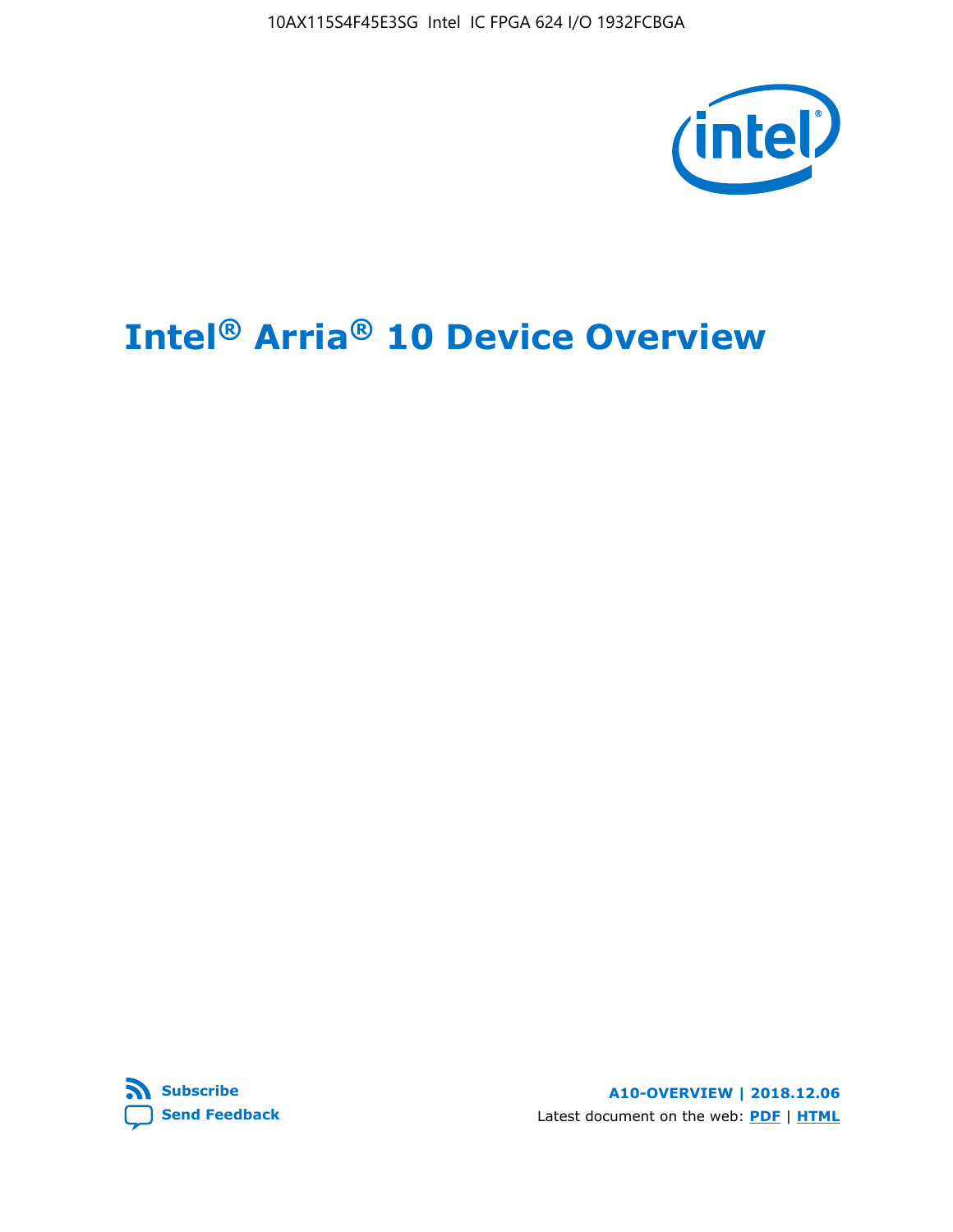

**Contents** 

## **Contents**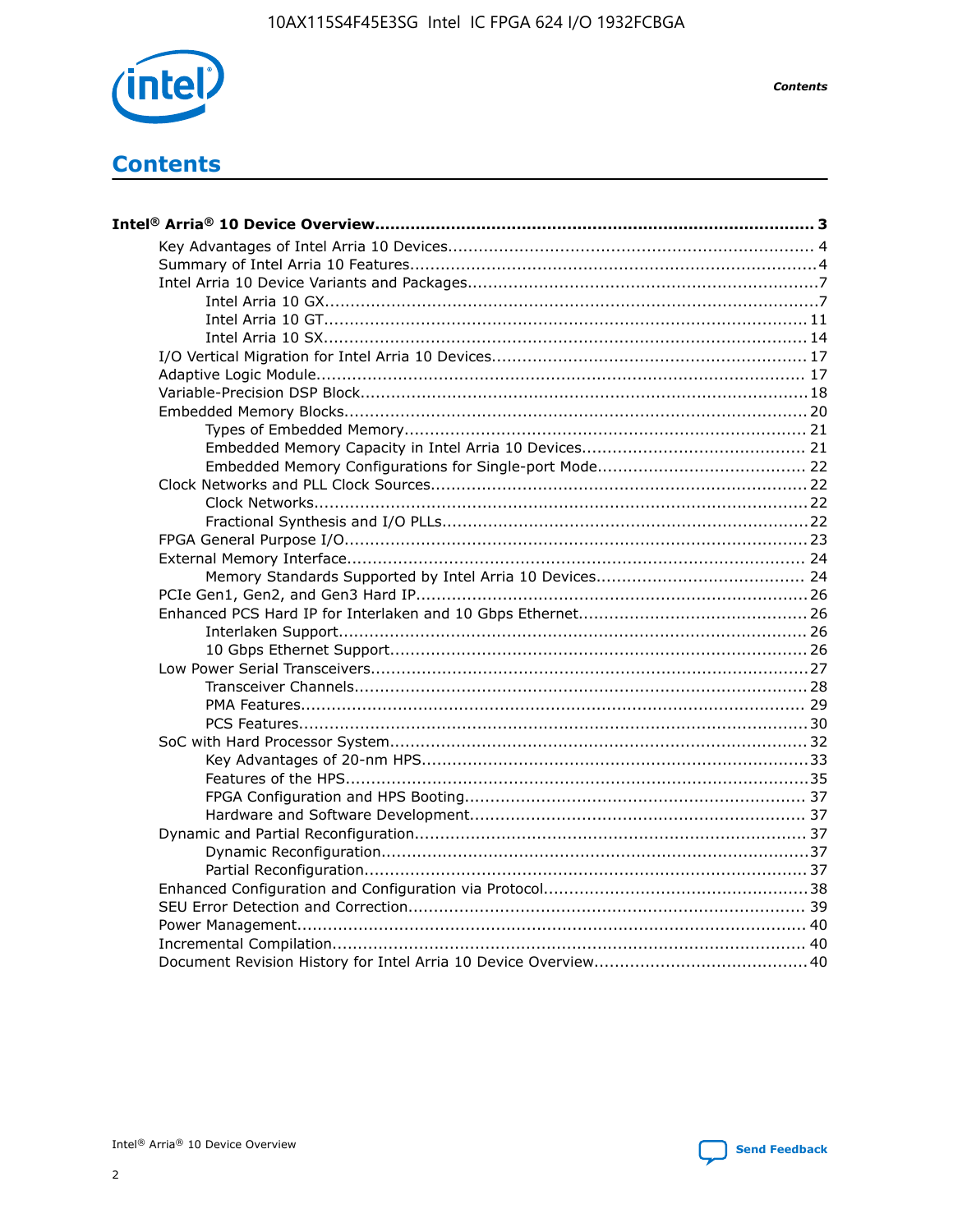**A10-OVERVIEW | 2018.12.06**

**[Send Feedback](mailto:FPGAtechdocfeedback@intel.com?subject=Feedback%20on%20Intel%20Arria%2010%20Device%20Overview%20(A10-OVERVIEW%202018.12.06)&body=We%20appreciate%20your%20feedback.%20In%20your%20comments,%20also%20specify%20the%20page%20number%20or%20paragraph.%20Thank%20you.)**



## **Intel® Arria® 10 Device Overview**

The Intel<sup>®</sup> Arria<sup>®</sup> 10 device family consists of high-performance and power-efficient 20 nm mid-range FPGAs and SoCs.

Intel Arria 10 device family delivers:

- Higher performance than the previous generation of mid-range and high-end FPGAs.
- Power efficiency attained through a comprehensive set of power-saving technologies.

The Intel Arria 10 devices are ideal for high performance, power-sensitive, midrange applications in diverse markets.

| <b>Market</b>         | <b>Applications</b>                                                                                               |
|-----------------------|-------------------------------------------------------------------------------------------------------------------|
| Wireless              | Channel and switch cards in remote radio heads<br>٠<br>Mobile backhaul<br>٠                                       |
| Wireline              | 40G/100G muxponders and transponders<br>٠<br>100G line cards<br>٠<br><b>Bridging</b><br>٠<br>Aggregation<br>٠     |
| <b>Broadcast</b>      | Studio switches<br>٠<br>Servers and transport<br>٠<br>Videoconferencing<br>٠<br>Professional audio and video<br>٠ |
| Computing and Storage | Flash cache<br>٠<br>Cloud computing servers<br>٠<br>Server acceleration<br>٠                                      |
| Medical               | Diagnostic scanners<br>٠<br>Diagnostic imaging<br>٠                                                               |
| Military              | Missile guidance and control<br>٠<br>Radar<br>٠<br>Electronic warfare<br>٠<br>Secure communications<br>٠          |

#### **Table 1. Sample Markets and Ideal Applications for Intel Arria 10 Devices**

#### **Related Information**

- [Intel Arria 10 Device Handbook: Known Issues](http://www.altera.com/support/kdb/solutions/rd07302013_646.html) Lists the planned updates to the *Intel Arria 10 Device Handbook* chapters.
- [Intel Arria 10 GX/GT Device Errata and Design Recommendations](https://www.intel.com/content/www/us/en/programmable/documentation/agz1493851706374.html#yqz1494433888646)
- [Intel Arria 10 SX Device Errata and Design Recommendations](https://www.intel.com/content/www/us/en/programmable/documentation/cru1462832385668.html#cru1462832558642)

Intel Corporation. All rights reserved. Intel, the Intel logo, Altera, Arria, Cyclone, Enpirion, MAX, Nios, Quartus and Stratix words and logos are trademarks of Intel Corporation or its subsidiaries in the U.S. and/or other countries. Intel warrants performance of its FPGA and semiconductor products to current specifications in accordance with Intel's standard warranty, but reserves the right to make changes to any products and services at any time without notice. Intel assumes no responsibility or liability arising out of the application or use of any information, product, or service described herein except as expressly agreed to in writing by Intel. Intel customers are advised to obtain the latest version of device specifications before relying on any published information and before placing orders for products or services. \*Other names and brands may be claimed as the property of others.

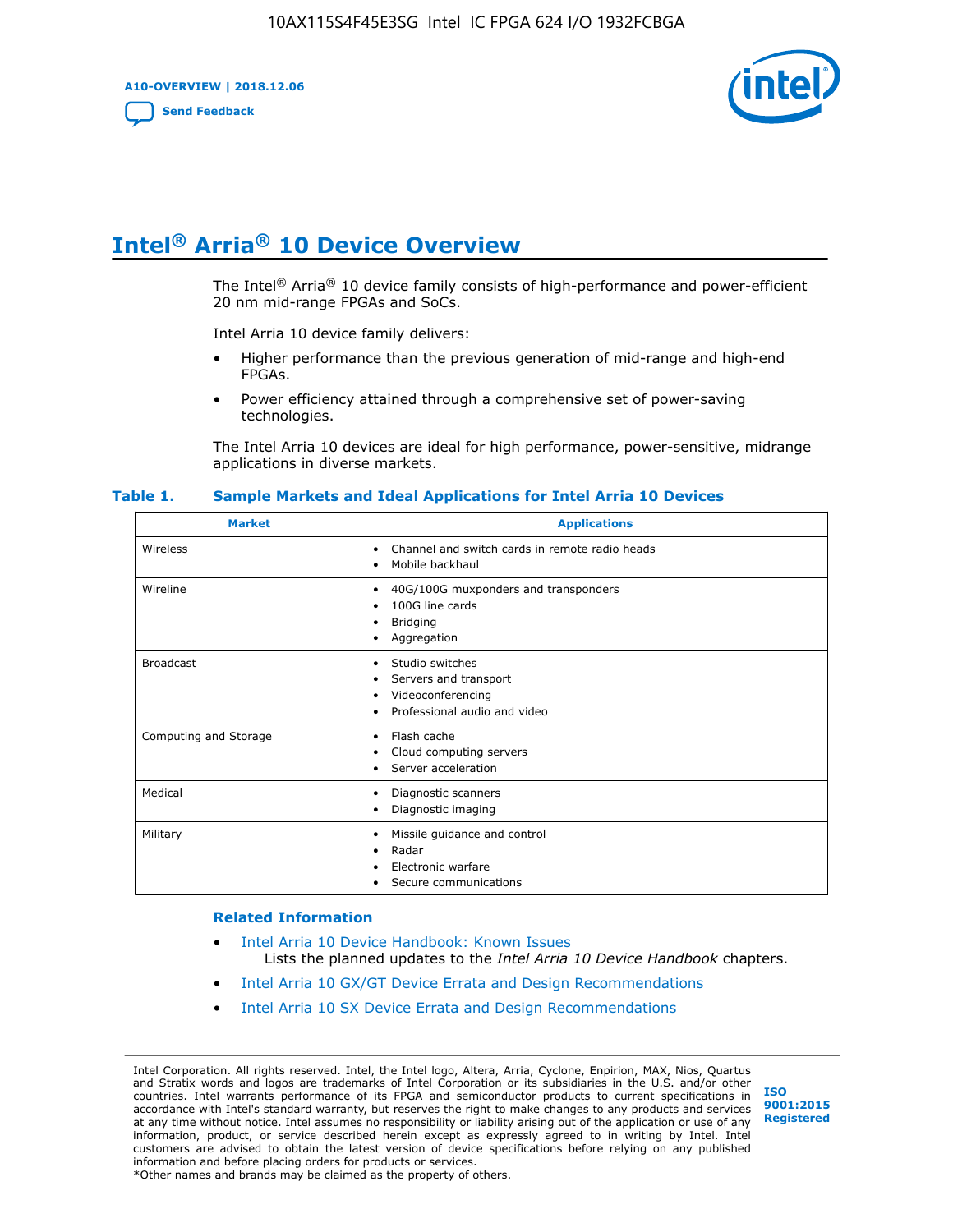

## **Key Advantages of Intel Arria 10 Devices**

#### **Table 2. Key Advantages of the Intel Arria 10 Device Family**

| <b>Advantage</b>                                                                                          | <b>Supporting Feature</b>                                                                                                                                                                                                                                                                                                |
|-----------------------------------------------------------------------------------------------------------|--------------------------------------------------------------------------------------------------------------------------------------------------------------------------------------------------------------------------------------------------------------------------------------------------------------------------|
| Enhanced core architecture                                                                                | Built on TSMC's 20 nm process technology<br>٠<br>60% higher performance than the previous generation of mid-range FPGAs<br>٠<br>15% higher performance than the fastest previous-generation FPGA<br>٠                                                                                                                    |
| High-bandwidth integrated<br>transceivers                                                                 | Short-reach rates up to 25.8 Gigabits per second (Gbps)<br>٠<br>Backplane capability up to 12.5 Gbps<br>٠<br>Integrated 10GBASE-KR and 40GBASE-KR4 Forward Error Correction (FEC)<br>٠                                                                                                                                   |
| Improved logic integration and<br>hard IP blocks                                                          | 8-input adaptive logic module (ALM)<br>٠<br>Up to 65.6 megabits (Mb) of embedded memory<br>٠<br>Variable-precision digital signal processing (DSP) blocks<br>Fractional synthesis phase-locked loops (PLLs)<br>Hard PCI Express Gen3 IP blocks<br>Hard memory controllers and PHY up to 2,400 Megabits per second (Mbps) |
| Second generation hard<br>processor system (HPS) with<br>integrated ARM* Cortex*-A9*<br>MPCore* processor | Tight integration of a dual-core ARM Cortex-A9 MPCore processor, hard IP, and an<br>٠<br>FPGA in a single Intel Arria 10 system-on-a-chip (SoC)<br>Supports over 128 Gbps peak bandwidth with integrated data coherency between<br>$\bullet$<br>the processor and the FPGA fabric                                        |
| Advanced power savings                                                                                    | Comprehensive set of advanced power saving features<br>٠<br>Power-optimized MultiTrack routing and core architecture<br>٠<br>Up to 40% lower power compared to previous generation of mid-range FPGAs<br>Up to 60% lower power compared to previous generation of high-end FPGAs                                         |

## **Summary of Intel Arria 10 Features**

#### **Table 3. Summary of Features for Intel Arria 10 Devices**

| <b>Feature</b>                  | <b>Description</b>                                                                                                                                                                                                                                                                                                                                                                                 |
|---------------------------------|----------------------------------------------------------------------------------------------------------------------------------------------------------------------------------------------------------------------------------------------------------------------------------------------------------------------------------------------------------------------------------------------------|
| Technology                      | TSMC's 20-nm SoC process technology<br>Allows operation at a lower $V_{\text{CC}}$ level of 0.82 V instead of the 0.9 V standard $V_{\text{CC}}$ core voltage                                                                                                                                                                                                                                      |
| Packaging                       | 1.0 mm ball-pitch Fineline BGA packaging<br>٠<br>0.8 mm ball-pitch Ultra Fineline BGA packaging<br>Multiple devices with identical package footprints for seamless migration between different<br><b>FPGA</b> densities<br>Devices with compatible package footprints allow migration to next generation high-end<br>Stratix $@10$ devices<br>RoHS, leaded $(1)$ , and lead-free (Pb-free) options |
| High-performance<br>FPGA fabric | Enhanced 8-input ALM with four registers<br>Improved multi-track routing architecture to reduce congestion and improve compilation time<br>Hierarchical core clocking architecture<br>Fine-grained partial reconfiguration                                                                                                                                                                         |
| Internal memory<br>blocks       | M20K-20-Kb memory blocks with hard error correction code (ECC)<br>Memory logic array block (MLAB)-640-bit memory                                                                                                                                                                                                                                                                                   |
|                                 | continued                                                                                                                                                                                                                                                                                                                                                                                          |



<sup>(1)</sup> Contact Intel for availability.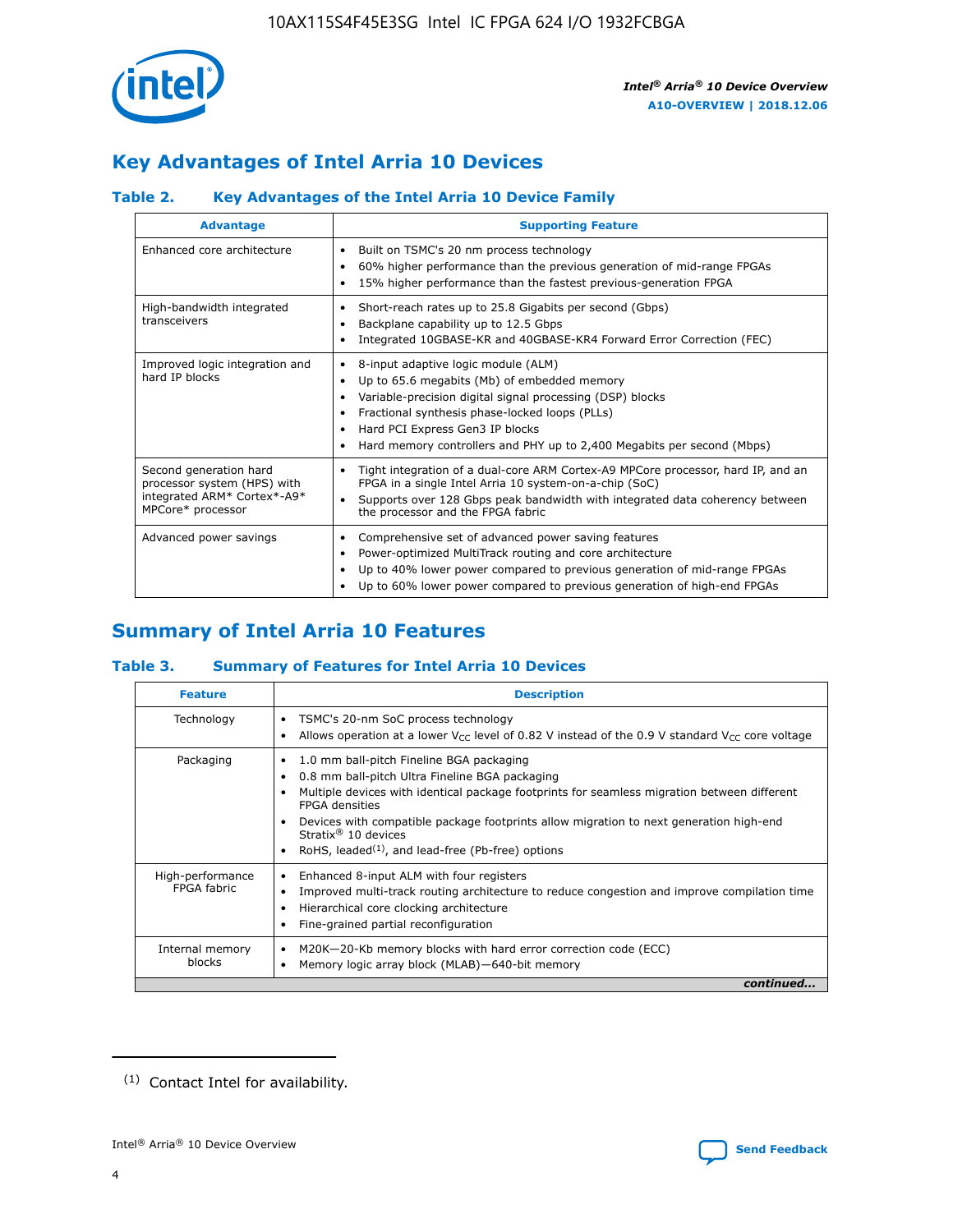r



| <b>Feature</b>                         |                                                                                                                | <b>Description</b>                                                                                                                                                                                                                                                                                                                                                                                                                                                                                                                                                                                                                                                                                                                                                                                                                     |  |  |  |  |  |  |  |
|----------------------------------------|----------------------------------------------------------------------------------------------------------------|----------------------------------------------------------------------------------------------------------------------------------------------------------------------------------------------------------------------------------------------------------------------------------------------------------------------------------------------------------------------------------------------------------------------------------------------------------------------------------------------------------------------------------------------------------------------------------------------------------------------------------------------------------------------------------------------------------------------------------------------------------------------------------------------------------------------------------------|--|--|--|--|--|--|--|
| Embedded Hard IP<br>blocks             | Variable-precision DSP                                                                                         | Native support for signal processing precision levels from $18 \times 19$ to<br>54 x 54<br>Native support for 27 x 27 multiplier mode<br>64-bit accumulator and cascade for systolic finite impulse responses<br>(FIRs)<br>Internal coefficient memory banks<br>$\bullet$<br>Preadder/subtractor for improved efficiency<br>Additional pipeline register to increase performance and reduce<br>power<br>Supports floating point arithmetic:<br>- Perform multiplication, addition, subtraction, multiply-add,<br>multiply-subtract, and complex multiplication.<br>- Supports multiplication with accumulation capability, cascade<br>summation, and cascade subtraction capability.<br>- Dynamic accumulator reset control.<br>- Support direct vector dot and complex multiplication chaining<br>multiply floating point DSP blocks. |  |  |  |  |  |  |  |
|                                        | Memory controller                                                                                              | DDR4, DDR3, and DDR3L                                                                                                                                                                                                                                                                                                                                                                                                                                                                                                                                                                                                                                                                                                                                                                                                                  |  |  |  |  |  |  |  |
|                                        | PCI Express*                                                                                                   | PCI Express (PCIe*) Gen3 (x1, x2, x4, or x8), Gen2 (x1, x2, x4, or x8)<br>and Gen1 (x1, x2, x4, or x8) hard IP with complete protocol stack,<br>endpoint, and root port                                                                                                                                                                                                                                                                                                                                                                                                                                                                                                                                                                                                                                                                |  |  |  |  |  |  |  |
|                                        | Transceiver I/O                                                                                                | 10GBASE-KR/40GBASE-KR4 Forward Error Correction (FEC)<br>PCS hard IPs that support:<br>$\bullet$<br>- 10-Gbps Ethernet (10GbE)<br>- PCIe PIPE interface<br>$-$ Interlaken<br>- Gbps Ethernet (GbE)<br>- Common Public Radio Interface (CPRI) with deterministic latency<br>support<br>- Gigabit-capable passive optical network (GPON) with fast lock-<br>time support<br>13.5G JESD204b<br>$\bullet$<br>8B/10B, 64B/66B, 64B/67B encoders and decoders<br>Custom mode support for proprietary protocols                                                                                                                                                                                                                                                                                                                               |  |  |  |  |  |  |  |
| Core clock networks                    | $\bullet$<br>$\bullet$                                                                                         | Up to 800 MHz fabric clocking, depending on the application:<br>- 667 MHz external memory interface clocking with 2,400 Mbps DDR4 interface<br>- 800 MHz LVDS interface clocking with 1,600 Mbps LVDS interface<br>Global, regional, and peripheral clock networks<br>Clock networks that are not used can be gated to reduce dynamic power                                                                                                                                                                                                                                                                                                                                                                                                                                                                                            |  |  |  |  |  |  |  |
| Phase-locked loops<br>(PLLs)           | High-resolution fractional synthesis PLLs:<br>$\bullet$<br>Integer PLLs:<br>- Adjacent to general purpose I/Os | - Precision clock synthesis, clock delay compensation, and zero delay buffering (ZDB)<br>- Support integer mode and fractional mode<br>- Fractional mode support with third-order delta-sigma modulation<br>- Support external memory and LVDS interfaces                                                                                                                                                                                                                                                                                                                                                                                                                                                                                                                                                                              |  |  |  |  |  |  |  |
| FPGA General-purpose<br>$I/Os$ (GPIOs) | On-chip termination (OCT)                                                                                      | 1.6 Gbps LVDS-every pair can be configured as receiver or transmitter<br>1.2 V to 3.0 V single-ended LVTTL/LVCMOS interfacing                                                                                                                                                                                                                                                                                                                                                                                                                                                                                                                                                                                                                                                                                                          |  |  |  |  |  |  |  |
| <b>External Memory</b><br>Interface    |                                                                                                                | Hard memory controller- DDR4, DDR3, and DDR3L support<br>$-$ DDR4 $-$ speeds up to 1,200 MHz/2,400 Mbps<br>- DDR3-speeds up to 1,067 MHz/2,133 Mbps<br>Soft memory controller—provides support for RLDRAM $3^{(2)}$ , QDR IV $^{(2)}$ , and QDR II+<br>continued                                                                                                                                                                                                                                                                                                                                                                                                                                                                                                                                                                       |  |  |  |  |  |  |  |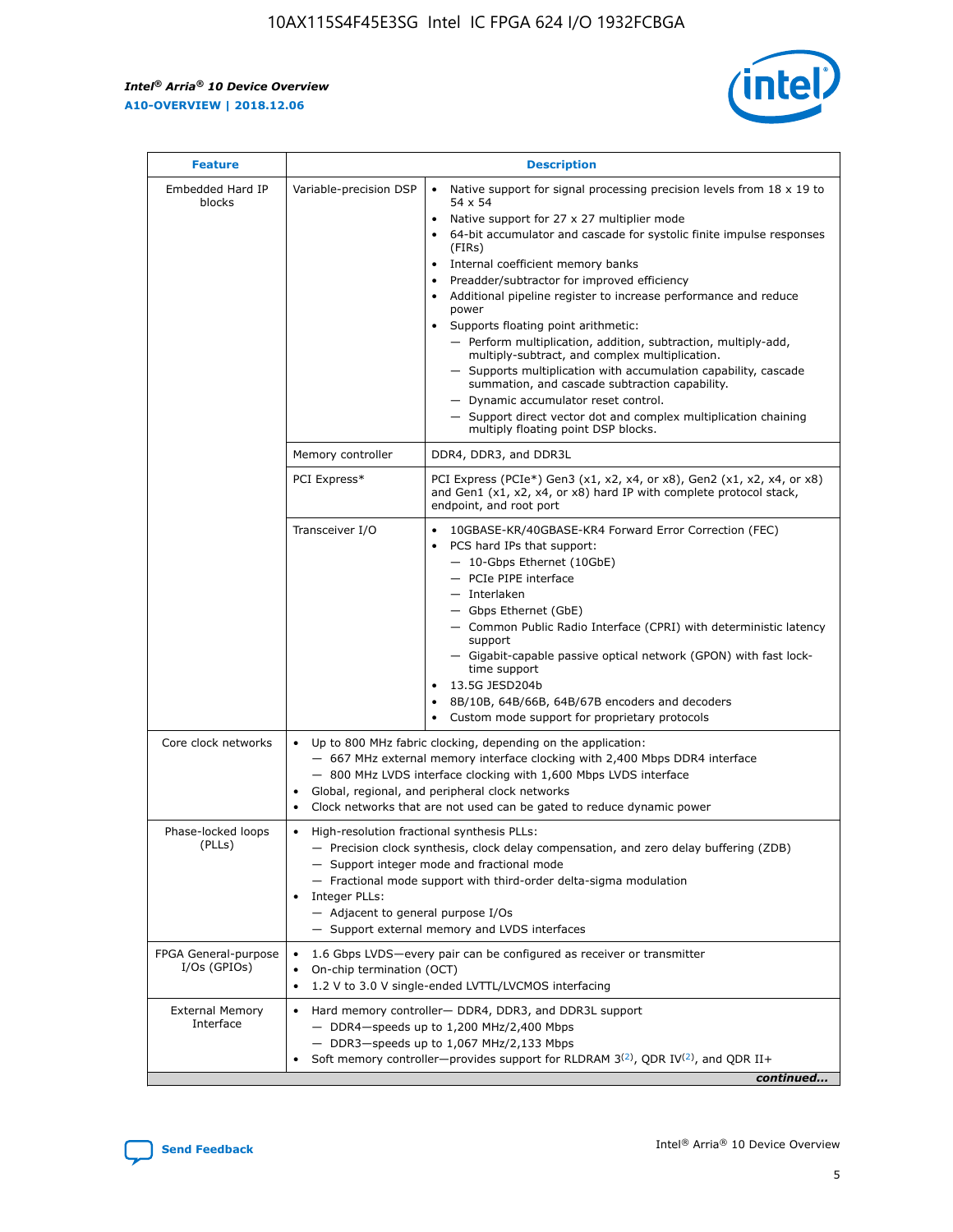

| <b>Feature</b>                                    | <b>Description</b>                                                                                                                                                                                                                                                                                                                                                                                                                                                                                                                                                                                                                             |  |  |  |  |  |  |  |
|---------------------------------------------------|------------------------------------------------------------------------------------------------------------------------------------------------------------------------------------------------------------------------------------------------------------------------------------------------------------------------------------------------------------------------------------------------------------------------------------------------------------------------------------------------------------------------------------------------------------------------------------------------------------------------------------------------|--|--|--|--|--|--|--|
| Low-power serial<br>transceivers                  | • Continuous operating range:<br>- Intel Arria 10 GX-1 Gbps to 17.4 Gbps<br>- Intel Arria 10 GT-1 Gbps to 25.8 Gbps<br>Backplane support:<br>$-$ Intel Arria 10 GX-up to 12.5<br>$-$ Intel Arria 10 GT-up to 12.5<br>Extended range down to 125 Mbps with oversampling<br>ATX transmit PLLs with user-configurable fractional synthesis capability<br>• Electronic Dispersion Compensation (EDC) support for XFP, SFP+, QSFP, and CFP optical<br>module<br>• Adaptive linear and decision feedback equalization<br>Transmitter pre-emphasis and de-emphasis<br>$\bullet$<br>Dynamic partial reconfiguration of individual transceiver channels |  |  |  |  |  |  |  |
| <b>HPS</b><br>(Intel Arria 10 SX<br>devices only) | Processor and system<br>Dual-core ARM Cortex-A9 MPCore processor-1.2 GHz CPU with<br>$\bullet$<br>1.5 GHz overdrive capability<br>256 KB on-chip RAM and 64 KB on-chip ROM<br>$\bullet$<br>System peripherals-general-purpose timers, watchdog timers, direct<br>memory access (DMA) controller, FPGA configuration manager, and<br>clock and reset managers<br>• Security features—anti-tamper, secure boot, Advanced Encryption<br>Standard (AES) and authentication (SHA)<br>ARM CoreSight* JTAG debug access port, trace port, and on-chip<br>trace storage                                                                                |  |  |  |  |  |  |  |
|                                                   | <b>External interfaces</b><br>Hard memory interface—Hard memory controller (2,400 Mbps DDR4,<br>$\bullet$<br>and 2,133 Mbps DDR3), Quad serial peripheral interface (QSPI) flash<br>controller, NAND flash controller, direct memory access (DMA)<br>controller, Secure Digital/MultiMediaCard (SD/MMC) controller<br>Communication interface-10/100/1000 Ethernet media access<br>control (MAC), USB On-The-GO (OTG) controllers, I <sup>2</sup> C controllers,<br>UART 16550, serial peripheral interface (SPI), and up to 62<br>HPS GPIO interfaces (48 direct-share I/Os)                                                                  |  |  |  |  |  |  |  |
|                                                   | High-performance ARM AMBA* AXI bus bridges that support<br>Interconnects to core<br>$\bullet$<br>simultaneous read and write<br>HPS-FPGA bridges—include the FPGA-to-HPS, HPS-to-FPGA, and<br>$\bullet$<br>lightweight HPS-to-FPGA bridges that allow the FPGA fabric to issue<br>transactions to slaves in the HPS, and vice versa<br>Configuration bridge that allows HPS configuration manager to<br>configure the core logic via dedicated 32-bit configuration port<br>FPGA-to-HPS SDRAM controller bridge-provides configuration<br>interfaces for the multiport front end (MPFE) of the HPS SDRAM<br>controller                         |  |  |  |  |  |  |  |
| Configuration                                     | Tamper protection—comprehensive design protection to protect your valuable IP investments<br>Enhanced 256-bit advanced encryption standard (AES) design security with authentication<br>$\bullet$<br>Configuration via protocol (CvP) using PCIe Gen1, Gen2, or Gen3<br>continued                                                                                                                                                                                                                                                                                                                                                              |  |  |  |  |  |  |  |

<sup>(2)</sup> Intel Arria 10 devices support this external memory interface using hard PHY with soft memory controller.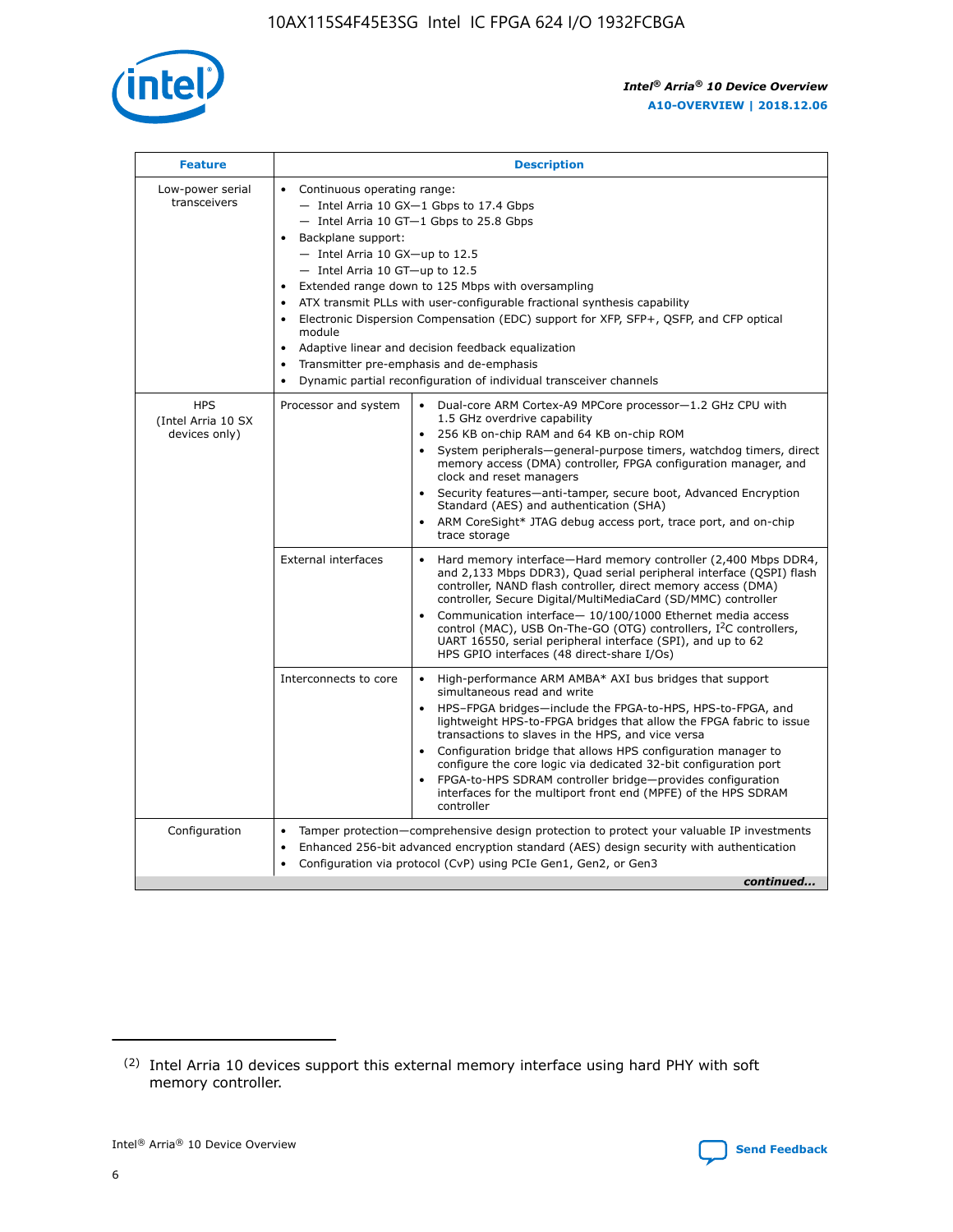

| <b>Feature</b>     | <b>Description</b>                                                                                                                                                                                               |
|--------------------|------------------------------------------------------------------------------------------------------------------------------------------------------------------------------------------------------------------|
|                    | Dynamic reconfiguration of the transceivers and PLLs<br>Fine-grained partial reconfiguration of the core fabric<br>Active Serial x4 Interface<br>$\bullet$                                                       |
| Power management   | SmartVID<br>$\bullet$<br>Low static power device options<br>Programmable Power Technology<br>Intel Quartus <sup>®</sup> Prime integrated power analysis                                                          |
| Software and tools | Intel Quartus Prime design suite<br>Transceiver toolkit<br>Platform Designer system integration tool<br>DSP Builder for Intel FPGAs<br>OpenCL <sup>"</sup> support<br>Intel SoC FPGA Embedded Design Suite (EDS) |

#### **Related Information**

[Intel Arria 10 Transceiver PHY Overview](https://www.intel.com/content/www/us/en/programmable/documentation/nik1398707230472.html#nik1398706768037) Provides details on Intel Arria 10 transceivers.

## **Intel Arria 10 Device Variants and Packages**

#### **Table 4. Device Variants for the Intel Arria 10 Device Family**

| <b>Variant</b>    | <b>Description</b>                                                                                                                                                                                                     |
|-------------------|------------------------------------------------------------------------------------------------------------------------------------------------------------------------------------------------------------------------|
| Intel Arria 10 GX | FPGA featuring 17.4 Gbps transceivers for short reach applications with 12.5 backplane driving<br>capability.                                                                                                          |
| Intel Arria 10 GT | FPGA featuring:<br>17.4 Gbps transceivers for short reach applications with 12.5 backplane driving capability.<br>25.8 Gbps transceivers for supporting CAUI-4 and CEI-25G applications with CFP2 and CFP4<br>modules. |
| Intel Arria 10 SX | SoC integrating ARM-based HPS and FPGA featuring 17.4 Gbps transceivers for short reach<br>applications with 12.5 backplane driving capability.                                                                        |

## **Intel Arria 10 GX**

This section provides the available options, maximum resource counts, and package plan for the Intel Arria 10 GX devices.

The information in this section is correct at the time of publication. For the latest information and to get more details, refer to the Intel FPGA Product Selector.

#### **Related Information**

#### [Intel FPGA Product Selector](http://www.altera.com/products/selector/psg-selector.html) Provides the latest information on Intel products.

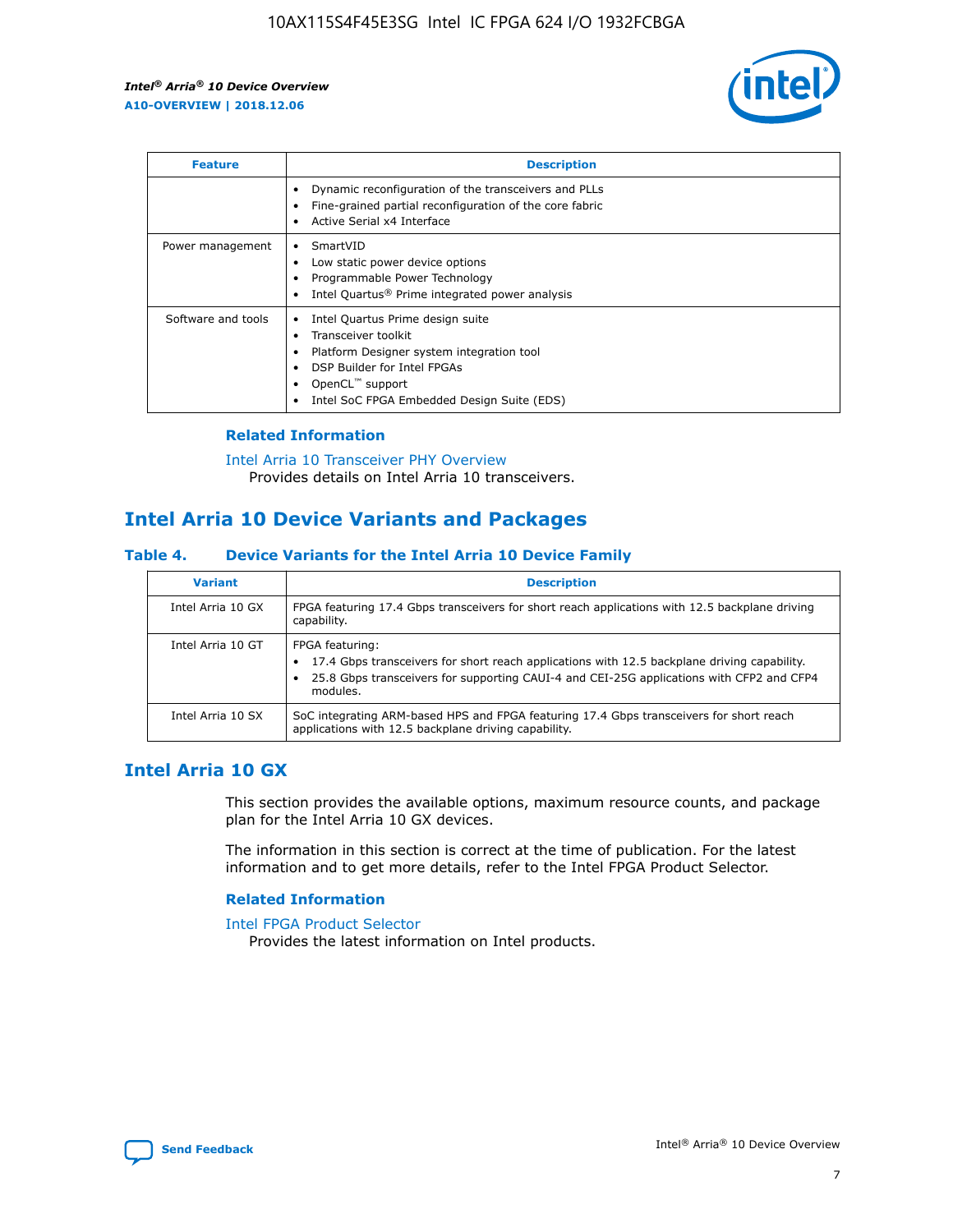

## **Available Options**





#### **Related Information**

[Transceiver Performance for Intel Arria 10 GX/SX Devices](https://www.intel.com/content/www/us/en/programmable/documentation/mcn1413182292568.html#mcn1413213965502) Provides more information about the transceiver speed grade.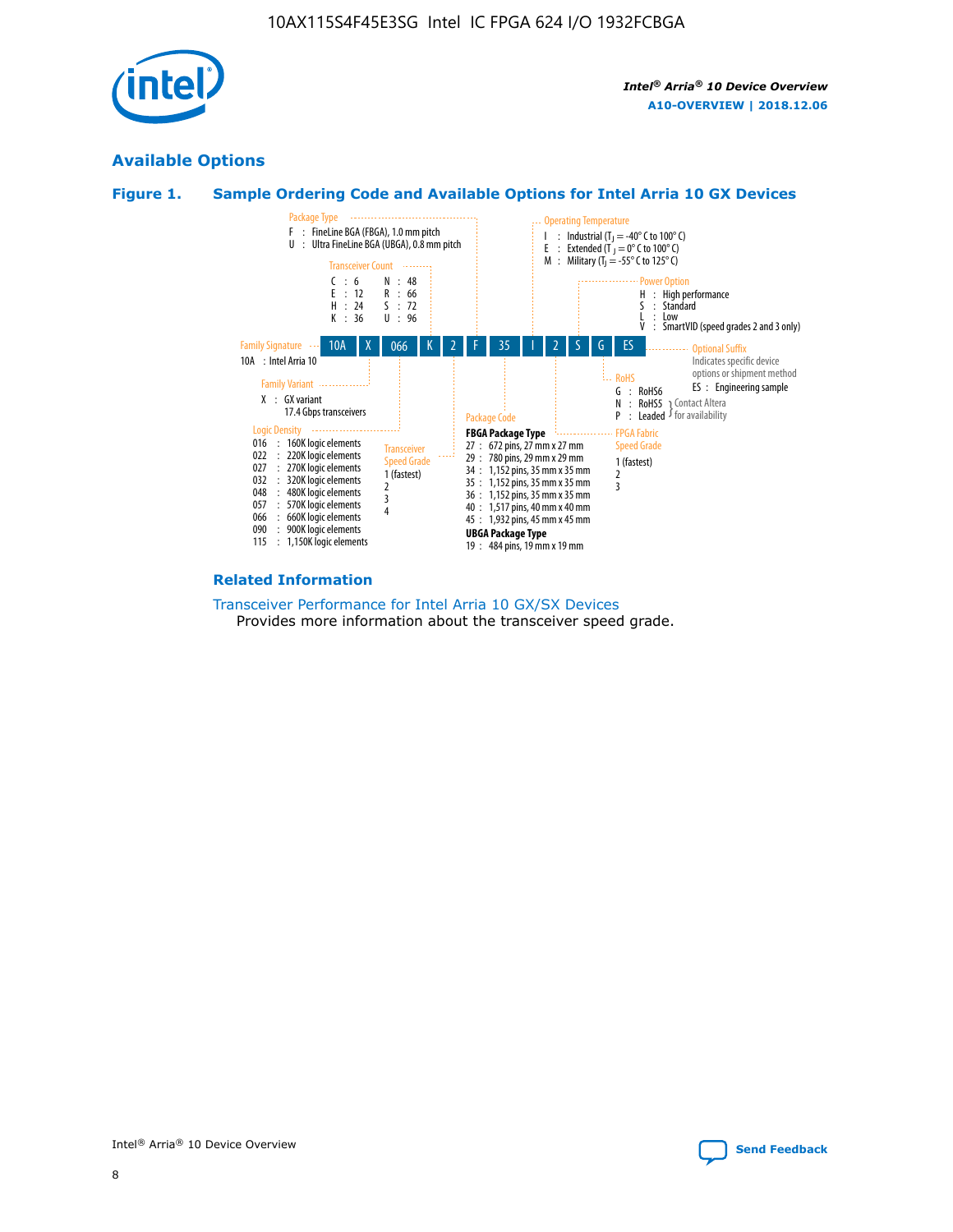

#### **Maximum Resources**

#### **Table 5. Maximum Resource Counts for Intel Arria 10 GX Devices (GX 160, GX 220, GX 270, GX 320, and GX 480)**

| <b>Resource</b>              |                         | <b>Product Line</b> |                                |                |                |                |  |  |  |
|------------------------------|-------------------------|---------------------|--------------------------------|----------------|----------------|----------------|--|--|--|
|                              |                         | <b>GX 160</b>       | <b>GX 220</b><br><b>GX 270</b> |                | <b>GX 320</b>  | <b>GX 480</b>  |  |  |  |
| Logic Elements (LE) (K)      |                         | 160                 | 220                            | 270            | 320            | 480            |  |  |  |
| <b>ALM</b>                   |                         | 61,510              | 80,330                         | 101,620        | 119,900        | 183,590        |  |  |  |
| Register                     |                         | 246,040             | 321,320                        | 406,480        |                | 734,360        |  |  |  |
| Memory (Kb)                  | M <sub>20</sub> K       | 8,800               | 11,740                         | 15,000         |                | 28,620         |  |  |  |
| <b>MLAB</b>                  |                         | 1,050               | 1,690                          | 2,452          | 2,727          | 4,164          |  |  |  |
| Variable-precision DSP Block |                         | 156                 | 192<br>830<br>985              |                |                | 1,368          |  |  |  |
| 18 x 19 Multiplier           |                         | 312                 | 384                            | 1,970<br>1,660 |                | 2,736          |  |  |  |
| PLL                          | Fractional<br>Synthesis | 6                   | 6                              | 8              | 8              | 12             |  |  |  |
|                              | I/O                     | 6                   | 6                              | 8              | 8              | 12             |  |  |  |
| 17.4 Gbps Transceiver        |                         | 12                  | 12                             | 24<br>24       |                | 36             |  |  |  |
| GPIO <sup>(3)</sup>          |                         | 288                 | 288<br>384<br>384              |                |                | 492            |  |  |  |
| LVDS Pair $(4)$              |                         | 120                 | 120                            | 168            | 168            | 222            |  |  |  |
| PCIe Hard IP Block           |                         | $\mathbf{1}$        | 1                              | $\overline{2}$ | $\overline{2}$ | $\overline{2}$ |  |  |  |
| Hard Memory Controller       |                         | 6                   | 6                              | 8              | 8              | 12             |  |  |  |

<sup>(4)</sup> Each LVDS I/O pair can be used as differential input or output.



<sup>(3)</sup> The number of GPIOs does not include transceiver I/Os. In the Intel Quartus Prime software, the number of user I/Os includes transceiver I/Os.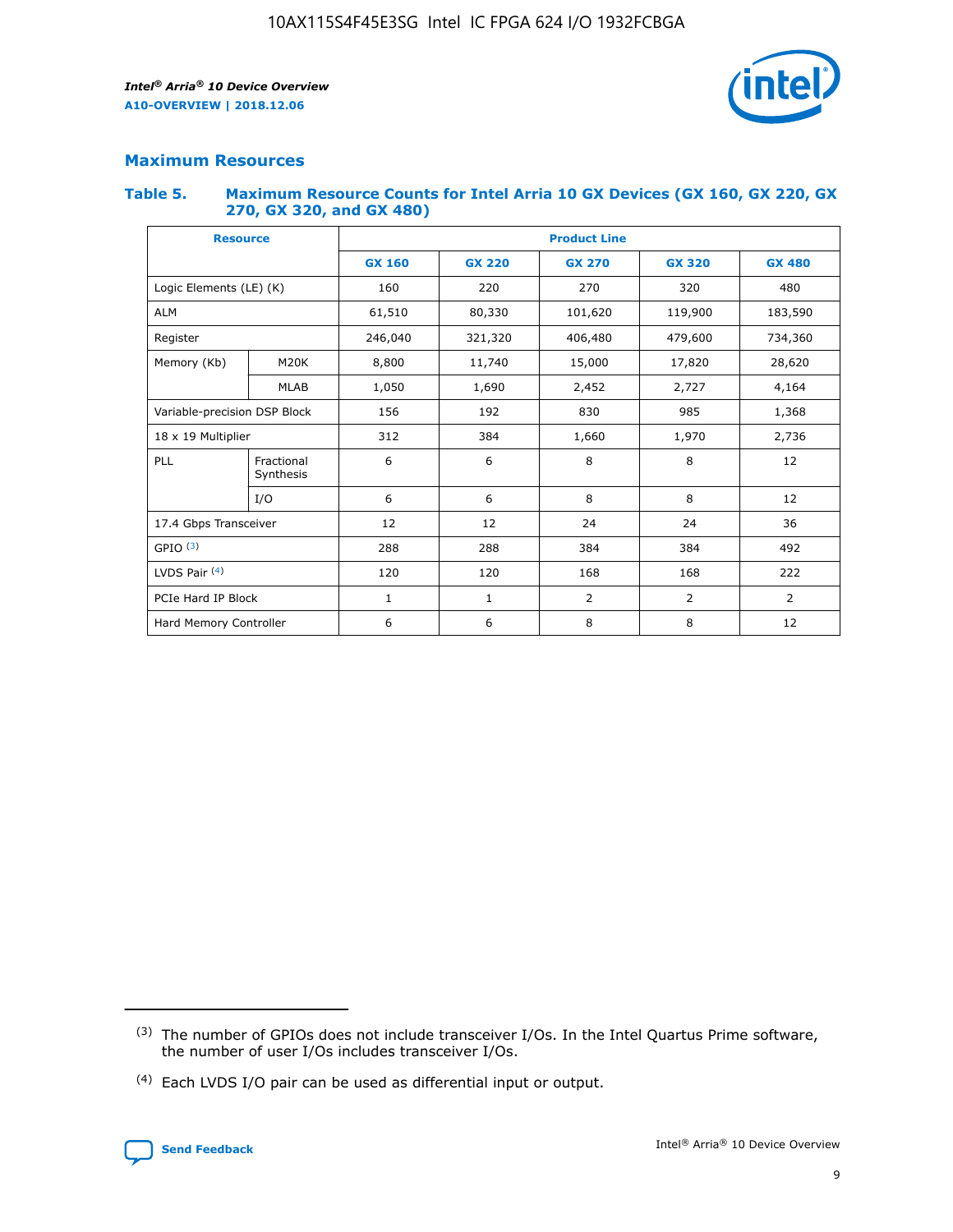

#### **Table 6. Maximum Resource Counts for Intel Arria 10 GX Devices (GX 570, GX 660, GX 900, and GX 1150)**

|                              | <b>Resource</b>         | <b>Product Line</b> |                |                |                |  |  |  |
|------------------------------|-------------------------|---------------------|----------------|----------------|----------------|--|--|--|
|                              |                         | <b>GX 570</b>       | <b>GX 660</b>  | <b>GX 900</b>  | <b>GX 1150</b> |  |  |  |
| Logic Elements (LE) (K)      |                         | 570                 | 660            | 900            | 1,150          |  |  |  |
| <b>ALM</b>                   |                         | 217,080             | 251,680        | 339,620        | 427,200        |  |  |  |
| Register                     |                         | 868,320             | 1,006,720      | 1,358,480      | 1,708,800      |  |  |  |
| Memory (Kb)                  | <b>M20K</b>             | 36,000              | 42,620         | 48,460         | 54,260         |  |  |  |
|                              | <b>MLAB</b>             | 5,096               | 5,788          | 9,386          | 12,984         |  |  |  |
| Variable-precision DSP Block |                         | 1,523               | 1,687          | 1,518          | 1,518          |  |  |  |
| $18 \times 19$ Multiplier    |                         | 3,046               | 3,374          | 3,036          | 3,036          |  |  |  |
| PLL                          | Fractional<br>Synthesis | 16                  | 16             | 32             | 32             |  |  |  |
|                              | I/O                     | 16                  | 16             | 16             | 16             |  |  |  |
| 17.4 Gbps Transceiver        |                         | 48                  | 48             | 96             | 96             |  |  |  |
| GPIO <sup>(3)</sup>          |                         | 696                 | 696            | 768            | 768            |  |  |  |
| LVDS Pair $(4)$              |                         | 324                 | 324            | 384            | 384            |  |  |  |
| PCIe Hard IP Block           |                         | 2                   | $\overline{2}$ | $\overline{4}$ | 4              |  |  |  |
| Hard Memory Controller       |                         | 16                  | 16             | 16             | 16             |  |  |  |

## **Package Plan**

#### **Table 7. Package Plan for Intel Arria 10 GX Devices (U19, F27, and F29)**

Refer to I/O and High Speed I/O in Intel Arria 10 Devices chapter for the number of 3 V I/O, LVDS I/O, and LVDS channels in each device package.

| <b>Product Line</b> | U <sub>19</sub><br>$(19 \text{ mm} \times 19 \text{ mm})$<br>484-pin UBGA) |          |             |         | <b>F27</b><br>(27 mm × 27 mm,<br>672-pin FBGA) |             | <b>F29</b><br>(29 mm × 29 mm,<br>780-pin FBGA) |          |             |  |
|---------------------|----------------------------------------------------------------------------|----------|-------------|---------|------------------------------------------------|-------------|------------------------------------------------|----------|-------------|--|
|                     | 3 V I/O                                                                    | LVDS I/O | <b>XCVR</b> | 3 V I/O | LVDS I/O                                       | <b>XCVR</b> | 3 V I/O                                        | LVDS I/O | <b>XCVR</b> |  |
| GX 160              | 48                                                                         | 192      | 6           | 48      | 192                                            | 12          | 48                                             | 240      | 12          |  |
| GX 220              | 48                                                                         | 192      | 6           | 48      | 192                                            | 12          | 48                                             | 240      | 12          |  |
| GX 270              |                                                                            |          |             | 48      | 192                                            | 12          | 48                                             | 312      | 12          |  |
| GX 320              |                                                                            |          |             | 48      | 192                                            | 12          | 48                                             | 312      | 12          |  |
| GX 480              |                                                                            |          |             |         |                                                |             | 48                                             | 312      | 12          |  |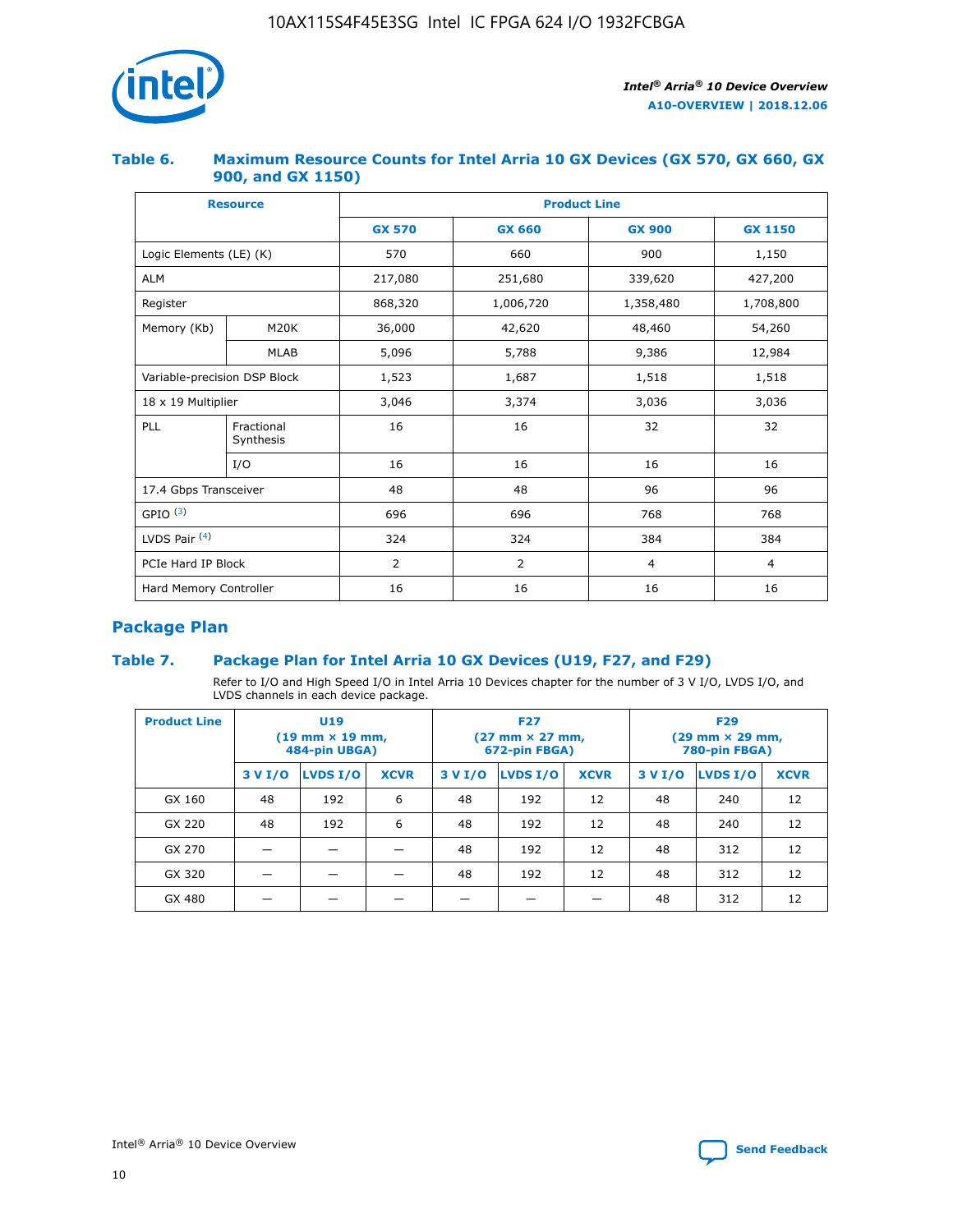

#### **Table 8. Package Plan for Intel Arria 10 GX Devices (F34, F35, NF40, and KF40)**

Refer to I/O and High Speed I/O in Intel Arria 10 Devices chapter for the number of 3 V I/O, LVDS I/O, and LVDS channels in each device package.

| <b>Product Line</b> | <b>F34</b><br>$(35 \text{ mm} \times 35 \text{ mm})$<br>1152-pin FBGA) |                    | <b>F35</b><br>$(35 \text{ mm} \times 35 \text{ mm})$<br><b>1152-pin FBGA)</b> |           | <b>KF40</b><br>$(40$ mm $\times$ 40 mm,<br>1517-pin FBGA) |             |           | <b>NF40</b><br>$(40$ mm $\times$ 40 mm,<br><b>1517-pin FBGA)</b> |             |            |                    |             |
|---------------------|------------------------------------------------------------------------|--------------------|-------------------------------------------------------------------------------|-----------|-----------------------------------------------------------|-------------|-----------|------------------------------------------------------------------|-------------|------------|--------------------|-------------|
|                     | 3V<br>I/O                                                              | <b>LVDS</b><br>I/O | <b>XCVR</b>                                                                   | 3V<br>I/O | <b>LVDS</b><br>I/O                                        | <b>XCVR</b> | 3V<br>I/O | <b>LVDS</b><br>I/O                                               | <b>XCVR</b> | 3 V<br>I/O | <b>LVDS</b><br>I/O | <b>XCVR</b> |
| GX 270              | 48                                                                     | 336                | 24                                                                            | 48        | 336                                                       | 24          |           |                                                                  |             |            |                    |             |
| GX 320              | 48                                                                     | 336                | 24                                                                            | 48        | 336                                                       | 24          |           |                                                                  |             |            |                    |             |
| GX 480              | 48                                                                     | 444                | 24                                                                            | 48        | 348                                                       | 36          |           |                                                                  |             |            |                    |             |
| GX 570              | 48                                                                     | 444                | 24                                                                            | 48        | 348                                                       | 36          | 96        | 600                                                              | 36          | 48         | 540                | 48          |
| GX 660              | 48                                                                     | 444                | 24                                                                            | 48        | 348                                                       | 36          | 96        | 600                                                              | 36          | 48         | 540                | 48          |
| GX 900              |                                                                        | 504                | 24                                                                            | -         |                                                           |             |           |                                                                  |             |            | 600                | 48          |
| GX 1150             |                                                                        | 504                | 24                                                                            |           |                                                           |             |           |                                                                  |             |            | 600                | 48          |

#### **Table 9. Package Plan for Intel Arria 10 GX Devices (RF40, NF45, SF45, and UF45)**

Refer to I/O and High Speed I/O in Intel Arria 10 Devices chapter for the number of 3 V I/O, LVDS I/O, and LVDS channels in each device package.

| <b>Product Line</b> | <b>RF40</b><br>$(40$ mm $\times$ 40 mm,<br>1517-pin FBGA) |                    |             | <b>NF45</b><br>$(45 \text{ mm} \times 45 \text{ mm})$<br><b>1932-pin FBGA)</b> |                    |             | <b>SF45</b><br>$(45 \text{ mm} \times 45 \text{ mm})$<br><b>1932-pin FBGA)</b> |                    |             | <b>UF45</b><br>$(45 \text{ mm} \times 45 \text{ mm})$<br><b>1932-pin FBGA)</b> |                    |             |
|---------------------|-----------------------------------------------------------|--------------------|-------------|--------------------------------------------------------------------------------|--------------------|-------------|--------------------------------------------------------------------------------|--------------------|-------------|--------------------------------------------------------------------------------|--------------------|-------------|
|                     | 3V<br>I/O                                                 | <b>LVDS</b><br>I/O | <b>XCVR</b> | 3 V<br>I/O                                                                     | <b>LVDS</b><br>I/O | <b>XCVR</b> | 3 V<br>I/O                                                                     | <b>LVDS</b><br>I/O | <b>XCVR</b> | 3V<br>I/O                                                                      | <b>LVDS</b><br>I/O | <b>XCVR</b> |
| GX 900              |                                                           | 342                | 66          | _                                                                              | 768                | 48          |                                                                                | 624                | 72          |                                                                                | 480                | 96          |
| GX 1150             |                                                           | 342                | 66          | _                                                                              | 768                | 48          |                                                                                | 624                | 72          |                                                                                | 480                | 96          |

#### **Related Information**

[I/O and High-Speed Differential I/O Interfaces in Intel Arria 10 Devices chapter, Intel](https://www.intel.com/content/www/us/en/programmable/documentation/sam1403482614086.html#sam1403482030321) [Arria 10 Device Handbook](https://www.intel.com/content/www/us/en/programmable/documentation/sam1403482614086.html#sam1403482030321)

Provides the number of 3 V and LVDS I/Os, and LVDS channels for each Intel Arria 10 device package.

## **Intel Arria 10 GT**

This section provides the available options, maximum resource counts, and package plan for the Intel Arria 10 GT devices.

The information in this section is correct at the time of publication. For the latest information and to get more details, refer to the Intel FPGA Product Selector.

#### **Related Information**

#### [Intel FPGA Product Selector](http://www.altera.com/products/selector/psg-selector.html)

Provides the latest information on Intel products.

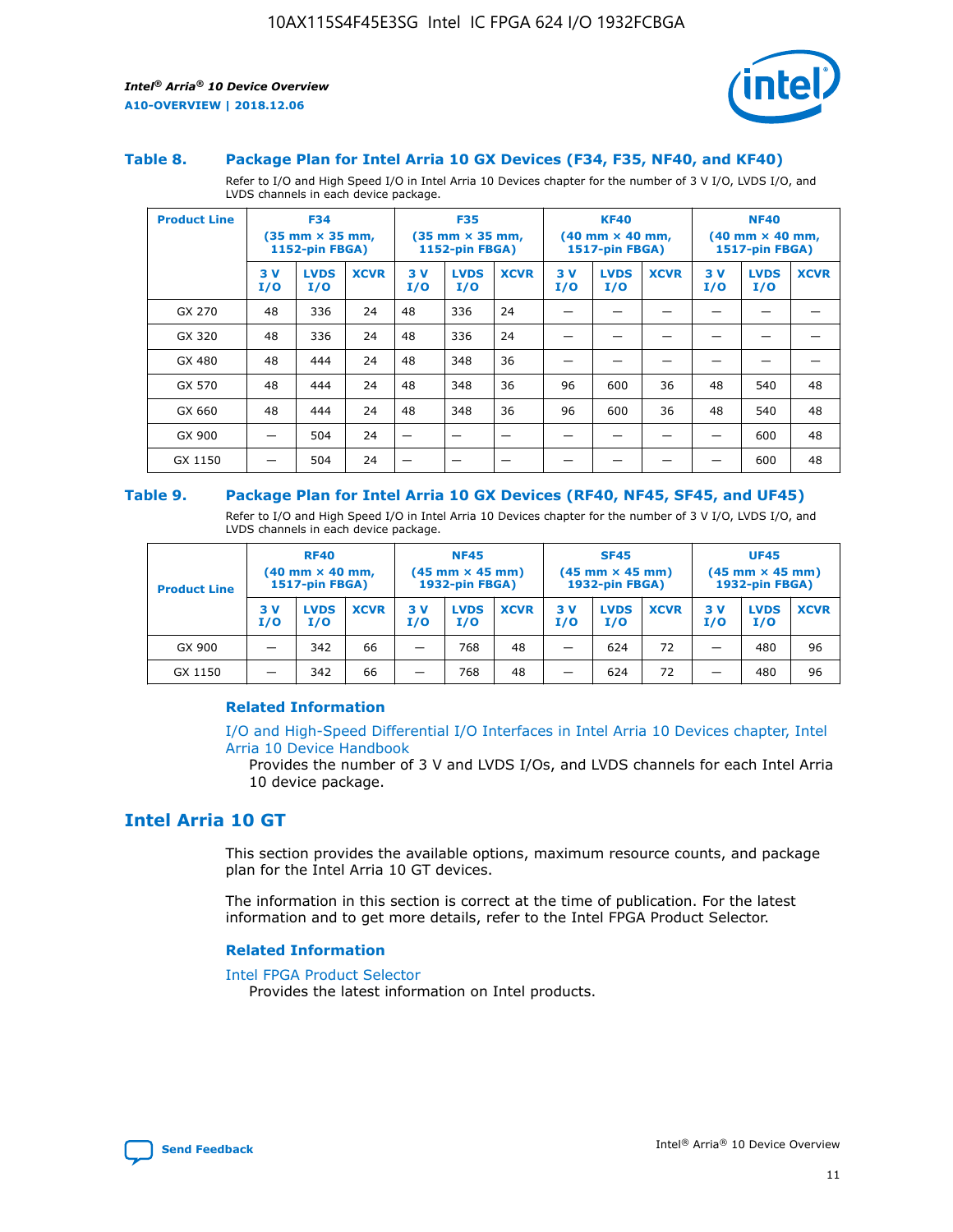

## **Available Options**

#### **Figure 2. Sample Ordering Code and Available Options for Intel Arria 10 GT Devices**

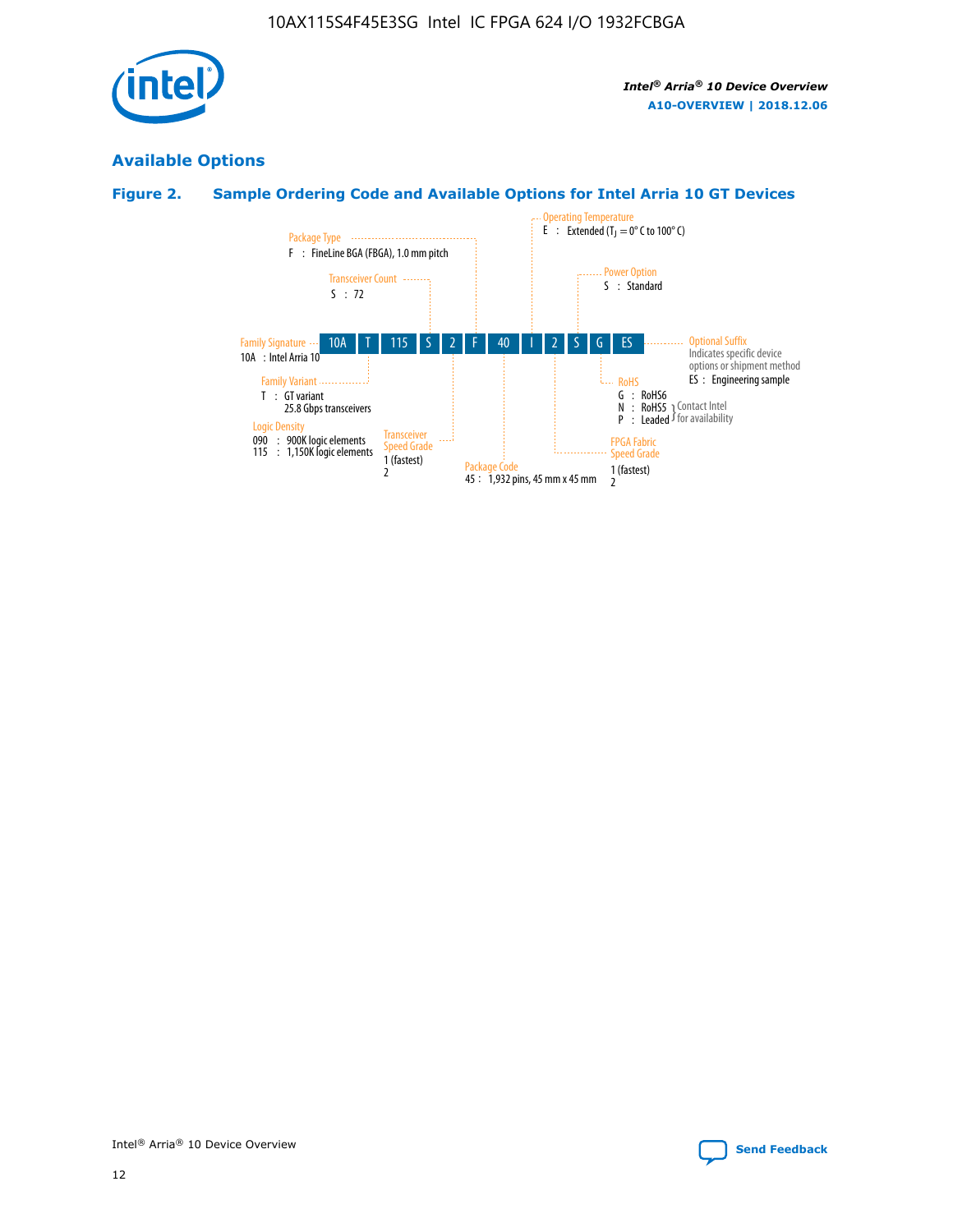

#### **Maximum Resources**

#### **Table 10. Maximum Resource Counts for Intel Arria 10 GT Devices**

| <b>Resource</b>              |                      |                | <b>Product Line</b> |  |
|------------------------------|----------------------|----------------|---------------------|--|
|                              |                      | <b>GT 900</b>  | <b>GT 1150</b>      |  |
| Logic Elements (LE) (K)      |                      | 900            | 1,150               |  |
| <b>ALM</b>                   |                      | 339,620        | 427,200             |  |
| Register                     |                      | 1,358,480      | 1,708,800           |  |
| Memory (Kb)                  | M <sub>20</sub> K    | 48,460         | 54,260              |  |
|                              | <b>MLAB</b>          | 9,386          | 12,984              |  |
| Variable-precision DSP Block |                      | 1,518          | 1,518               |  |
| 18 x 19 Multiplier           |                      | 3,036          | 3,036               |  |
| PLL                          | Fractional Synthesis | 32             | 32                  |  |
|                              | I/O                  | 16             | 16                  |  |
| Transceiver                  | 17.4 Gbps            | 72(5)          | 72(5)               |  |
|                              | 25.8 Gbps            | 6              | 6                   |  |
| GPIO <sup>(6)</sup>          |                      | 624            | 624                 |  |
| LVDS Pair $(7)$              |                      | 312            | 312                 |  |
| PCIe Hard IP Block           |                      | $\overline{4}$ | $\overline{4}$      |  |
| Hard Memory Controller       |                      | 16             | 16                  |  |

#### **Related Information**

#### [Intel Arria 10 GT Channel Usage](https://www.intel.com/content/www/us/en/programmable/documentation/nik1398707230472.html#nik1398707008178)

Configuring GT/GX channels in Intel Arria 10 GT devices.

#### **Package Plan**

#### **Table 11. Package Plan for Intel Arria 10 GT Devices**

Refer to I/O and High Speed I/O in Intel Arria 10 Devices chapter for the number of 3 V I/O, LVDS I/O, and LVDS channels in each device package.

| <b>Product Line</b> | <b>SF45</b><br>(45 mm × 45 mm, 1932-pin FBGA) |                 |             |  |  |  |
|---------------------|-----------------------------------------------|-----------------|-------------|--|--|--|
|                     | 3 V I/O                                       | <b>LVDS I/O</b> | <b>XCVR</b> |  |  |  |
| GT 900              |                                               | 624             | 72          |  |  |  |
| GT 1150             |                                               | 624             | 72          |  |  |  |

<sup>(7)</sup> Each LVDS I/O pair can be used as differential input or output.



 $(5)$  If all 6 GT channels are in use, 12 of the GX channels are not usable.

<sup>(6)</sup> The number of GPIOs does not include transceiver I/Os. In the Intel Quartus Prime software, the number of user I/Os includes transceiver I/Os.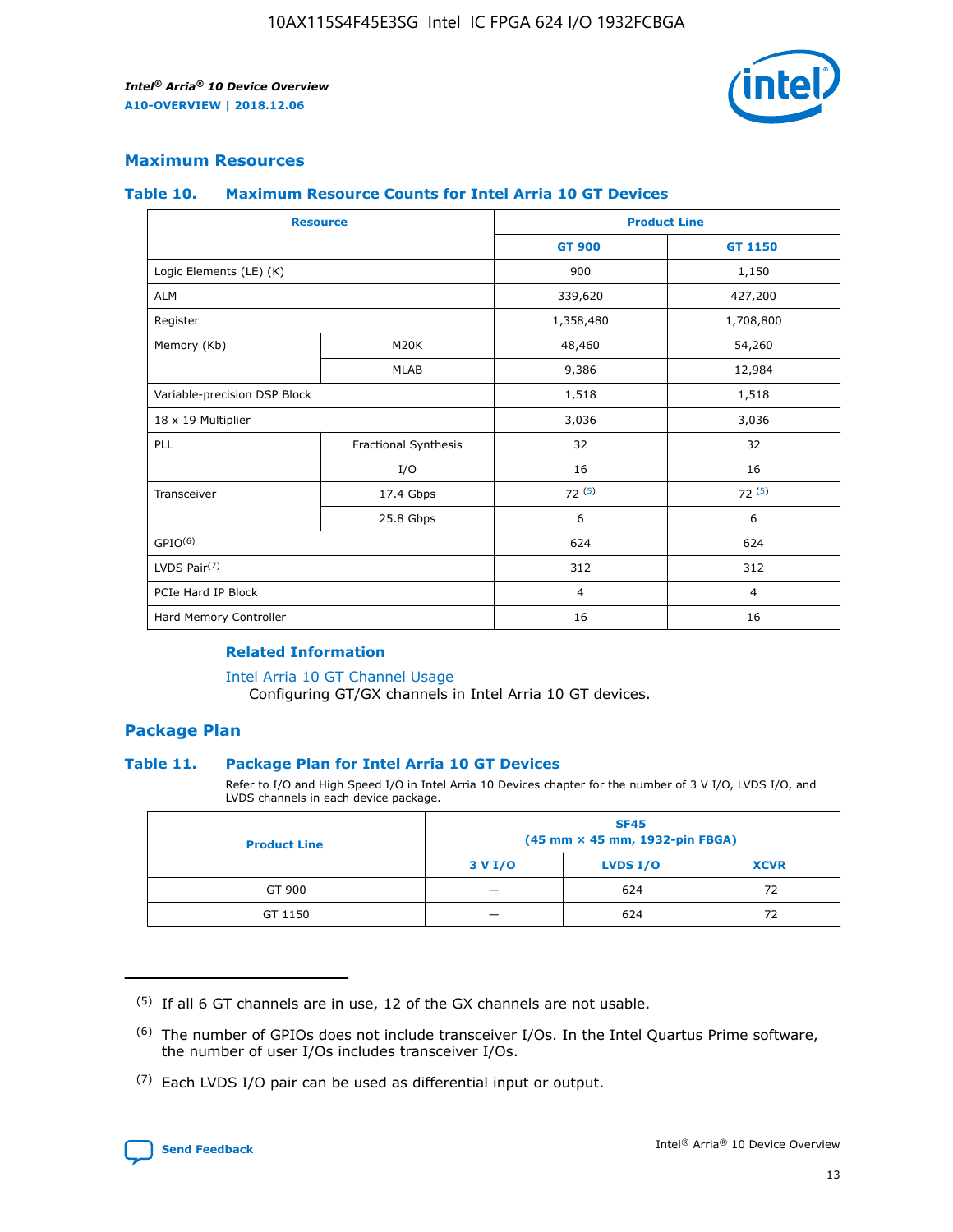

#### **Related Information**

[I/O and High-Speed Differential I/O Interfaces in Intel Arria 10 Devices chapter, Intel](https://www.intel.com/content/www/us/en/programmable/documentation/sam1403482614086.html#sam1403482030321) [Arria 10 Device Handbook](https://www.intel.com/content/www/us/en/programmable/documentation/sam1403482614086.html#sam1403482030321)

Provides the number of 3 V and LVDS I/Os, and LVDS channels for each Intel Arria 10 device package.

#### **Intel Arria 10 SX**

This section provides the available options, maximum resource counts, and package plan for the Intel Arria 10 SX devices.

The information in this section is correct at the time of publication. For the latest information and to get more details, refer to the Intel FPGA Product Selector.

#### **Related Information**

[Intel FPGA Product Selector](http://www.altera.com/products/selector/psg-selector.html) Provides the latest information on Intel products.

#### **Available Options**

#### **Figure 3. Sample Ordering Code and Available Options for Intel Arria 10 SX Devices**



#### **Related Information**

[Transceiver Performance for Intel Arria 10 GX/SX Devices](https://www.intel.com/content/www/us/en/programmable/documentation/mcn1413182292568.html#mcn1413213965502) Provides more information about the transceiver speed grade.

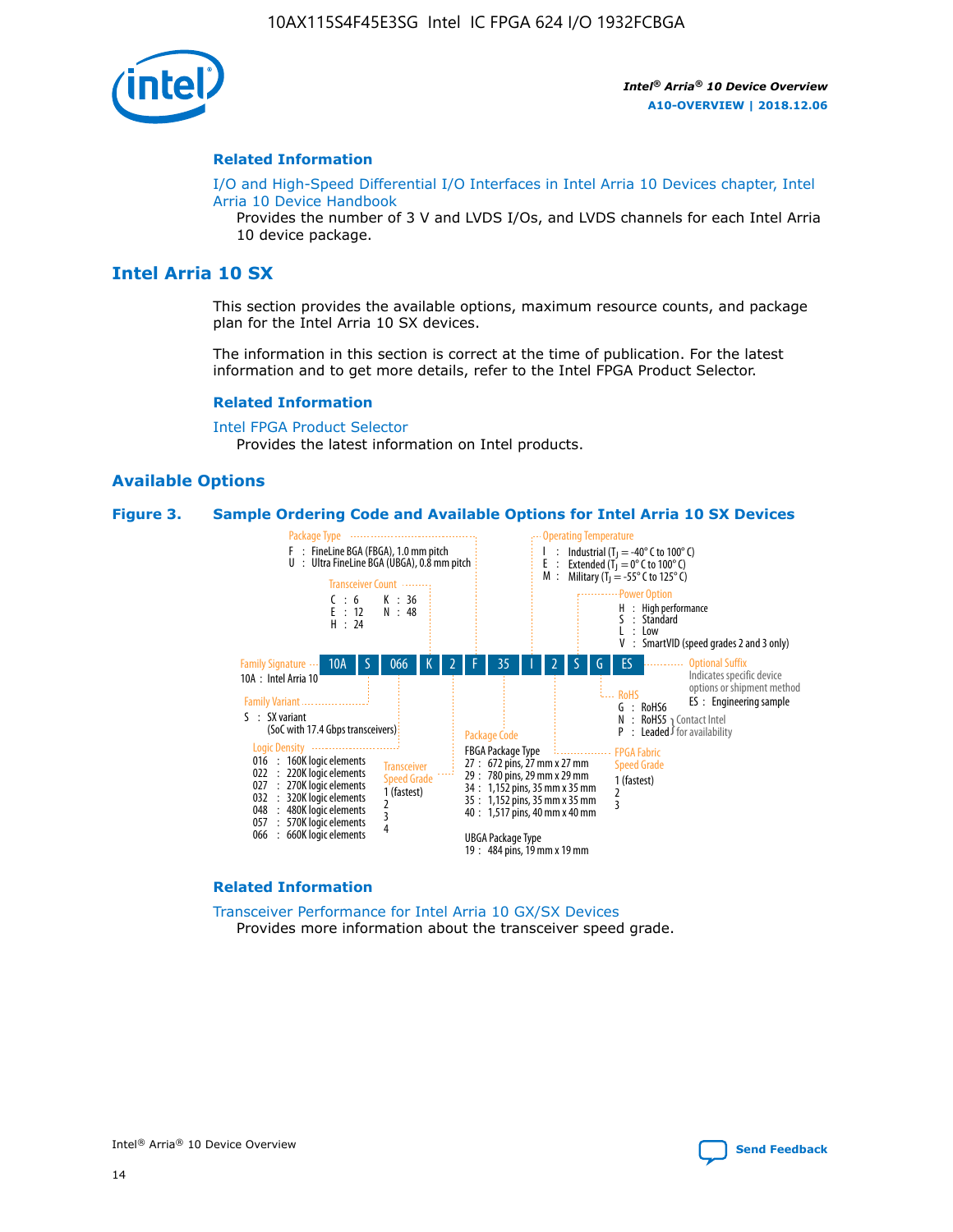

#### **Maximum Resources**

#### **Table 12. Maximum Resource Counts for Intel Arria 10 SX Devices**

|                                   | <b>Resource</b>         | <b>Product Line</b> |               |                |                |                |                |                |  |  |  |
|-----------------------------------|-------------------------|---------------------|---------------|----------------|----------------|----------------|----------------|----------------|--|--|--|
|                                   |                         | <b>SX 160</b>       | <b>SX 220</b> | <b>SX 270</b>  | <b>SX 320</b>  | <b>SX 480</b>  | <b>SX 570</b>  | <b>SX 660</b>  |  |  |  |
| Logic Elements (LE) (K)           |                         | 160                 | 220           | 270            | 320            | 480            | 570            | 660            |  |  |  |
| <b>ALM</b>                        |                         | 61,510              | 80,330        | 101,620        | 119,900        | 183,590        | 217,080        | 251,680        |  |  |  |
| Register                          |                         | 246,040             | 321,320       | 406,480        | 479,600        | 734,360        | 868,320        | 1,006,720      |  |  |  |
| Memory (Kb)                       | M <sub>20</sub> K       | 8,800               | 11,740        | 15,000         | 17,820         | 28,620         | 36,000         | 42,620         |  |  |  |
|                                   | <b>MLAB</b>             | 1,050               | 1,690         | 2,452          | 2,727          | 4,164          | 5,096          | 5,788          |  |  |  |
| Variable-precision DSP Block      |                         | 156                 | 192           | 830            | 985            | 1,368          | 1,523          | 1,687          |  |  |  |
| 18 x 19 Multiplier                |                         | 312                 | 384           | 1,660          | 1,970          | 2,736          | 3,046          | 3,374          |  |  |  |
| <b>PLL</b>                        | Fractional<br>Synthesis | 6                   | 6             | 8              | 8              | 12             | 16             | 16             |  |  |  |
|                                   | I/O                     | 6                   | 6             | 8              | 8              | 12             | 16             | 16             |  |  |  |
| 17.4 Gbps Transceiver             |                         | 12                  | 12            | 24             | 24             | 36             | 48             | 48             |  |  |  |
| GPIO <sup>(8)</sup>               |                         | 288                 | 288           | 384            | 384            | 492            | 696            | 696            |  |  |  |
| LVDS Pair $(9)$                   |                         | 120                 | 120           | 168            | 168            | 174            | 324            | 324            |  |  |  |
| PCIe Hard IP Block                |                         | $\mathbf{1}$        | $\mathbf{1}$  | $\overline{2}$ | $\overline{2}$ | $\overline{2}$ | $\overline{2}$ | $\overline{2}$ |  |  |  |
| Hard Memory Controller            |                         | 6                   | 6             | 8              | 8              | 12             | 16             | 16             |  |  |  |
| ARM Cortex-A9 MPCore<br>Processor |                         | Yes                 | Yes           | Yes            | Yes            | Yes            | Yes            | Yes            |  |  |  |

#### **Package Plan**

#### **Table 13. Package Plan for Intel Arria 10 SX Devices (U19, F27, F29, and F34)**

Refer to I/O and High Speed I/O in Intel Arria 10 Devices chapter for the number of 3 V I/O, LVDS I/O, and LVDS channels in each device package.

| <b>Product Line</b> | <b>U19</b><br>$(19$ mm $\times$ 19 mm,<br>484-pin UBGA) |                    |             | <b>F27</b><br>$(27 \text{ mm} \times 27 \text{ mm})$<br>672-pin FBGA) |                    | <b>F29</b><br>$(29 \text{ mm} \times 29 \text{ mm})$<br>780-pin FBGA) |           |                    | <b>F34</b><br>$(35 \text{ mm} \times 35 \text{ mm})$<br><b>1152-pin FBGA)</b> |           |                    |             |
|---------------------|---------------------------------------------------------|--------------------|-------------|-----------------------------------------------------------------------|--------------------|-----------------------------------------------------------------------|-----------|--------------------|-------------------------------------------------------------------------------|-----------|--------------------|-------------|
|                     | 3V<br>I/O                                               | <b>LVDS</b><br>I/O | <b>XCVR</b> | 3V<br>I/O                                                             | <b>LVDS</b><br>I/O | <b>XCVR</b>                                                           | 3V<br>I/O | <b>LVDS</b><br>I/O | <b>XCVR</b>                                                                   | 3V<br>I/O | <b>LVDS</b><br>I/O | <b>XCVR</b> |
| SX 160              | 48                                                      | 144                | 6           | 48                                                                    | 192                | 12                                                                    | 48        | 240                | 12                                                                            | -         |                    |             |
| SX 220              | 48                                                      | 144                | 6           | 48                                                                    | 192                | 12                                                                    | 48        | 240                | 12                                                                            |           |                    |             |
| SX 270              |                                                         |                    |             | 48                                                                    | 192                | 12                                                                    | 48        | 312                | 12                                                                            | 48        | 336                | 24          |
| SX 320              |                                                         |                    |             | 48                                                                    | 192                | 12                                                                    | 48        | 312                | 12                                                                            | 48        | 336                | 24          |
|                     | continued                                               |                    |             |                                                                       |                    |                                                                       |           |                    |                                                                               |           |                    |             |

 $(8)$  The number of GPIOs does not include transceiver I/Os. In the Intel Quartus Prime software, the number of user I/Os includes transceiver I/Os.

 $(9)$  Each LVDS I/O pair can be used as differential input or output.

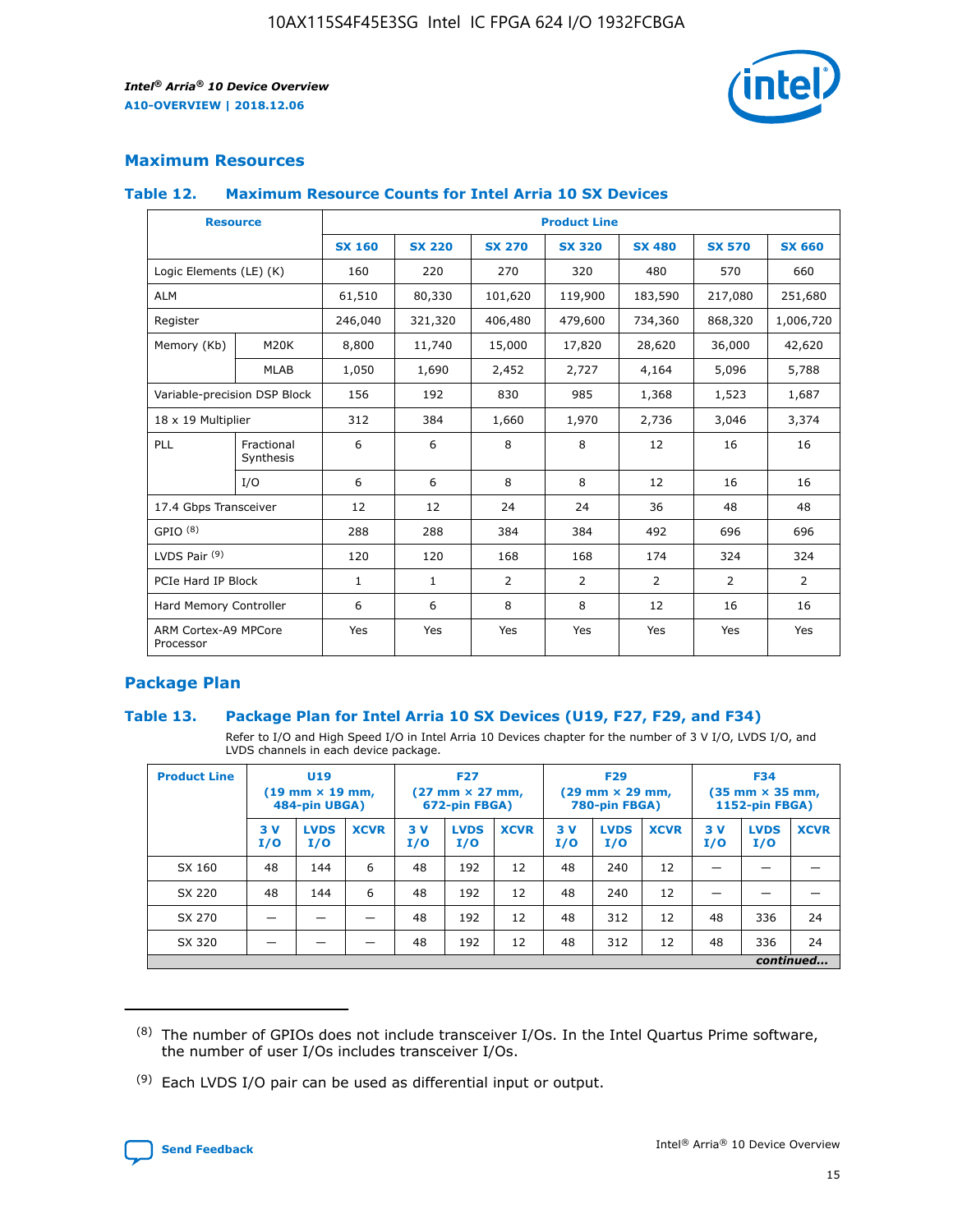

| <b>Product Line</b> | U <sub>19</sub><br>$(19 \text{ mm} \times 19 \text{ mm})$<br>484-pin UBGA) |                    | <b>F27</b><br>$(27 \text{ mm} \times 27 \text{ mm})$<br>672-pin FBGA) |           | <b>F29</b><br>$(29 \text{ mm} \times 29 \text{ mm})$<br>780-pin FBGA) |             |           | <b>F34</b><br>$(35$ mm $\times$ 35 mm,<br><b>1152-pin FBGA)</b> |             |           |                    |             |
|---------------------|----------------------------------------------------------------------------|--------------------|-----------------------------------------------------------------------|-----------|-----------------------------------------------------------------------|-------------|-----------|-----------------------------------------------------------------|-------------|-----------|--------------------|-------------|
|                     | 3V<br>I/O                                                                  | <b>LVDS</b><br>I/O | <b>XCVR</b>                                                           | 3V<br>I/O | <b>LVDS</b><br>I/O                                                    | <b>XCVR</b> | 3V<br>I/O | <b>LVDS</b><br>I/O                                              | <b>XCVR</b> | 3V<br>I/O | <b>LVDS</b><br>I/O | <b>XCVR</b> |
| SX 480              |                                                                            |                    |                                                                       |           |                                                                       |             | 48        | 312                                                             | 12          | 48        | 444                | 24          |
| SX 570              |                                                                            |                    |                                                                       |           |                                                                       |             |           |                                                                 |             | 48        | 444                | 24          |
| SX 660              |                                                                            |                    |                                                                       |           |                                                                       |             |           |                                                                 |             | 48        | 444                | 24          |

#### **Table 14. Package Plan for Intel Arria 10 SX Devices (F35, KF40, and NF40)**

Refer to I/O and High Speed I/O in Intel Arria 10 Devices chapter for the number of 3 V I/O, LVDS I/O, and LVDS channels in each device package.

| <b>Product Line</b> | <b>F35</b><br>(35 mm × 35 mm,<br><b>1152-pin FBGA)</b> |          |             |                                           | <b>KF40</b><br>(40 mm × 40 mm,<br>1517-pin FBGA) |    | <b>NF40</b><br>$(40 \text{ mm} \times 40 \text{ mm})$<br>1517-pin FBGA) |          |             |  |
|---------------------|--------------------------------------------------------|----------|-------------|-------------------------------------------|--------------------------------------------------|----|-------------------------------------------------------------------------|----------|-------------|--|
|                     | 3 V I/O                                                | LVDS I/O | <b>XCVR</b> | <b>LVDS I/O</b><br>3 V I/O<br><b>XCVR</b> |                                                  |    | 3 V I/O                                                                 | LVDS I/O | <b>XCVR</b> |  |
| SX 270              | 48                                                     | 336      | 24          |                                           |                                                  |    |                                                                         |          |             |  |
| SX 320              | 48                                                     | 336      | 24          |                                           |                                                  |    |                                                                         |          |             |  |
| SX 480              | 48                                                     | 348      | 36          |                                           |                                                  |    |                                                                         |          |             |  |
| SX 570              | 48                                                     | 348      | 36          | 96                                        | 600                                              | 36 | 48                                                                      | 540      | 48          |  |
| SX 660              | 48                                                     | 348      | 36          | 96                                        | 600                                              | 36 | 48                                                                      | 540      | 48          |  |

#### **Related Information**

[I/O and High-Speed Differential I/O Interfaces in Intel Arria 10 Devices chapter, Intel](https://www.intel.com/content/www/us/en/programmable/documentation/sam1403482614086.html#sam1403482030321) [Arria 10 Device Handbook](https://www.intel.com/content/www/us/en/programmable/documentation/sam1403482614086.html#sam1403482030321)

Provides the number of 3 V and LVDS I/Os, and LVDS channels for each Intel Arria 10 device package.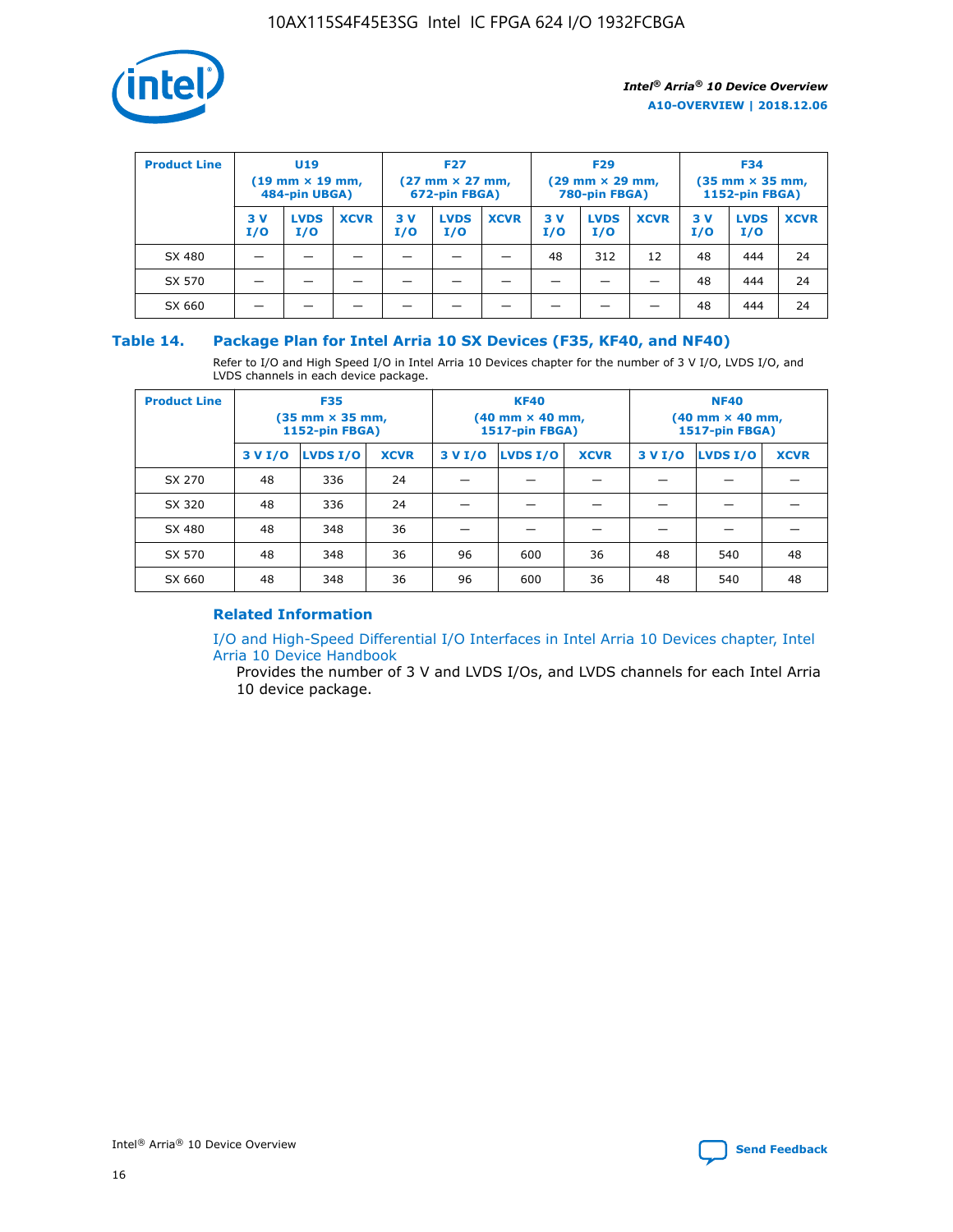

## **I/O Vertical Migration for Intel Arria 10 Devices**

#### **Figure 4. Migration Capability Across Intel Arria 10 Product Lines**

- The arrows indicate the migration paths. The devices included in each vertical migration path are shaded. Devices with fewer resources in the same path have lighter shades.
- To achieve the full I/O migration across product lines in the same migration path, restrict I/Os and transceivers usage to match the product line with the lowest I/O and transceiver counts.
- An LVDS I/O bank in the source device may be mapped to a 3 V I/O bank in the target device. To use memory interface clock frequency higher than 533 MHz, assign external memory interface pins only to banks that are LVDS I/O in both devices.
- There may be nominal 0.15 mm package height difference between some product lines in the same package type.
	- **Variant Product Line Package U19 F27 F29 F34 F35 KF40 NF40 RF40 NF45 SF45 UF45** Intel® Arria® 10 GX GX 160 GX 220 GX 270 GX 320 GX 480 GX 570 GX 660 GX 900 GX 1150 Intel Arria 10 GT GT 900 GT 1150 Intel Arria 10 SX SX 160 SX 220 SX 270 SX 320 SX 480 SX 570 SX 660
- Some migration paths are not shown in the Intel Quartus Prime software **Pin Migration View**.

*Note:* To verify the pin migration compatibility, use the **Pin Migration View** window in the Intel Quartus Prime software Pin Planner.

## **Adaptive Logic Module**

Intel Arria 10 devices use a 20 nm ALM as the basic building block of the logic fabric.

The ALM architecture is the same as the previous generation FPGAs, allowing for efficient implementation of logic functions and easy conversion of IP between the device generations.

The ALM, as shown in following figure, uses an 8-input fracturable look-up table (LUT) with four dedicated registers to help improve timing closure in register-rich designs and achieve an even higher design packing capability than the traditional two-register per LUT architecture.

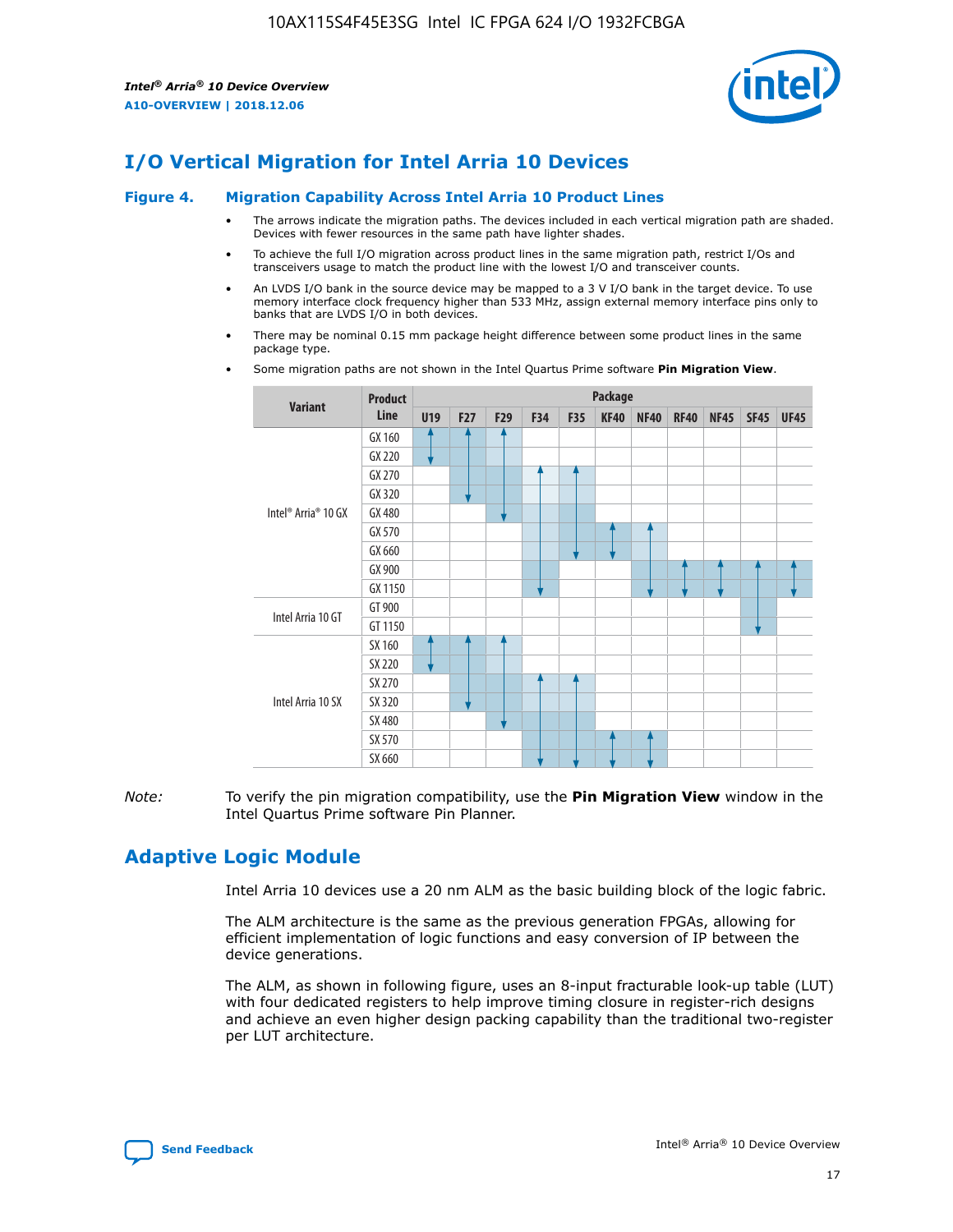

**Figure 5. ALM for Intel Arria 10 Devices**



The Intel Quartus Prime software optimizes your design according to the ALM logic structure and automatically maps legacy designs into the Intel Arria 10 ALM architecture.

## **Variable-Precision DSP Block**

The Intel Arria 10 variable precision DSP blocks support fixed-point arithmetic and floating-point arithmetic.

Features for fixed-point arithmetic:

- High-performance, power-optimized, and fully registered multiplication operations
- 18-bit and 27-bit word lengths
- Two 18 x 19 multipliers or one 27 x 27 multiplier per DSP block
- Built-in addition, subtraction, and 64-bit double accumulation register to combine multiplication results
- Cascading 19-bit or 27-bit when pre-adder is disabled and cascading 18-bit when pre-adder is used to form the tap-delay line for filtering applications
- Cascading 64-bit output bus to propagate output results from one block to the next block without external logic support
- Hard pre-adder supported in 19-bit and 27-bit modes for symmetric filters
- Internal coefficient register bank in both 18-bit and 27-bit modes for filter implementation
- 18-bit and 27-bit systolic finite impulse response (FIR) filters with distributed output adder
- Biased rounding support

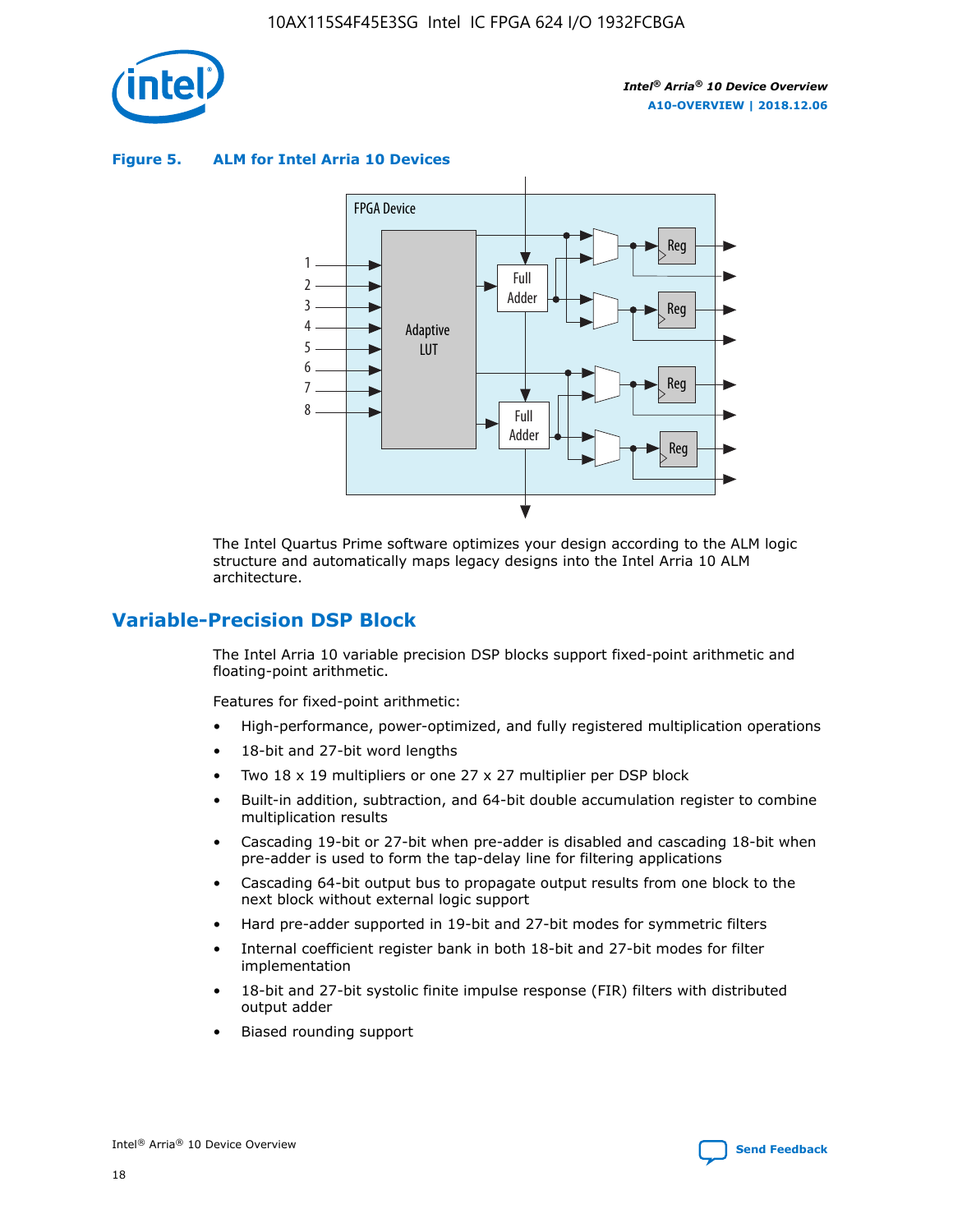

Features for floating-point arithmetic:

- A completely hardened architecture that supports multiplication, addition, subtraction, multiply-add, and multiply-subtract
- Multiplication with accumulation capability and a dynamic accumulator reset control
- Multiplication with cascade summation capability
- Multiplication with cascade subtraction capability
- Complex multiplication
- Direct vector dot product
- Systolic FIR filter

#### **Table 15. Variable-Precision DSP Block Configurations for Intel Arria 10 Devices**

| <b>Usage Example</b>                                       | <b>Multiplier Size (Bit)</b>    | <b>DSP Block Resources</b> |
|------------------------------------------------------------|---------------------------------|----------------------------|
| Medium precision fixed point                               | Two 18 x 19                     |                            |
| High precision fixed or Single precision<br>floating point | One 27 x 27                     |                            |
| Fixed point FFTs                                           | One 19 x 36 with external adder |                            |
| Very high precision fixed point                            | One 36 x 36 with external adder |                            |
| Double precision floating point                            | One 54 x 54 with external adder | 4                          |

#### **Table 16. Resources for Fixed-Point Arithmetic in Intel Arria 10 Devices**

The table lists the variable-precision DSP resources by bit precision for each Intel Arria 10 device.

| <b>Variant</b>  | <b>Product Line</b> | <b>Variable-</b><br>precision<br><b>DSP Block</b> | <b>Independent Input and Output</b><br><b>Multiplications Operator</b> |                                     | 18 x 19<br><b>Multiplier</b><br><b>Adder Sum</b> | $18 \times 18$<br><b>Multiplier</b><br><b>Adder</b> |
|-----------------|---------------------|---------------------------------------------------|------------------------------------------------------------------------|-------------------------------------|--------------------------------------------------|-----------------------------------------------------|
|                 |                     |                                                   | 18 x 19<br><b>Multiplier</b>                                           | $27 \times 27$<br><b>Multiplier</b> | <b>Mode</b>                                      | <b>Summed with</b><br>36 bit Input                  |
| AIntel Arria 10 | GX 160              | 156                                               | 312                                                                    | 156                                 | 156                                              | 156                                                 |
| GX              | GX 220              | 192                                               | 384                                                                    | 192                                 | 192                                              | 192                                                 |
|                 | GX 270              | 830                                               | 1,660                                                                  | 830                                 | 830                                              | 830                                                 |
|                 | GX 320              | 984                                               | 1,968                                                                  | 984                                 | 984                                              | 984                                                 |
|                 | GX 480              | 1,368                                             | 2,736                                                                  | 1,368                               | 1,368                                            | 1,368                                               |
|                 | GX 570              | 1,523                                             | 3,046                                                                  | 1,523                               | 1,523                                            | 1,523                                               |
|                 | GX 660              | 1,687                                             | 3,374                                                                  | 1,687                               | 1,687                                            | 1,687                                               |
|                 | GX 900              | 1,518                                             | 3,036                                                                  | 1,518                               | 1,518                                            | 1,518                                               |
|                 | GX 1150             | 1,518                                             | 3,036                                                                  | 1,518                               | 1,518                                            | 1,518                                               |
| Intel Arria 10  | GT 900              | 1,518                                             | 3,036                                                                  | 1,518                               | 1,518                                            | 1,518                                               |
| GT              | GT 1150             | 1,518                                             | 3,036                                                                  | 1,518                               | 1,518                                            | 1,518                                               |
| Intel Arria 10  | SX 160              | 156                                               | 312                                                                    | 156                                 | 156                                              | 156                                                 |
| <b>SX</b>       | SX 220<br>192       |                                                   | 384                                                                    | 192                                 | 192                                              | 192                                                 |
|                 | SX 270              | 830                                               | 1,660                                                                  | 830                                 | 830                                              | 830                                                 |
|                 |                     |                                                   |                                                                        |                                     |                                                  | continued                                           |

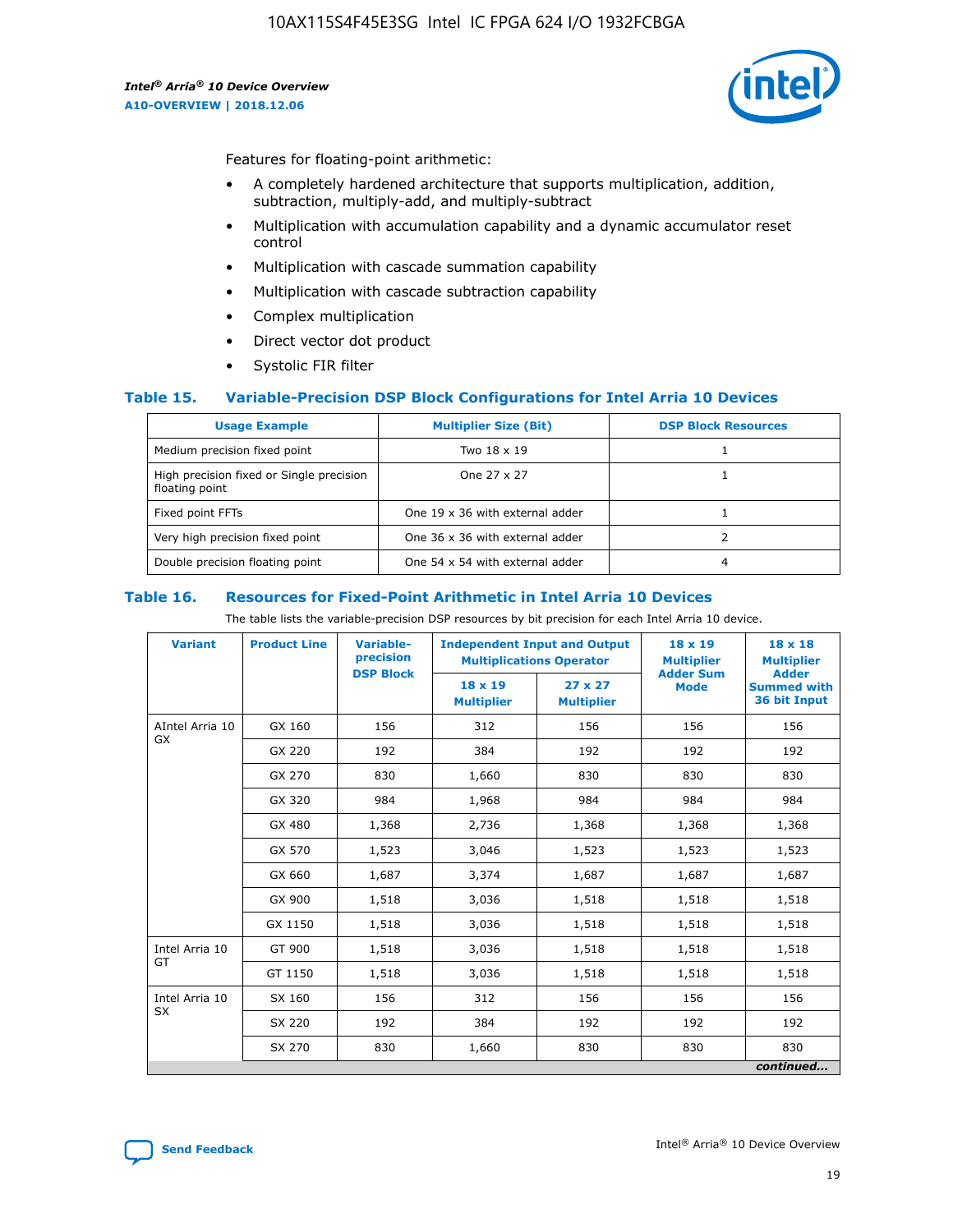

| <b>Variant</b> | <b>Product Line</b> | Variable-<br>precision | <b>Independent Input and Output</b><br><b>Multiplications Operator</b> |                                     | $18 \times 19$<br><b>Multiplier</b> | $18 \times 18$<br><b>Multiplier</b><br><b>Adder</b> |  |
|----------------|---------------------|------------------------|------------------------------------------------------------------------|-------------------------------------|-------------------------------------|-----------------------------------------------------|--|
|                |                     | <b>DSP Block</b>       | $18 \times 19$<br><b>Multiplier</b>                                    | $27 \times 27$<br><b>Multiplier</b> | <b>Adder Sum</b><br><b>Mode</b>     | <b>Summed with</b><br>36 bit Input                  |  |
|                | SX 320              | 984                    | 1,968                                                                  | 984                                 | 984                                 | 984                                                 |  |
|                | SX 480              | 1,368                  | 2,736                                                                  | 1,368                               | 1,368                               | 1,368                                               |  |
|                | SX 570              | 1,523                  | 3,046                                                                  | 1,523                               | 1,523                               | 1,523                                               |  |
|                | SX 660              | 1,687                  | 3,374                                                                  | 1,687                               | 1,687                               | 1,687                                               |  |

## **Table 17. Resources for Floating-Point Arithmetic in Intel Arria 10 Devices**

The table lists the variable-precision DSP resources by bit precision for each Intel Arria 10 device.

| <b>Variant</b> | <b>Product Line</b> | <b>Variable-</b><br>precision<br><b>DSP Block</b> | <b>Single</b><br><b>Precision</b><br><b>Floating-Point</b><br><b>Multiplication</b><br><b>Mode</b> | <b>Single-Precision</b><br><b>Floating-Point</b><br><b>Adder Mode</b> | Single-<br><b>Precision</b><br><b>Floating-Point</b><br><b>Multiply</b><br><b>Accumulate</b><br><b>Mode</b> | <b>Peak</b><br><b>Giga Floating-</b><br><b>Point</b><br><b>Operations</b><br>per Second<br>(GFLOPs) |
|----------------|---------------------|---------------------------------------------------|----------------------------------------------------------------------------------------------------|-----------------------------------------------------------------------|-------------------------------------------------------------------------------------------------------------|-----------------------------------------------------------------------------------------------------|
| Intel Arria 10 | GX 160              | 156                                               | 156                                                                                                | 156                                                                   | 156                                                                                                         | 140                                                                                                 |
| <b>GX</b>      | GX 220              | 192                                               | 192                                                                                                | 192                                                                   | 192                                                                                                         | 173                                                                                                 |
|                | GX 270              | 830                                               | 830                                                                                                | 830                                                                   | 830                                                                                                         | 747                                                                                                 |
|                | GX 320              | 984                                               | 984                                                                                                | 984                                                                   | 984                                                                                                         | 886                                                                                                 |
|                | GX 480              | 1,369                                             | 1,368                                                                                              | 1,368                                                                 | 1,368                                                                                                       | 1,231                                                                                               |
|                | GX 570              | 1,523                                             | 1,523                                                                                              | 1,523                                                                 | 1,523                                                                                                       | 1,371                                                                                               |
|                | GX 660              | 1,687                                             | 1,687                                                                                              | 1,687                                                                 | 1,687                                                                                                       | 1,518                                                                                               |
|                | GX 900              | 1,518                                             | 1,518                                                                                              | 1,518                                                                 | 1,518                                                                                                       | 1,366                                                                                               |
|                | GX 1150             | 1,518                                             | 1,518                                                                                              | 1,518                                                                 | 1,518                                                                                                       | 1,366                                                                                               |
| Intel Arria 10 | GT 900              | 1,518                                             | 1,518                                                                                              | 1,518                                                                 | 1,518                                                                                                       | 1,366                                                                                               |
| GT             | GT 1150             | 1,518                                             | 1,518                                                                                              | 1,518                                                                 | 1,518                                                                                                       | 1,366                                                                                               |
| Intel Arria 10 | SX 160              | 156                                               | 156                                                                                                | 156                                                                   | 156                                                                                                         | 140                                                                                                 |
| SX             | SX 220              | 192                                               | 192                                                                                                | 192                                                                   | 192                                                                                                         | 173                                                                                                 |
|                | SX 270              | 830                                               | 830                                                                                                | 830                                                                   | 830                                                                                                         | 747                                                                                                 |
|                | SX 320              | 984                                               | 984                                                                                                | 984                                                                   | 984                                                                                                         | 886                                                                                                 |
|                | SX 480              | 1,369                                             | 1,368                                                                                              | 1,368                                                                 | 1,368                                                                                                       | 1,231                                                                                               |
|                | SX 570              | 1,523                                             | 1,523                                                                                              | 1,523                                                                 | 1,523                                                                                                       | 1,371                                                                                               |
|                | SX 660              | 1,687                                             | 1,687                                                                                              | 1,687                                                                 | 1,687                                                                                                       | 1,518                                                                                               |

## **Embedded Memory Blocks**

The embedded memory blocks in the devices are flexible and designed to provide an optimal amount of small- and large-sized memory arrays to fit your design requirements.

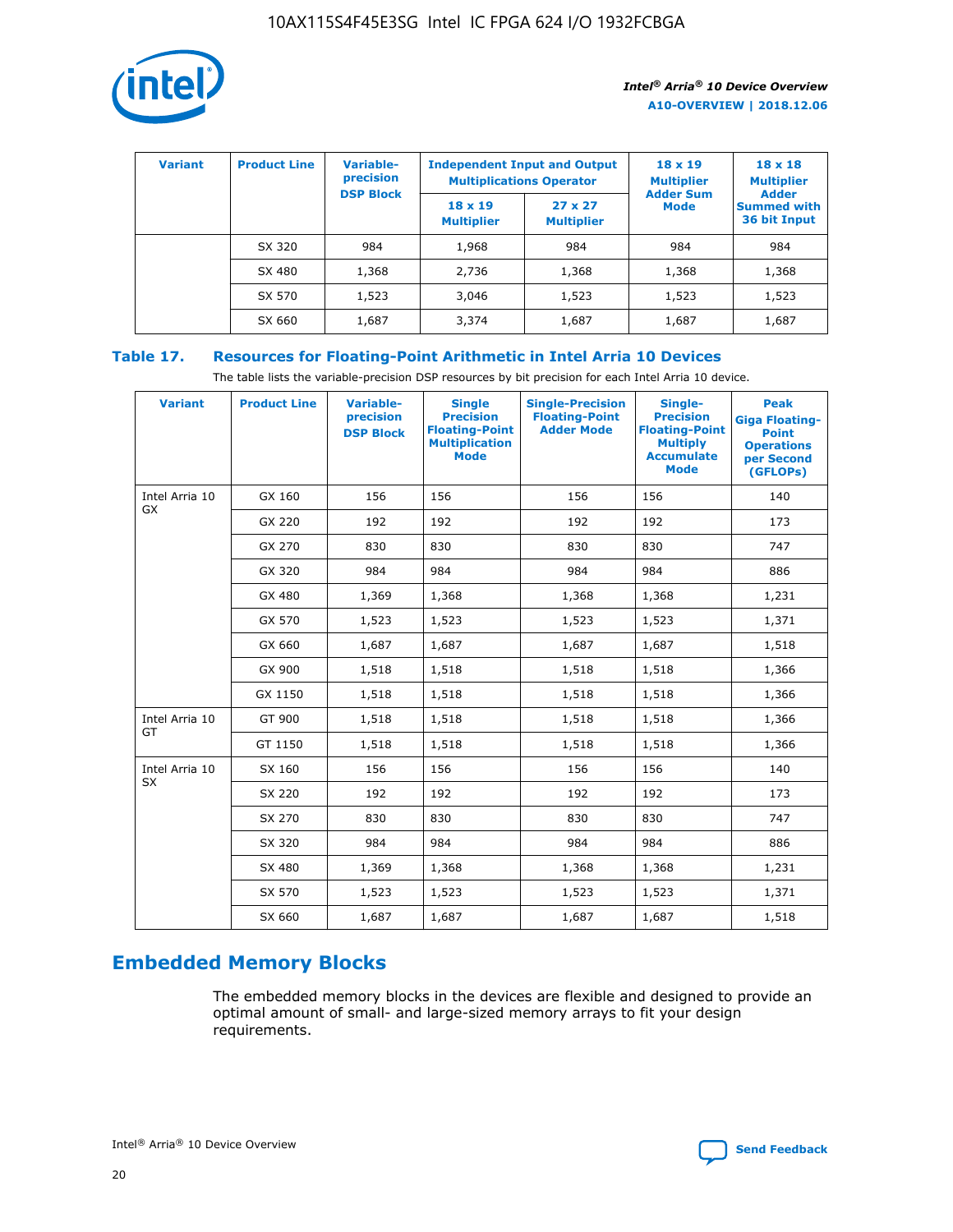

## **Types of Embedded Memory**

The Intel Arria 10 devices contain two types of memory blocks:

- 20 Kb M20K blocks—blocks of dedicated memory resources. The M20K blocks are ideal for larger memory arrays while still providing a large number of independent ports.
- 640 bit memory logic array blocks (MLABs)—enhanced memory blocks that are configured from dual-purpose logic array blocks (LABs). The MLABs are ideal for wide and shallow memory arrays. The MLABs are optimized for implementation of shift registers for digital signal processing (DSP) applications, wide and shallow FIFO buffers, and filter delay lines. Each MLAB is made up of ten adaptive logic modules (ALMs). In the Intel Arria 10 devices, you can configure these ALMs as ten 32 x 2 blocks, giving you one 32 x 20 simple dual-port SRAM block per MLAB.

## **Embedded Memory Capacity in Intel Arria 10 Devices**

|                   | <b>Product</b> | <b>M20K</b>  |                     | <b>MLAB</b>  |                     | <b>Total RAM Bit</b> |
|-------------------|----------------|--------------|---------------------|--------------|---------------------|----------------------|
| <b>Variant</b>    | <b>Line</b>    | <b>Block</b> | <b>RAM Bit (Kb)</b> | <b>Block</b> | <b>RAM Bit (Kb)</b> | (Kb)                 |
| Intel Arria 10 GX | GX 160         | 440          | 8,800               | 1,680        | 1,050               | 9,850                |
|                   | GX 220         | 587          | 11,740              | 2,703        | 1,690               | 13,430               |
|                   | GX 270         | 750          | 15,000              | 3,922        | 2,452               | 17,452               |
|                   | GX 320         | 891          | 17,820              | 4,363        | 2,727               | 20,547               |
|                   | GX 480         | 1,431        | 28,620              | 6,662        | 4,164               | 32,784               |
|                   | GX 570         | 1,800        | 36,000              | 8,153        | 5,096               | 41,096               |
|                   | GX 660         | 2,131        | 42,620              | 9,260        | 5,788               | 48,408               |
|                   | GX 900         | 2,423        | 48,460              | 15,017       | 9,386               | 57,846               |
|                   | GX 1150        | 2,713        | 54,260              | 20,774       | 12,984              | 67,244               |
| Intel Arria 10 GT | GT 900         | 2,423        | 48,460              | 15,017       | 9,386               | 57,846               |
|                   | GT 1150        | 2,713        | 54,260              | 20,774       | 12,984              | 67,244               |
| Intel Arria 10 SX | SX 160         | 440          | 8,800               | 1,680        | 1,050               | 9,850                |
|                   | SX 220         | 587          | 11,740              | 2,703        | 1,690               | 13,430               |
|                   | SX 270         | 750          | 15,000              | 3,922        | 2,452               | 17,452               |
|                   | SX 320         | 891          | 17,820              | 4,363        | 2,727               | 20,547               |
|                   | SX 480         | 1,431        | 28,620              | 6,662        | 4,164               | 32,784               |
|                   | SX 570         | 1,800        | 36,000              | 8,153        | 5,096               | 41,096               |
|                   | SX 660         | 2,131        | 42,620              | 9,260        | 5,788               | 48,408               |

#### **Table 18. Embedded Memory Capacity and Distribution in Intel Arria 10 Devices**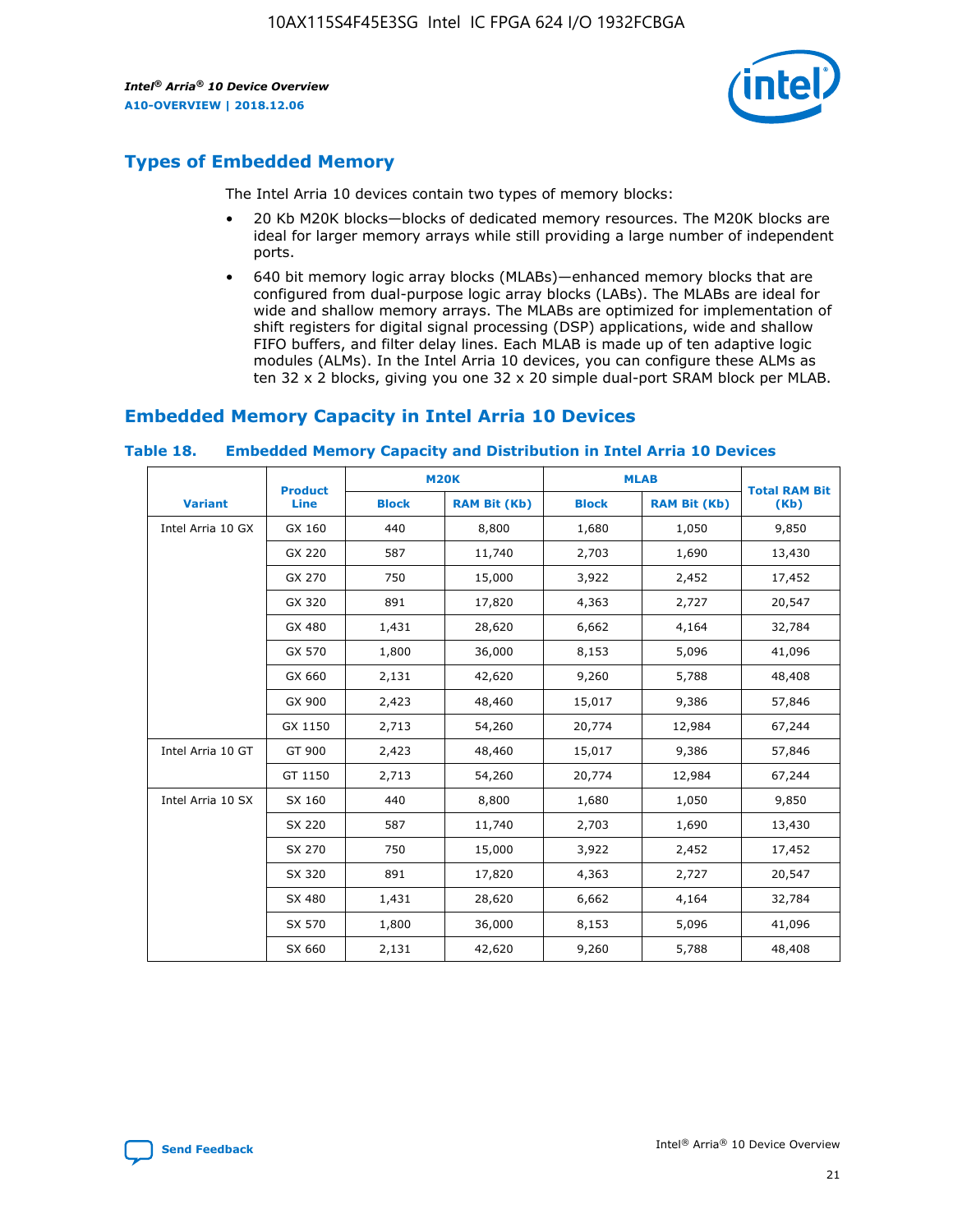

## **Embedded Memory Configurations for Single-port Mode**

#### **Table 19. Single-port Embedded Memory Configurations for Intel Arria 10 Devices**

This table lists the maximum configurations supported for single-port RAM and ROM modes.

| <b>Memory Block</b> | Depth (bits) | <b>Programmable Width</b> |
|---------------------|--------------|---------------------------|
| MLAB                | 32           | x16, x18, or x20          |
|                     | 64(10)       | x8, x9, x10               |
| M20K                | 512          | x40, x32                  |
|                     | 1K           | x20, x16                  |
|                     | 2K           | x10, x8                   |
|                     | 4K           | x5, x4                    |
|                     | 8K           | x2                        |
|                     | 16K          | x1                        |

## **Clock Networks and PLL Clock Sources**

The clock network architecture is based on Intel's global, regional, and peripheral clock structure. This clock structure is supported by dedicated clock input pins, fractional clock synthesis PLLs, and integer I/O PLLs.

#### **Clock Networks**

The Intel Arria 10 core clock networks are capable of up to 800 MHz fabric operation across the full industrial temperature range. For the external memory interface, the clock network supports the hard memory controller with speeds up to 2,400 Mbps in a quarter-rate transfer.

To reduce power consumption, the Intel Quartus Prime software identifies all unused sections of the clock network and powers them down.

#### **Fractional Synthesis and I/O PLLs**

Intel Arria 10 devices contain up to 32 fractional synthesis PLLs and up to 16 I/O PLLs that are available for both specific and general purpose uses in the core:

- Fractional synthesis PLLs—located in the column adjacent to the transceiver blocks
- I/O PLLs—located in each bank of the 48 I/Os

#### **Fractional Synthesis PLLs**

You can use the fractional synthesis PLLs to:

- Reduce the number of oscillators that are required on your board
- Reduce the number of clock pins that are used in the device by synthesizing multiple clock frequencies from a single reference clock source

<sup>(10)</sup> Supported through software emulation and consumes additional MLAB blocks.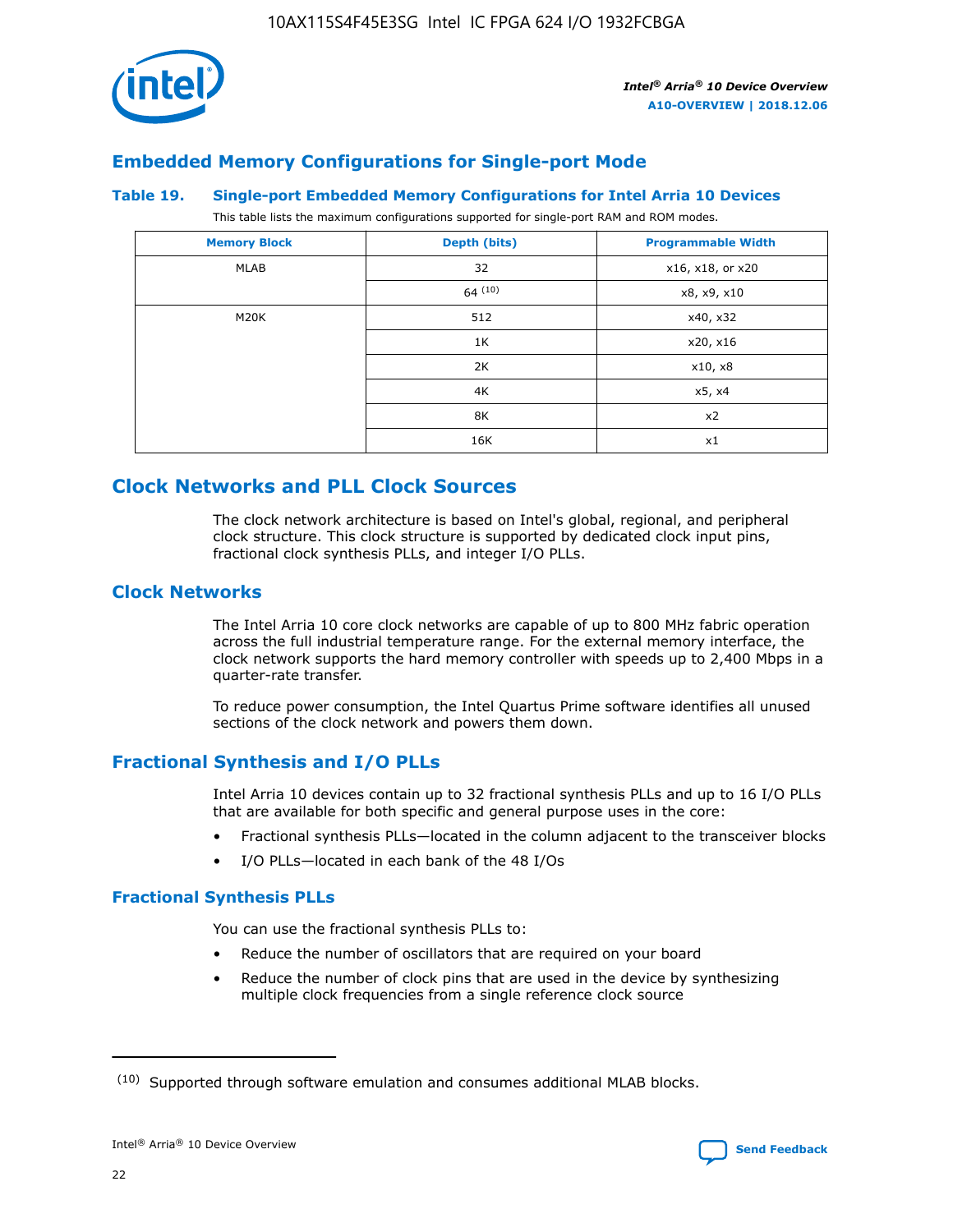10AX115S4F45E3SG Intel IC FPGA 624 I/O 1932FCBGA

*Intel® Arria® 10 Device Overview* **A10-OVERVIEW | 2018.12.06**



The fractional synthesis PLLs support the following features:

- Reference clock frequency synthesis for transceiver CMU and Advanced Transmit (ATX) PLLs
- Clock network delay compensation
- Zero-delay buffering
- Direct transmit clocking for transceivers
- Independently configurable into two modes:
	- Conventional integer mode equivalent to the general purpose PLL
	- Enhanced fractional mode with third order delta-sigma modulation
- PLL cascading

#### **I/O PLLs**

The integer mode I/O PLLs are located in each bank of 48 I/Os. You can use the I/O PLLs to simplify the design of external memory and high-speed LVDS interfaces.

In each I/O bank, the I/O PLLs are adjacent to the hard memory controllers and LVDS SERDES. Because these PLLs are tightly coupled with the I/Os that need to use them, it makes it easier to close timing.

You can use the I/O PLLs for general purpose applications in the core such as clock network delay compensation and zero-delay buffering.

Intel Arria 10 devices support PLL-to-PLL cascading.

## **FPGA General Purpose I/O**

Intel Arria 10 devices offer highly configurable GPIOs. Each I/O bank contains 48 general purpose I/Os and a high-efficiency hard memory controller.

The following list describes the features of the GPIOs:

- Consist of 3 V I/Os for high-voltage application and LVDS I/Os for differential signaling
	- Up to two 3 V I/O banks, available in some devices, that support up to 3 V I/O standards
	- LVDS I/O banks that support up to 1.8 V I/O standards
- Support a wide range of single-ended and differential I/O interfaces
- LVDS speeds up to 1.6 Gbps
- Each LVDS pair of pins has differential input and output buffers, allowing you to configure the LVDS direction for each pair.
- Programmable bus hold and weak pull-up
- Programmable differential output voltage  $(V_{OD})$  and programmable pre-emphasis

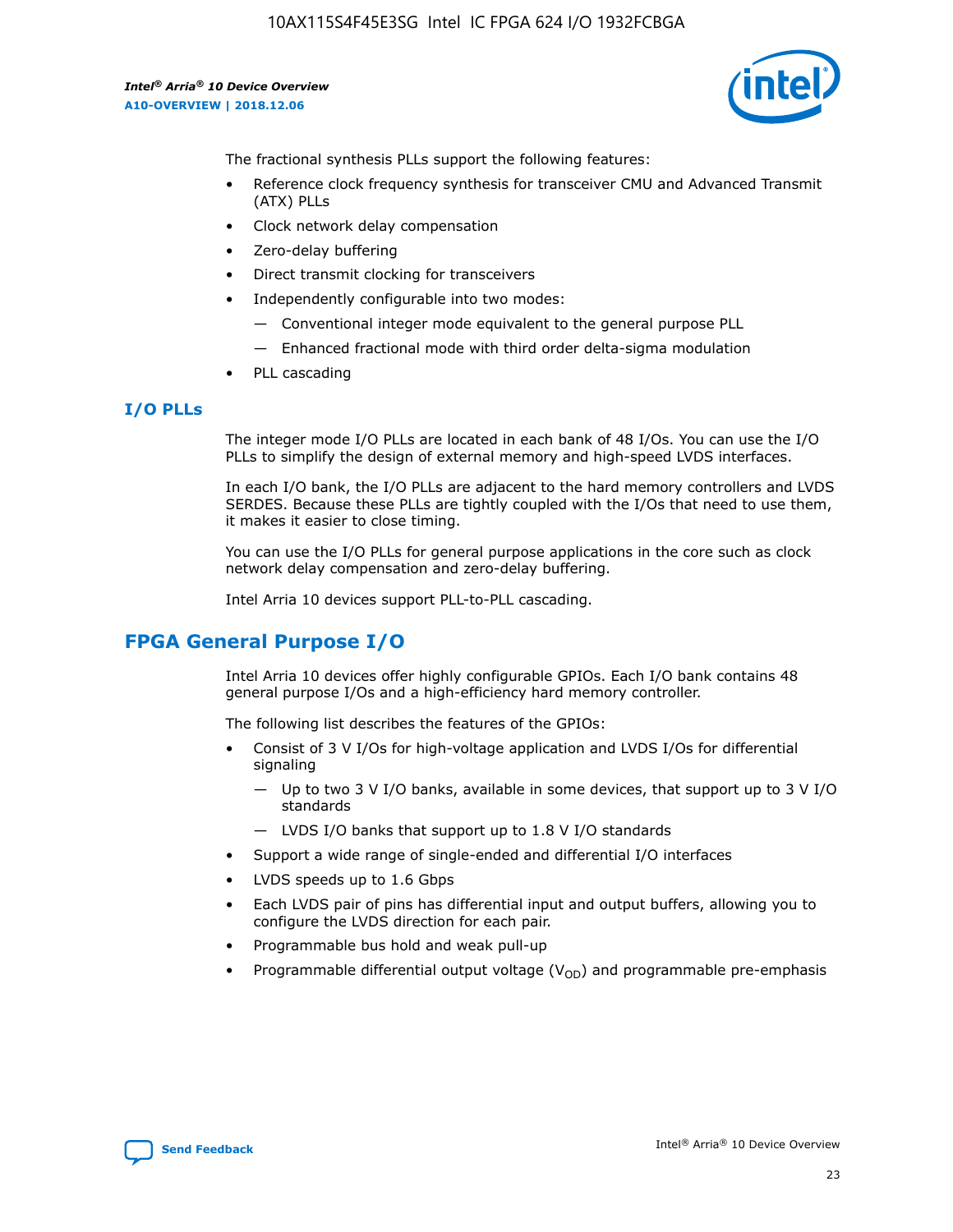

- Series (R<sub>S</sub>) and parallel (R<sub>T</sub>) on-chip termination (OCT) for all I/O banks with OCT calibration to limit the termination impedance variation
- On-chip dynamic termination that has the ability to swap between series and parallel termination, depending on whether there is read or write on a common bus for signal integrity
- Easy timing closure support using the hard read FIFO in the input register path, and delay-locked loop (DLL) delay chain with fine and coarse architecture

## **External Memory Interface**

Intel Arria 10 devices offer massive external memory bandwidth, with up to seven 32 bit DDR4 memory interfaces running at up to 2,400 Mbps. This bandwidth provides additional ease of design, lower power, and resource efficiencies of hardened highperformance memory controllers.

The memory interface within Intel Arria 10 FPGAs and SoCs delivers the highest performance and ease of use. You can configure up to a maximum width of 144 bits when using the hard or soft memory controllers. If required, you can bypass the hard memory controller and use a soft controller implemented in the user logic.

Each I/O contains a hardened DDR read/write path (PHY) capable of performing key memory interface functionality such as read/write leveling, FIFO buffering to lower latency and improve margin, timing calibration, and on-chip termination.

The timing calibration is aided by the inclusion of hard microcontrollers based on Intel's Nios® II technology, specifically tailored to control the calibration of multiple memory interfaces. This calibration allows the Intel Arria 10 device to compensate for any changes in process, voltage, or temperature either within the Intel Arria 10 device itself, or within the external memory device. The advanced calibration algorithms ensure maximum bandwidth and robust timing margin across all operating conditions.

In addition to parallel memory interfaces, Intel Arria 10 devices support serial memory technologies such as the Hybrid Memory Cube (HMC). The HMC is supported by the Intel Arria 10 high-speed serial transceivers which connect up to four HMC links, with each link running at data rates up to 15 Gbps.

#### **Related Information**

#### [External Memory Interface Spec Estimator](http://www.altera.com/technology/memory/estimator/mem-emif-index.html)

Provides a parametric tool that allows you to find and compare the performance of the supported external memory interfaces in IntelFPGAs.

## **Memory Standards Supported by Intel Arria 10 Devices**

The I/Os are designed to provide high performance support for existing and emerging external memory standards.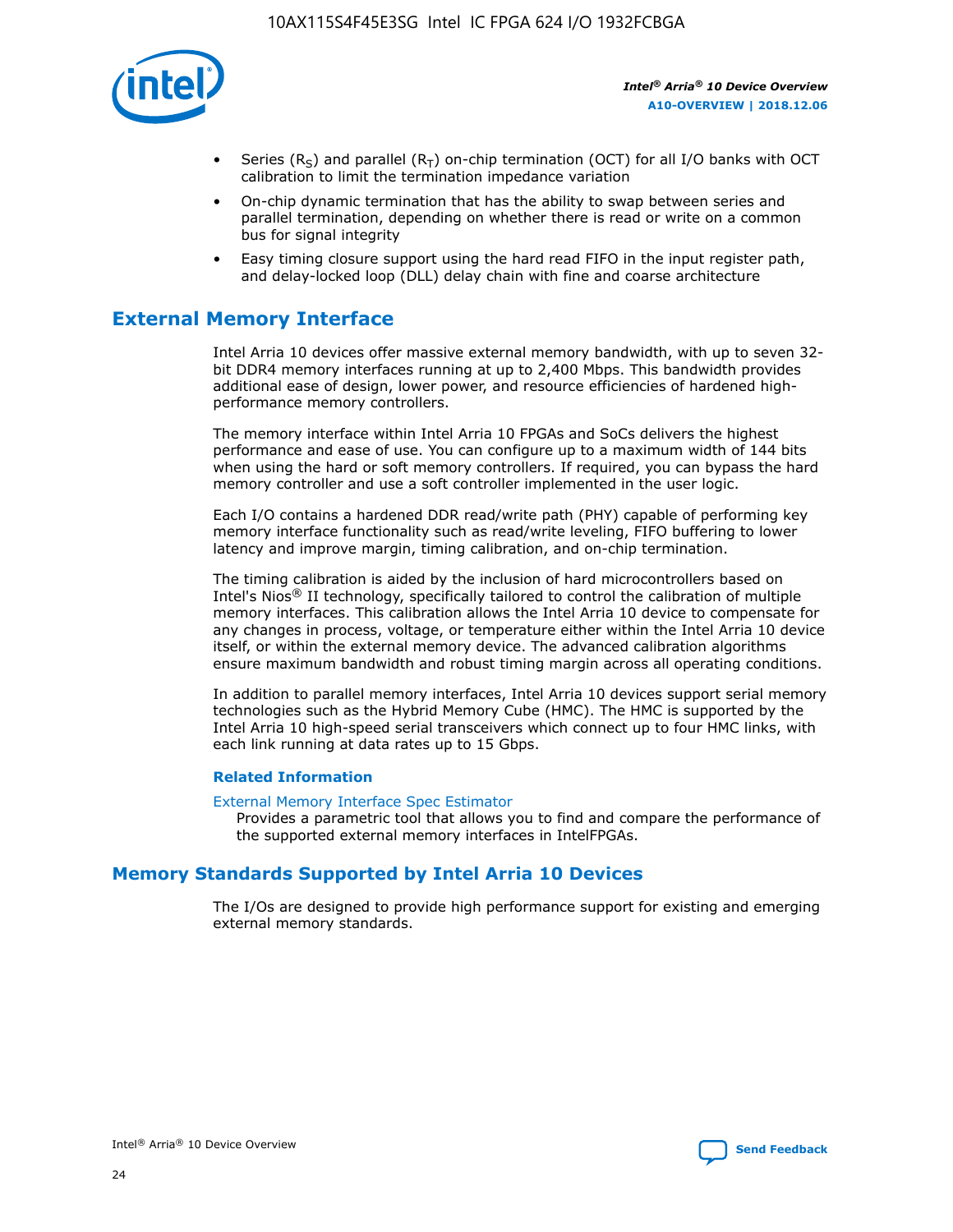

#### **Table 20. Memory Standards Supported by the Hard Memory Controller**

This table lists the overall capability of the hard memory controller. For specific details, refer to the External Memory Interface Spec Estimator and Intel Arria 10 Device Datasheet.

| <b>Memory Standard</b> | <b>Rate Support</b> | <b>Ping Pong PHY Support</b> | <b>Maximum Frequency</b><br>(MHz) |
|------------------------|---------------------|------------------------------|-----------------------------------|
| <b>DDR4 SDRAM</b>      | Quarter rate        | Yes                          | 1,067                             |
|                        |                     |                              | 1,200                             |
| DDR3 SDRAM             | Half rate           | Yes                          | 533                               |
|                        |                     |                              | 667                               |
|                        | Quarter rate        | Yes                          | 1,067                             |
|                        |                     |                              | 1,067                             |
| <b>DDR3L SDRAM</b>     | Half rate           | Yes                          | 533                               |
|                        |                     |                              | 667                               |
|                        | Quarter rate        | Yes                          | 933                               |
|                        |                     |                              | 933                               |
| LPDDR3 SDRAM           | Half rate           |                              | 533                               |
|                        | Quarter rate        |                              | 800                               |

#### **Table 21. Memory Standards Supported by the Soft Memory Controller**

| <b>Memory Standard</b>      | <b>Rate Support</b> | <b>Maximum Frequency</b><br>(MHz) |
|-----------------------------|---------------------|-----------------------------------|
| <b>RLDRAM 3 (11)</b>        | Quarter rate        | 1,200                             |
| ODR IV SRAM <sup>(11)</sup> | Quarter rate        | 1,067                             |
| <b>ODR II SRAM</b>          | Full rate           | 333                               |
|                             | Half rate           | 633                               |
| <b>ODR II+ SRAM</b>         | Full rate           | 333                               |
|                             | Half rate           | 633                               |
| <b>ODR II+ Xtreme SRAM</b>  | Full rate           | 333                               |
|                             | Half rate           | 633                               |

#### **Table 22. Memory Standards Supported by the HPS Hard Memory Controller**

The hard processor system (HPS) is available in Intel Arria 10 SoC devices only.

| <b>Memory Standard</b> | <b>Rate Support</b> | <b>Maximum Frequency</b><br>(MHz) |
|------------------------|---------------------|-----------------------------------|
| <b>DDR4 SDRAM</b>      | Half rate           | 1,200                             |
| <b>DDR3 SDRAM</b>      | Half rate           | 1,067                             |
| <b>DDR3L SDRAM</b>     | Half rate           | 933                               |

<sup>(11)</sup> Intel Arria 10 devices support this external memory interface using hard PHY with soft memory controller.

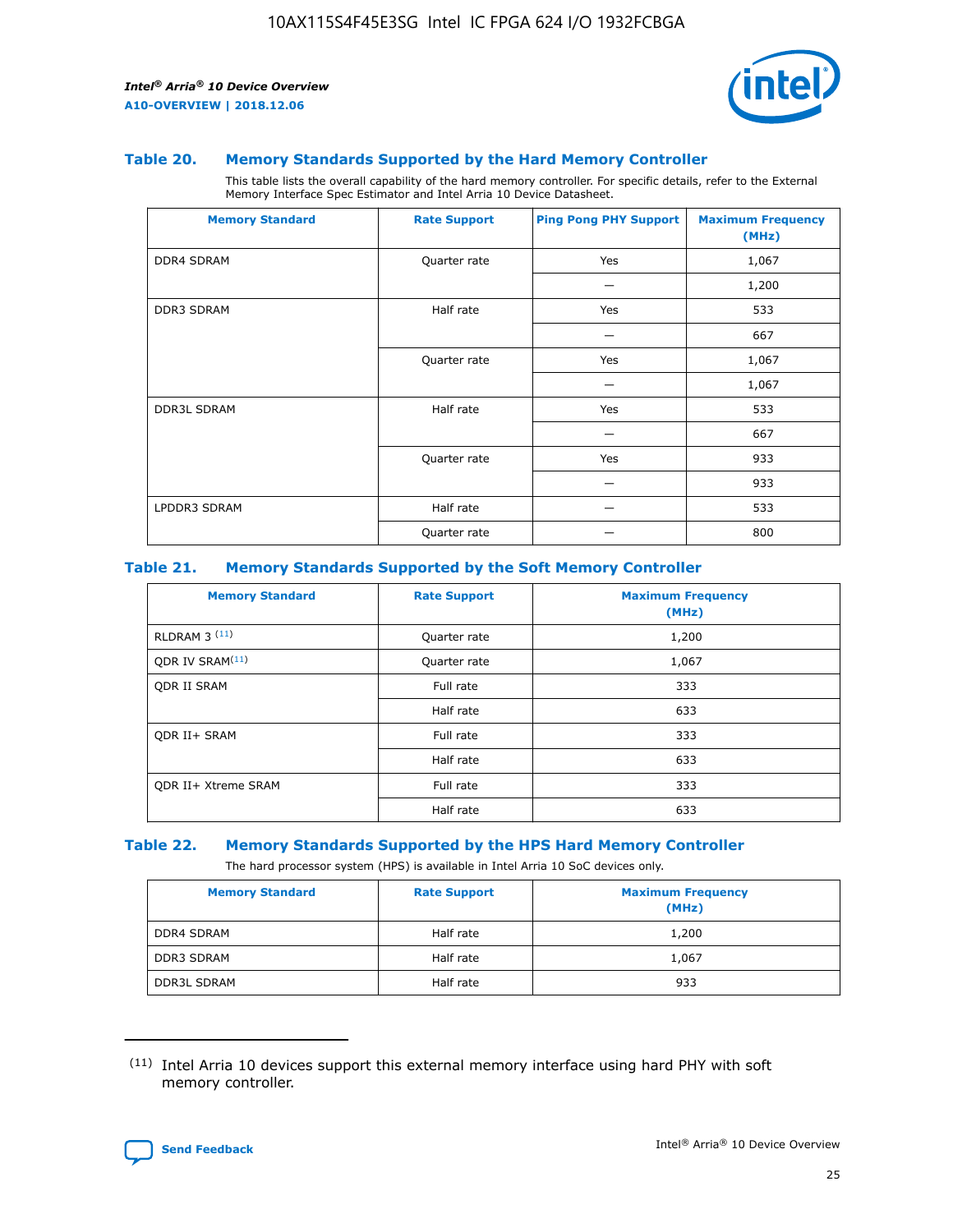

#### **Related Information**

#### [Intel Arria 10 Device Datasheet](https://www.intel.com/content/www/us/en/programmable/documentation/mcn1413182292568.html#mcn1413182153340)

Lists the memory interface performance according to memory interface standards, rank or chip select configurations, and Intel Arria 10 device speed grades.

## **PCIe Gen1, Gen2, and Gen3 Hard IP**

Intel Arria 10 devices contain PCIe hard IP that is designed for performance and ease-of-use:

- Includes all layers of the PCIe stack—transaction, data link and physical layers.
- Supports PCIe Gen3, Gen2, and Gen1 Endpoint and Root Port in x1, x2, x4, or x8 lane configuration.
- Operates independently from the core logic—optional configuration via protocol (CvP) allows the PCIe link to power up and complete link training in less than 100 ms while the Intel Arria 10 device completes loading the programming file for the rest of the FPGA.
- Provides added functionality that makes it easier to support emerging features such as Single Root I/O Virtualization (SR-IOV) and optional protocol extensions.
- Provides improved end-to-end datapath protection using ECC.
- Supports FPGA configuration via protocol (CvP) using PCIe at Gen3, Gen2, or Gen1 speed.

#### **Related Information**

PCS Features on page 30

## **Enhanced PCS Hard IP for Interlaken and 10 Gbps Ethernet**

## **Interlaken Support**

The Intel Arria 10 enhanced PCS hard IP provides integrated Interlaken PCS supporting rates up to 25.8 Gbps per lane.

The Interlaken PCS is based on the proven functionality of the PCS developed for Intel's previous generation FPGAs, which demonstrated interoperability with Interlaken ASSP vendors and third-party IP suppliers. The Interlaken PCS is present in every transceiver channel in Intel Arria 10 devices.

#### **Related Information**

PCS Features on page 30

#### **10 Gbps Ethernet Support**

The Intel Arria 10 enhanced PCS hard IP supports 10GBASE-R PCS compliant with IEEE 802.3 10 Gbps Ethernet (10GbE). The integrated hard IP support for 10GbE and the 10 Gbps transceivers save external PHY cost, board space, and system power.

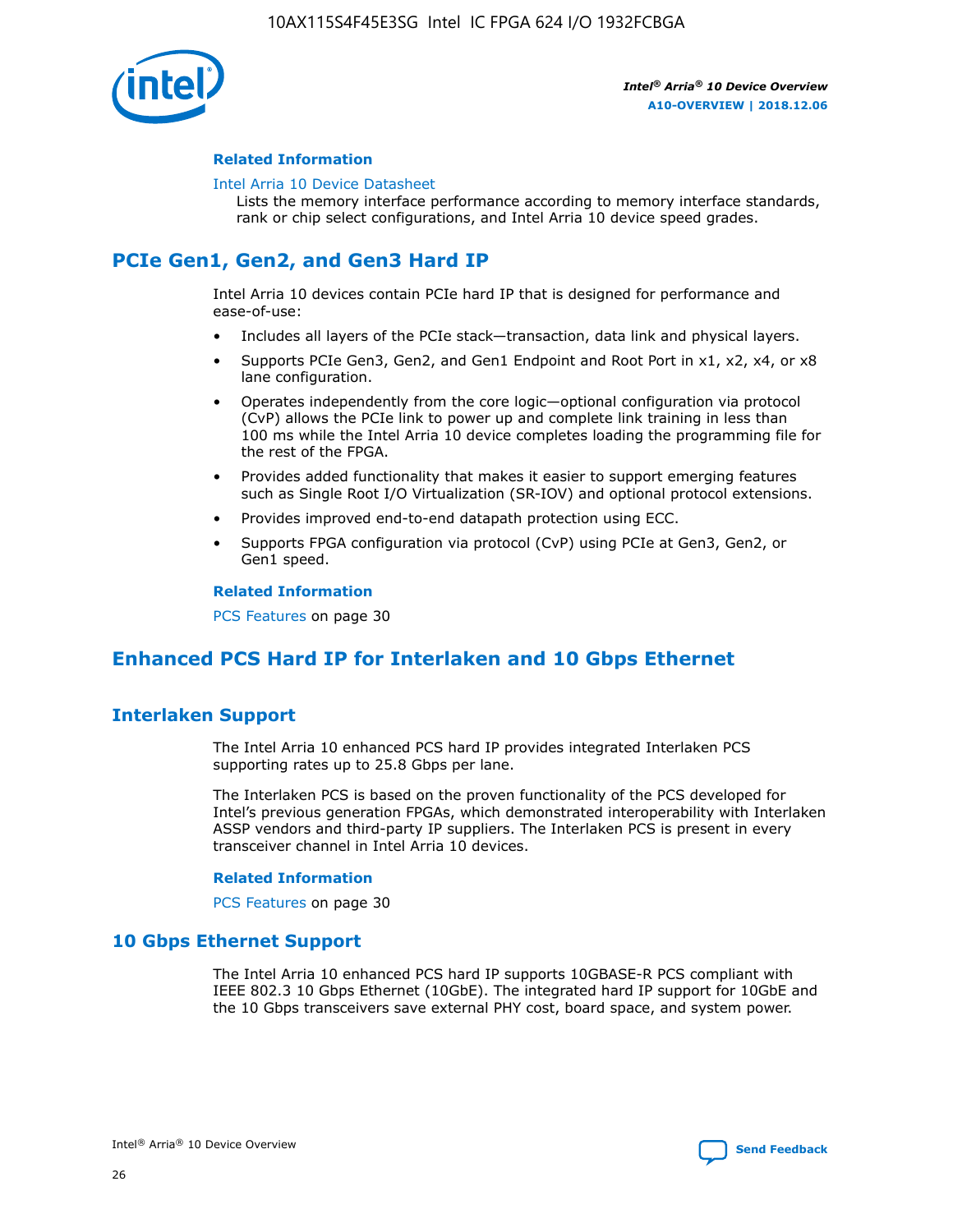

The scalable hard IP supports multiple independent 10GbE ports while using a single PLL for all the 10GBASE-R PCS instantiations, which saves on core logic resources and clock networks:

- Simplifies multiport 10GbE systems compared to XAUI interfaces that require an external XAUI-to-10G PHY.
- Incorporates Electronic Dispersion Compensation (EDC), which enables direct connection to standard 10 Gbps XFP and SFP+ pluggable optical modules.
- Supports backplane Ethernet applications and includes a hard 10GBASE-KR Forward Error Correction (FEC) circuit that you can use for 10 Gbps and 40 Gbps applications.

The 10 Gbps Ethernet PCS hard IP and 10GBASE-KR FEC are present in every transceiver channel.

#### **Related Information**

PCS Features on page 30

## **Low Power Serial Transceivers**

Intel Arria 10 FPGAs and SoCs include lowest power transceivers that deliver high bandwidth, throughput and low latency.

Intel Arria 10 devices deliver the industry's lowest power consumption per transceiver channel:

- 12.5 Gbps transceivers at as low as 242 mW
- 10 Gbps transceivers at as low as 168 mW
- 6 Gbps transceivers at as low as 117 mW

Intel Arria 10 transceivers support various data rates according to application:

- Chip-to-chip and chip-to-module applications—from 1 Gbps up to 25.8 Gbps
- Long reach and backplane applications—from 1 Gbps up to 12.5 with advanced adaptive equalization
- Critical power sensitive applications—from 1 Gbps up to 11.3 Gbps using lower power modes

The combination of 20 nm process technology and architectural advances provide the following benefits:

- Significant reduction in die area and power consumption
- Increase of up to two times in transceiver I/O density compared to previous generation devices while maintaining optimal signal integrity
- Up to 72 total transceiver channels—you can configure up to 6 of these channels to run as fast as 25.8 Gbps
- All channels feature continuous data rate support up to the maximum rated speed

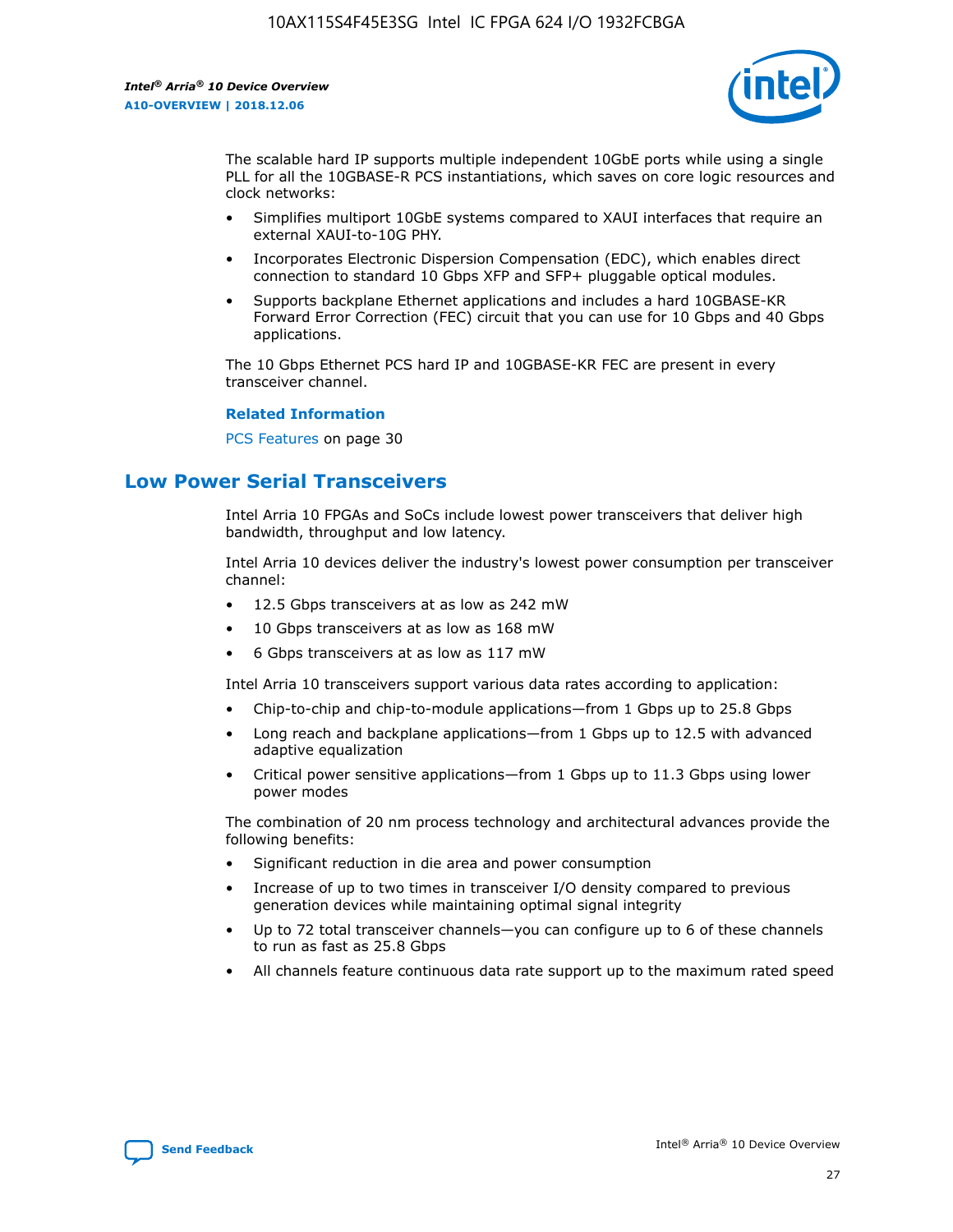

#### Transceiver PMA TX/RX PCS ATX PLL Transceiver PMA TX/RX PCS fPLL Network Flexible Clock Distribution Network PCS Transceiver PMA TX/RX FPGA **Clock Distribution** Fabric PCS Transceiver PMA TX/RX ATX Flexible PLL PCS Transceiver PMA TX/RX ▲ fPLL Transceiver PMA TX/RX PCS 4

#### **Figure 6. Intel Arria 10 Transceiver Block Architecture**

#### **Transceiver Channels**

All transceiver channels feature a dedicated Physical Medium Attachment (PMA) and a hardened Physical Coding Sublayer (PCS).

- The PMA provides primary interfacing capabilities to physical channels.
- The PCS typically handles encoding/decoding, word alignment, and other preprocessing functions before transferring data to the FPGA core fabric.

A transceiver channel consists of a PMA and a PCS block. Most transceiver banks have 6 channels. There are some transceiver banks that contain only 3 channels.

A wide variety of bonded and non-bonded data rate configurations is possible using a highly configurable clock distribution network. Up to 80 independent transceiver data rates can be configured.

The following figures are graphical representations of top views of the silicon die, which correspond to reverse views for flip chip packages. Different Intel Arria 10 devices may have different floorplans than the ones shown in the figures.

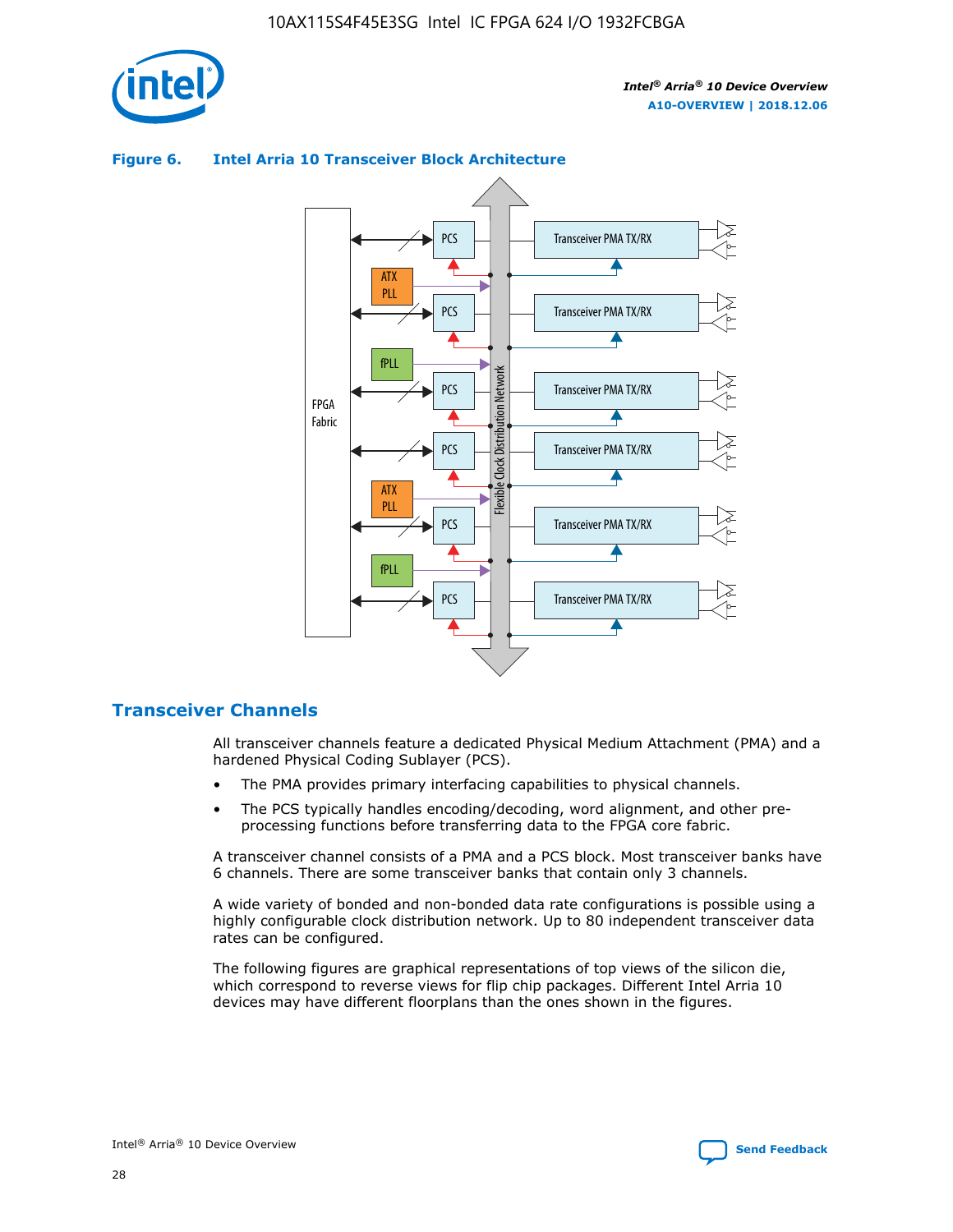

#### **Figure 7. Device Chip Overview for Intel Arria 10 GX and GT Devices**





#### **PMA Features**

Intel Arria 10 transceivers provide exceptional signal integrity at data rates up to 25.8 Gbps. Clocking options include ultra-low jitter ATX PLLs (LC tank based), clock multiplier unit (CMU) PLLs, and fractional PLLs.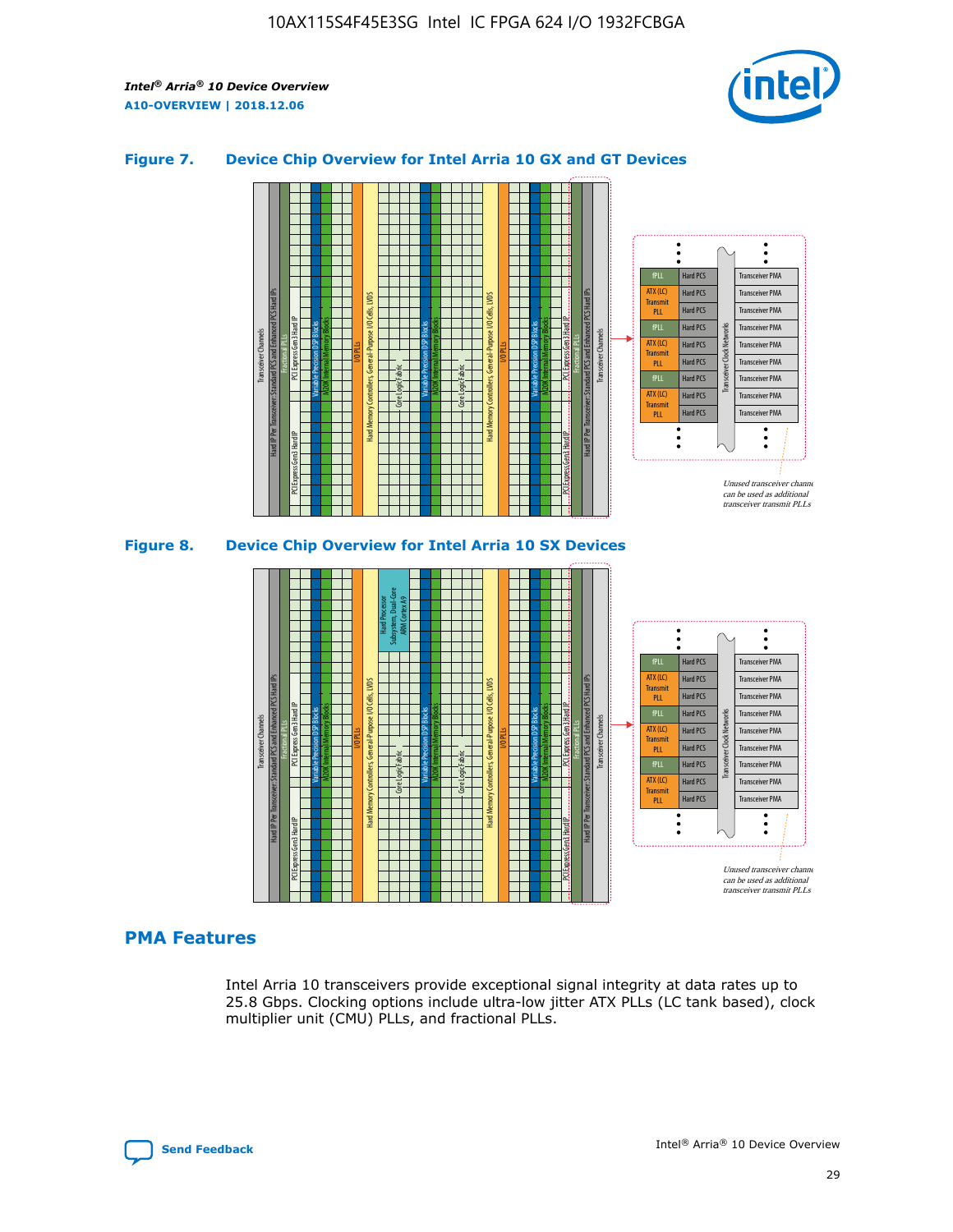

Each transceiver channel contains a channel PLL that can be used as the CMU PLL or clock data recovery (CDR) PLL. In CDR mode, the channel PLL recovers the receiver clock and data in the transceiver channel. Up to 80 independent data rates can be configured on a single Intel Arria 10 device.

#### **Table 23. PMA Features of the Transceivers in Intel Arria 10 Devices**

| <b>Feature</b>                                             | <b>Capability</b>                                                                                                                                                                                                             |
|------------------------------------------------------------|-------------------------------------------------------------------------------------------------------------------------------------------------------------------------------------------------------------------------------|
| Chip-to-Chip Data Rates                                    | 1 Gbps to 17.4 Gbps (Intel Arria 10 GX devices)<br>1 Gbps to 25.8 Gbps (Intel Arria 10 GT devices)                                                                                                                            |
| Backplane Support                                          | Drive backplanes at data rates up to 12.5 Gbps                                                                                                                                                                                |
| Optical Module Support                                     | SFP+/SFP, XFP, CXP, QSFP/QSFP28, CFP/CFP2/CFP4                                                                                                                                                                                |
| Cable Driving Support                                      | SFP+ Direct Attach, PCI Express over cable, eSATA                                                                                                                                                                             |
| Transmit Pre-Emphasis                                      | 4-tap transmit pre-emphasis and de-emphasis to compensate for system channel loss                                                                                                                                             |
| Continuous Time Linear<br>Equalizer (CTLE)                 | Dual mode, high-gain, and high-data rate, linear receive equalization to compensate for<br>system channel loss                                                                                                                |
| Decision Feedback Equalizer<br>(DFE)                       | 7-fixed and 4-floating tap DFE to equalize backplane channel loss in the presence of<br>crosstalk and noisy environments                                                                                                      |
| Variable Gain Amplifier                                    | Optimizes the signal amplitude prior to the CDR sampling and operates in fixed and<br>adaptive modes                                                                                                                          |
| Altera Digital Adaptive<br>Parametric Tuning (ADAPT)       | Fully digital adaptation engine to automatically adjust all link equalization parameters-<br>including CTLE, DFE, and variable gain amplifier blocks—that provide optimal link margin<br>without intervention from user logic |
| Precision Signal Integrity<br>Calibration Engine (PreSICE) | Hardened calibration controller to quickly calibrate all transceiver control parameters on<br>power-up, which provides the optimal signal integrity and jitter performance                                                    |
| Advanced Transmit (ATX)<br><b>PLL</b>                      | Low jitter ATX (LC tank based) PLLs with continuous tuning range to cover a wide range of<br>standard and proprietary protocols                                                                                               |
| <b>Fractional PLLs</b>                                     | On-chip fractional frequency synthesizers to replace on-board crystal oscillators and reduce<br>system cost                                                                                                                   |
| Digitally Assisted Analog<br><b>CDR</b>                    | Superior jitter tolerance with fast lock time                                                                                                                                                                                 |
| Dynamic Partial<br>Reconfiguration                         | Allows independent control of the Avalon memory-mapped interface of each transceiver<br>channel for the highest transceiver flexibility                                                                                       |
| Multiple PCS-PMA and PCS-<br>PLD interface widths          | 8-, 10-, 16-, 20-, 32-, 40-, or 64-bit interface widths for flexibility of deserialization width,<br>encoding, and reduced latency                                                                                            |

## **PCS Features**

This table summarizes the Intel Arria 10 transceiver PCS features. You can use the transceiver PCS to support a wide range of protocols ranging from 1 Gbps to 25.8 Gbps.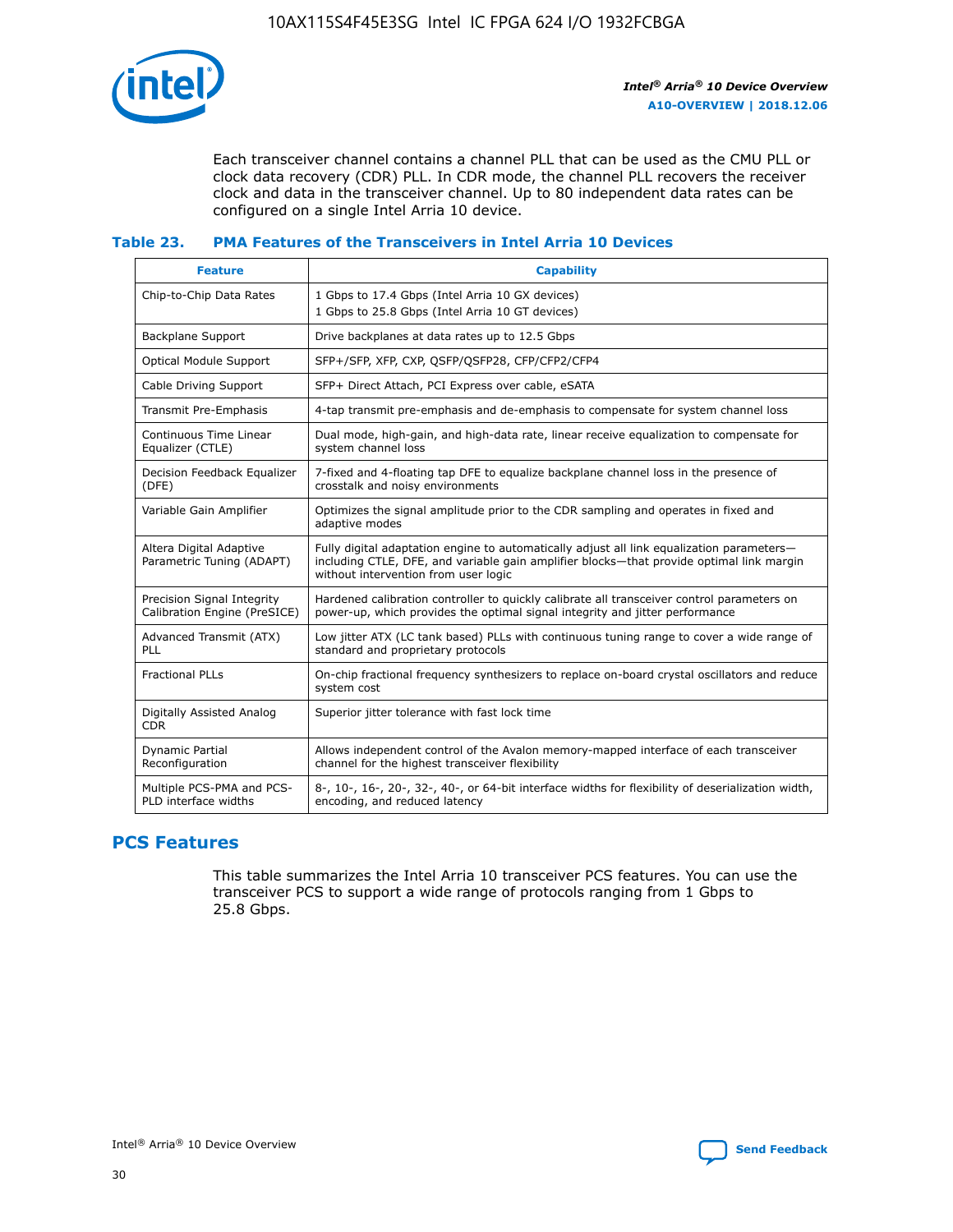

| <b>PCS</b>    | <b>Description</b>                                                                                                                                                                                                                                                                                                                                                                                             |
|---------------|----------------------------------------------------------------------------------------------------------------------------------------------------------------------------------------------------------------------------------------------------------------------------------------------------------------------------------------------------------------------------------------------------------------|
| Standard PCS  | Operates at a data rate up to 12 Gbps<br>Supports protocols such as PCI-Express, CPRI 4.2+, GigE, IEEE 1588 in Hard PCS<br>Implements other protocols using Basic/Custom (Standard PCS) transceiver<br>configuration rules.                                                                                                                                                                                    |
| Enhanced PCS  | Performs functions common to most serial data industry standards, such as word<br>alignment, encoding/decoding, and framing, before data is sent or received off-chip<br>through the PMA<br>• Handles data transfer to and from the FPGA fabric<br>Handles data transfer internally to and from the PMA<br>Provides frequency compensation<br>Performs channel bonding for multi-channel low skew applications |
| PCIe Gen3 PCS | Supports the seamless switching of Data and Clock between the Gen1, Gen2, and Gen3<br>data rates<br>Provides support for PIPE 3.0 features<br>Supports the PIPE interface with the Hard IP enabled, as well as with the Hard IP<br>bypassed                                                                                                                                                                    |

#### **Related Information**

- PCIe Gen1, Gen2, and Gen3 Hard IP on page 26
- Interlaken Support on page 26
- 10 Gbps Ethernet Support on page 26

#### **PCS Protocol Support**

This table lists some of the protocols supported by the Intel Arria 10 transceiver PCS. For more information about the blocks in the transmitter and receiver data paths, refer to the related information.

| <b>Protocol</b>                                 | <b>Data Rate</b><br>(Gbps) | <b>Transceiver IP</b>       | <b>PCS Support</b>                      |
|-------------------------------------------------|----------------------------|-----------------------------|-----------------------------------------|
| PCIe Gen3 x1, x2, x4, x8                        | 8.0                        | Native PHY (PIPE)           | Standard PCS and PCIe<br>Gen3 PCS       |
| PCIe Gen2 x1, x2, x4, x8                        | 5.0                        | Native PHY (PIPE)           | <b>Standard PCS</b>                     |
| PCIe Gen1 x1, x2, x4, x8                        | 2.5                        | Native PHY (PIPE)           | Standard PCS                            |
| 1000BASE-X Gigabit Ethernet                     | 1.25                       | Native PHY                  | <b>Standard PCS</b>                     |
| 1000BASE-X Gigabit Ethernet with<br>IEEE 1588v2 | 1.25                       | Native PHY                  | Standard PCS                            |
| 10GBASE-R                                       | 10.3125                    | Native PHY                  | <b>Enhanced PCS</b>                     |
| 10GBASE-R with IEEE 1588v2                      | 10.3125                    | Native PHY                  | <b>Enhanced PCS</b>                     |
| 10GBASE-R with KR FEC                           | 10.3125                    | Native PHY                  | <b>Enhanced PCS</b>                     |
| 10GBASE-KR and 1000BASE-X                       | 10.3125                    | 1G/10GbE and 10GBASE-KR PHY | Standard PCS and<br><b>Enhanced PCS</b> |
| Interlaken (CEI-6G/11G)                         | 3.125 to 17.4              | Native PHY                  | <b>Enhanced PCS</b>                     |
| SFI-S/SFI-5.2                                   | 11.2                       | Native PHY                  | <b>Enhanced PCS</b>                     |
| $10G$ SDI                                       | 10.692                     | Native PHY                  | <b>Enhanced PCS</b>                     |
|                                                 |                            |                             | continued                               |

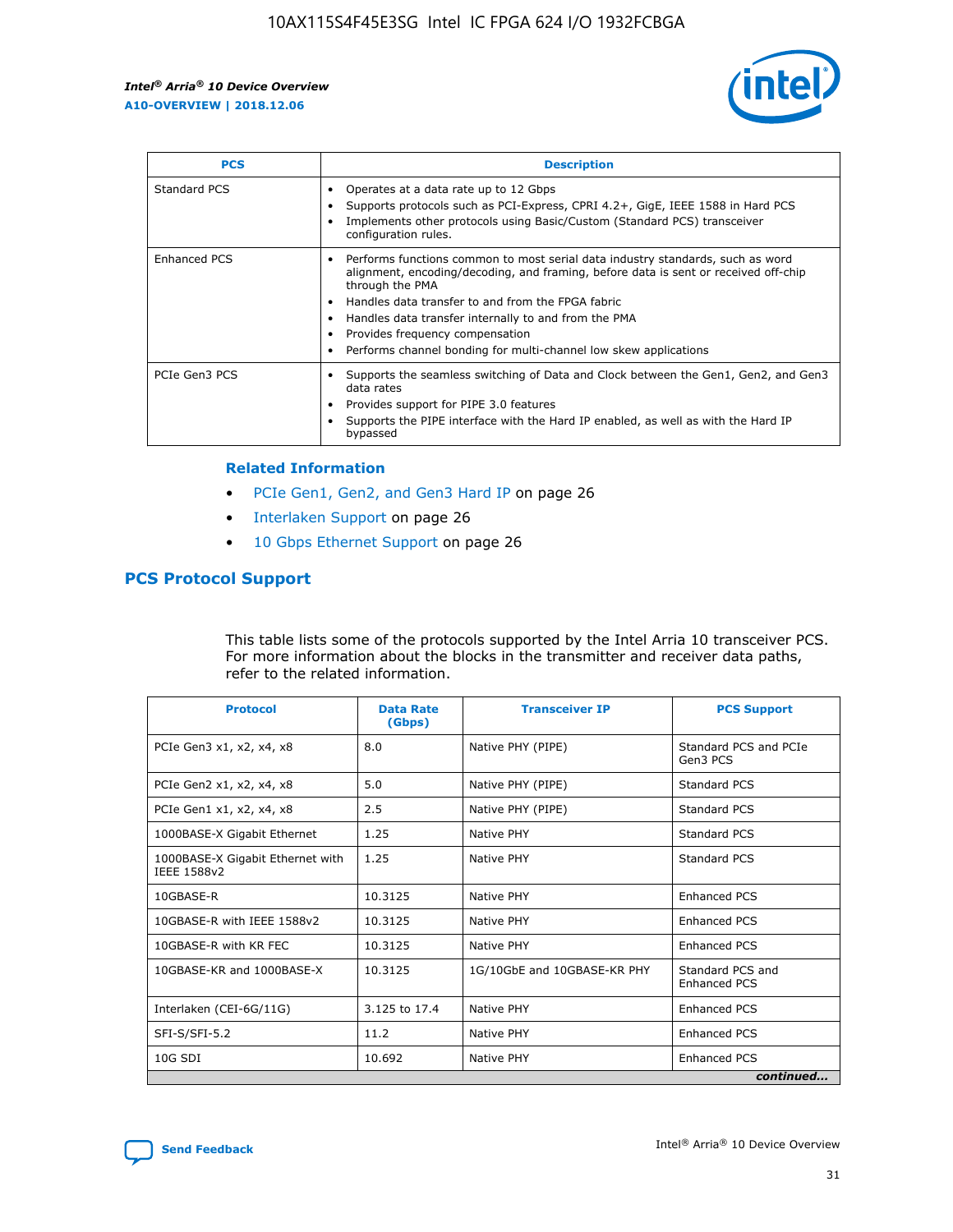

| <b>Protocol</b>      | <b>Data Rate</b><br>(Gbps) | <b>Transceiver IP</b> | <b>PCS Support</b> |
|----------------------|----------------------------|-----------------------|--------------------|
| CPRI 6.0 (64B/66B)   | 0.6144 to<br>10.1376       | Native PHY            | Enhanced PCS       |
| CPRI 4.2 (8B/10B)    | 0.6144 to<br>9.8304        | Native PHY            | Standard PCS       |
| OBSAI RP3 v4.2       | 0.6144 to 6.144            | Native PHY            | Standard PCS       |
| SD-SDI/HD-SDI/3G-SDI | $0.143(12)$ to<br>2.97     | Native PHY            | Standard PCS       |

#### **Related Information**

#### [Intel Arria 10 Transceiver PHY User Guide](https://www.intel.com/content/www/us/en/programmable/documentation/nik1398707230472.html#nik1398707091164)

Provides more information about the supported transceiver protocols and PHY IP, the PMA architecture, and the standard, enhanced, and PCIe Gen3 PCS architecture.

## **SoC with Hard Processor System**

Each SoC device combines an FPGA fabric and a hard processor system (HPS) in a single device. This combination delivers the flexibility of programmable logic with the power and cost savings of hard IP in these ways:

- Reduces board space, system power, and bill of materials cost by eliminating a discrete embedded processor
- Allows you to differentiate the end product in both hardware and software, and to support virtually any interface standard
- Extends the product life and revenue through in-field hardware and software updates

 $(12)$  The 0.143 Gbps data rate is supported using oversampling of user logic that you must implement in the FPGA fabric.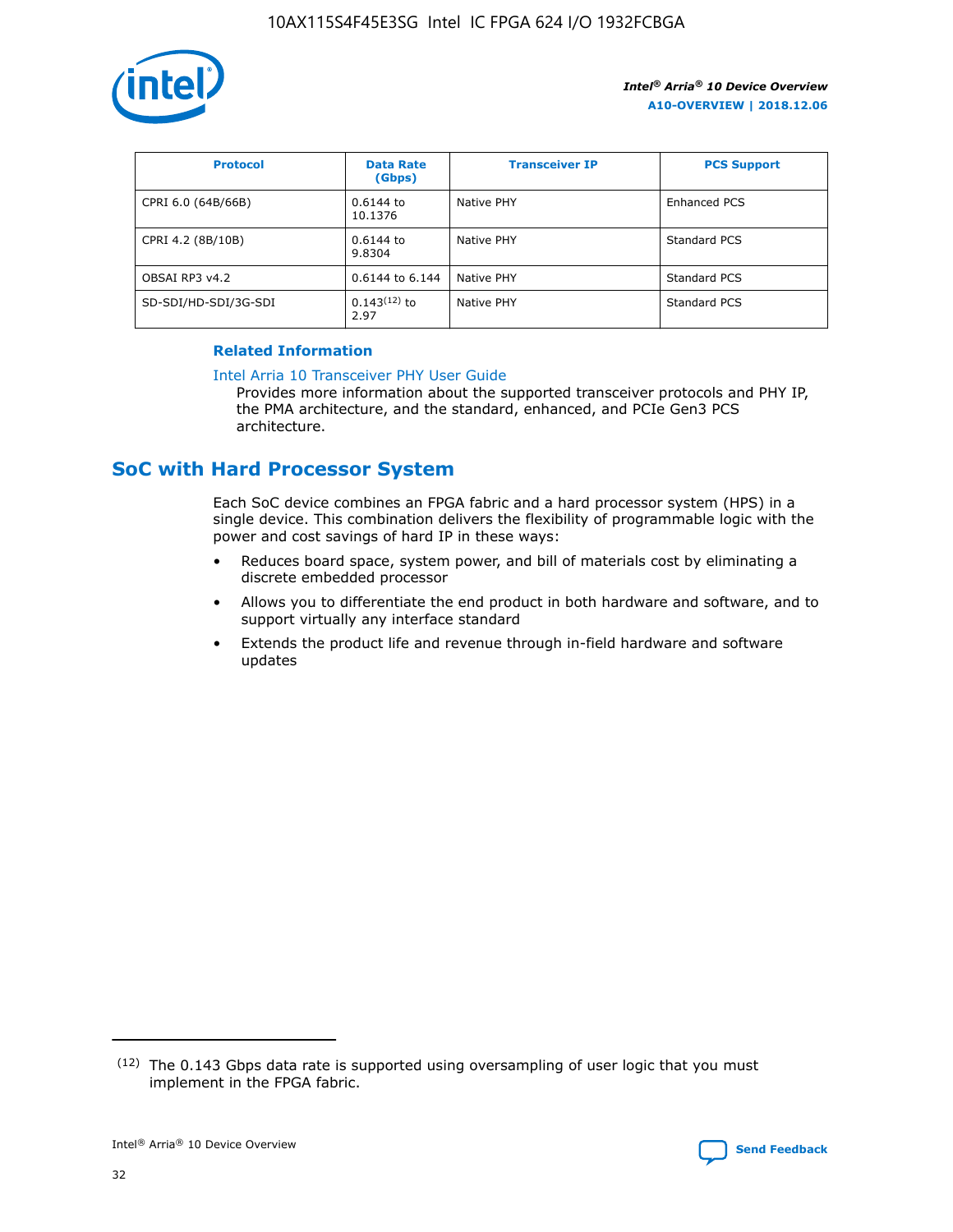

#### **Figure 9. HPS Block Diagram**

This figure shows a block diagram of the HPS with the dual ARM Cortex-A9 MPCore processor.



## **Key Advantages of 20-nm HPS**

The 20-nm HPS strikes a balance between enabling maximum software compatibility with 28-nm SoCs while still improving upon the 28-nm HPS architecture. These improvements address the requirements of the next generation target markets such as wireless and wireline communications, compute and storage equipment, broadcast and military in terms of performance, memory bandwidth, connectivity via backplane and security.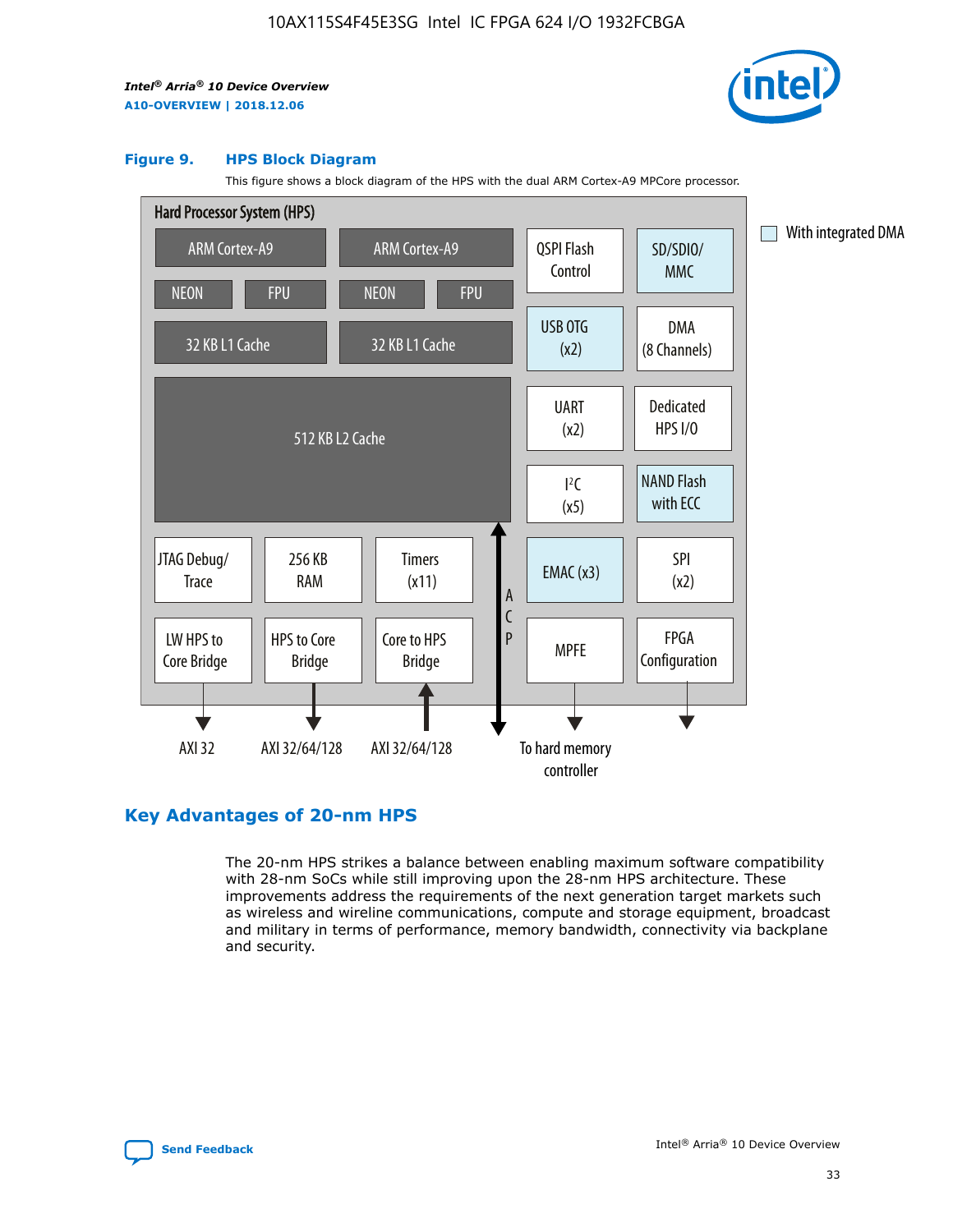

#### **Table 24. Improvements in 20 nm HPS**

This table lists the key improvements of the 20 nm HPS compared to the 28 nm HPS.

| Advantages/<br><b>Improvements</b>                          | <b>Description</b>                                                                                                                                                                                                                                                                                                                                                                                                                                                                                                                                                                                                                                                                                                                                                                                                                                                                                                      |
|-------------------------------------------------------------|-------------------------------------------------------------------------------------------------------------------------------------------------------------------------------------------------------------------------------------------------------------------------------------------------------------------------------------------------------------------------------------------------------------------------------------------------------------------------------------------------------------------------------------------------------------------------------------------------------------------------------------------------------------------------------------------------------------------------------------------------------------------------------------------------------------------------------------------------------------------------------------------------------------------------|
| Increased performance and<br>overdrive capability           | While the nominal processor frequency is 1.2 GHz, the 20 nm HPS offers an "overdrive"<br>feature which enables a higher processor operating frequency. This requires a higher supply<br>voltage value that is unique to the HPS and may require a separate regulator.                                                                                                                                                                                                                                                                                                                                                                                                                                                                                                                                                                                                                                                   |
| Increased processor memory<br>bandwidth and DDR4<br>support | Up to 64-bit DDR4 memory at 2,400 Mbps support is available for the processor. The hard<br>memory controller for the HPS comprises a multi-port front end that manages connections<br>to a single port memory controller. The multi-port front end allows logic core and the HPS<br>to share ports and thereby the available bandwidth of the memory controller.                                                                                                                                                                                                                                                                                                                                                                                                                                                                                                                                                        |
| Flexible I/O sharing                                        | An advanced I/O pin muxing scheme allows improved sharing of I/O between the HPS and<br>the core logic. The following types of I/O are available for SoC:<br>17 dedicated I/Os-physically located inside the HPS block and are not accessible to<br>logic within the core. The 17 dedicated I/Os are used for HPS clock, resets, and<br>interfacing with boot devices, QSPI, and SD/MMC.<br>48 direct shared I/O-located closest to the HPS block and are ideal for high speed HPS<br>peripherals such as EMAC, USB, and others. There is one bank of 48 I/Os that supports<br>direct sharing where the 48 I/Os can be shared 12 I/Os at a time.<br>Standard (shared) I/O—all standard I/Os can be shared by the HPS peripherals and any<br>logic within the core. For designs where more than 48 I/Os are required to fully use all<br>the peripherals in the HPS, these I/Os can be connected through the core logic. |
| <b>EMAC</b> core                                            | Three EMAC cores are available in the HPS. The EMAC cores enable an application to<br>support two redundant Ethernet connections; for example, backplane, or two EMAC cores<br>for managing IEEE 1588 time stamp information while allowing a third EMAC core for debug<br>and configuration. All three EMACs can potentially share the same time stamps, simplifying<br>the 1588 time stamping implementation. A new serial time stamp interface allows core<br>logic to access and read the time stamp values. The integrated EMAC controllers can be<br>connected to external Ethernet PHY through the provided MDIO or I <sup>2</sup> C interface.                                                                                                                                                                                                                                                                  |
| On-chip memory                                              | The on-chip memory is updated to 256 KB support and can support larger data sets and<br>real time algorithms.                                                                                                                                                                                                                                                                                                                                                                                                                                                                                                                                                                                                                                                                                                                                                                                                           |
| <b>ECC</b> enhancements                                     | Improvements in L2 Cache ECC management allow identification of errors down to the<br>address level. ECC enhancements also enable improved error injection and status reporting<br>via the introduction of new memory mapped access to syndrome and data signals.                                                                                                                                                                                                                                                                                                                                                                                                                                                                                                                                                                                                                                                       |
| HPS to FPGA Interconnect<br><b>Backbone</b>                 | Although the HPS and the Logic Core can operate independently, they are tightly coupled<br>via a high-bandwidth system interconnect built from high-performance ARM AMBA AXI bus<br>bridges. IP bus masters in the FPGA fabric have access to HPS bus slaves via the FPGA-to-<br>HPS interconnect. Similarly, HPS bus masters have access to bus slaves in the core fabric<br>via the HPS-to-FPGA bridge. Both bridges are AMBA AXI-3 compliant and support<br>simultaneous read and write transactions. Up to three masters within the core fabric can<br>share the HPS SDRAM controller with the processor. Additionally, the processor can be used<br>to configure the core fabric under program control via a dedicated 32-bit configuration port.                                                                                                                                                                  |
| FPGA configuration and HPS<br>booting                       | The FPGA fabric and HPS in the SoCs are powered independently. You can reduce the clock<br>frequencies or gate the clocks to reduce dynamic power.<br>You can configure the FPGA fabric and boot the HPS independently, in any order, providing<br>you with more design flexibility.                                                                                                                                                                                                                                                                                                                                                                                                                                                                                                                                                                                                                                    |
| Security                                                    | New security features have been introduced for anti-tamper management, secure boot,<br>encryption (AES), and authentication (SHA).                                                                                                                                                                                                                                                                                                                                                                                                                                                                                                                                                                                                                                                                                                                                                                                      |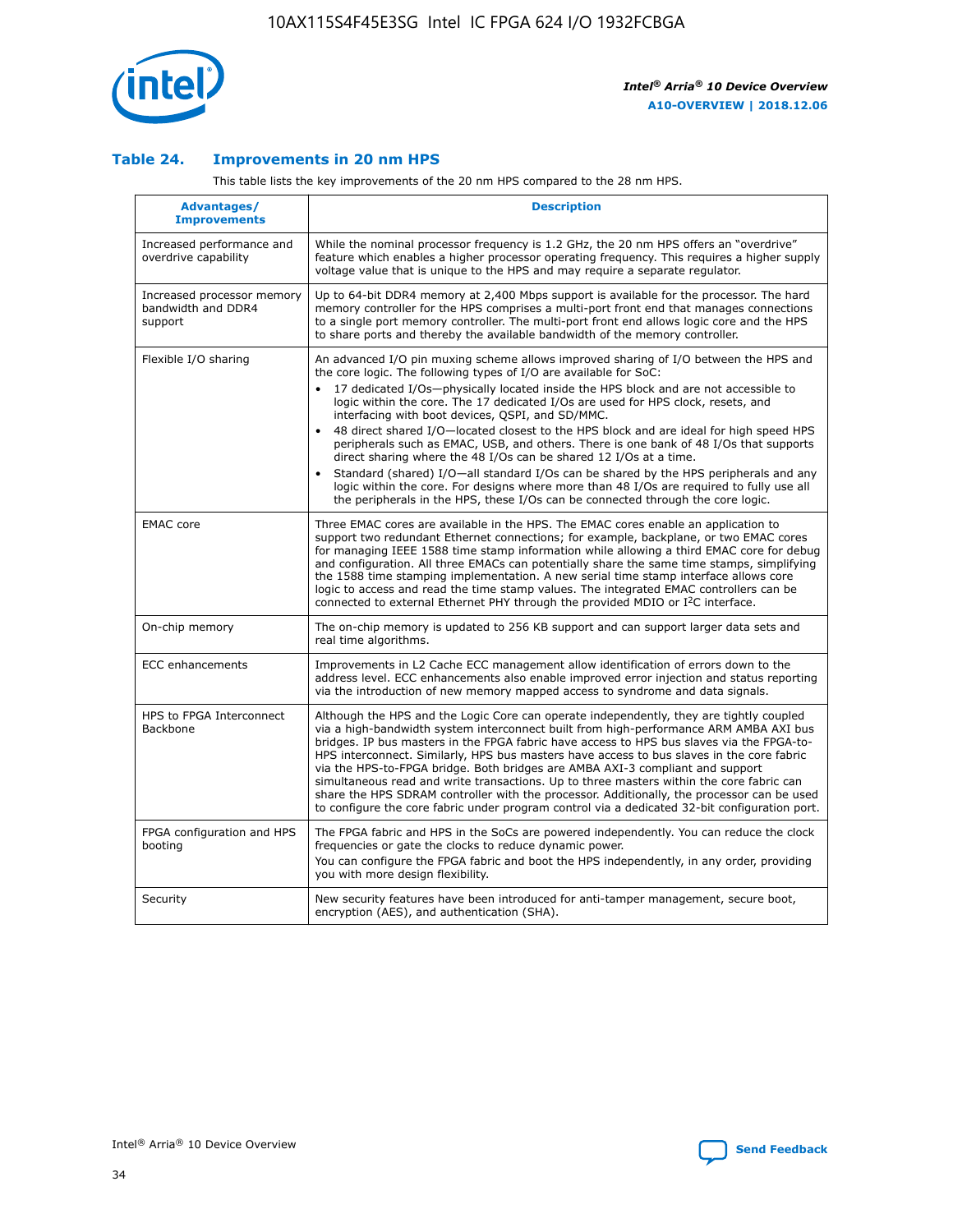

## **Features of the HPS**

The HPS has the following features:

- 1.2-GHz, dual-core ARM Cortex-A9 MPCore processor with up to 1.5-GHz via overdrive
	- ARMv7-A architecture that runs 32-bit ARM instructions, 16-bit and 32-bit Thumb instructions, and 8-bit Java byte codes in Jazelle style
	- Superscalar, variable length, out-of-order pipeline with dynamic branch prediction
	- Instruction Efficiency 2.5 MIPS/MHz, which provides total performance of 7500 MIPS at 1.5 GHz
- Each processor core includes:
	- 32 KB of L1 instruction cache, 32 KB of L1 data cache
	- Single- and double-precision floating-point unit and NEON media engine
	- CoreSight debug and trace technology
	- Snoop Control Unit (SCU) and Acceleration Coherency Port (ACP)
- 512 KB of shared L2 cache
- 256 KB of scratch RAM
- Hard memory controller with support for DDR3, DDR4 and optional error correction code (ECC) support
- Multiport Front End (MPFE) Scheduler interface to the hard memory controller
- 8-channel direct memory access (DMA) controller
- QSPI flash controller with SIO, DIO, QIO SPI Flash support
- NAND flash controller (ONFI 1.0 or later) with DMA and ECC support, updated to support 8 and 16-bit Flash devices and new command DMA to offload CPU for fast power down recovery
- Updated SD/SDIO/MMC controller to eMMC 4.5 with DMA with CE-ATA digital command support
- 3 10/100/1000 Ethernet media access control (MAC) with DMA
- 2 USB On-the-Go (OTG) controllers with DMA
- $\bullet$  5 I<sup>2</sup>C controllers (3 can be used by EMAC for MIO to external PHY)
- 2 UART 16550 Compatible controllers
- 4 serial peripheral interfaces (SPI) (2 Master, 2 Slaves)
- 62 programmable general-purpose I/Os, which includes 48 direct share I/Os that allows the HPS peripherals to connect directly to the FPGA I/Os
- 7 general-purpose timers
- 4 watchdog timers
- Anti-tamper, Secure Boot, Encryption (AES) and Authentication (SHA)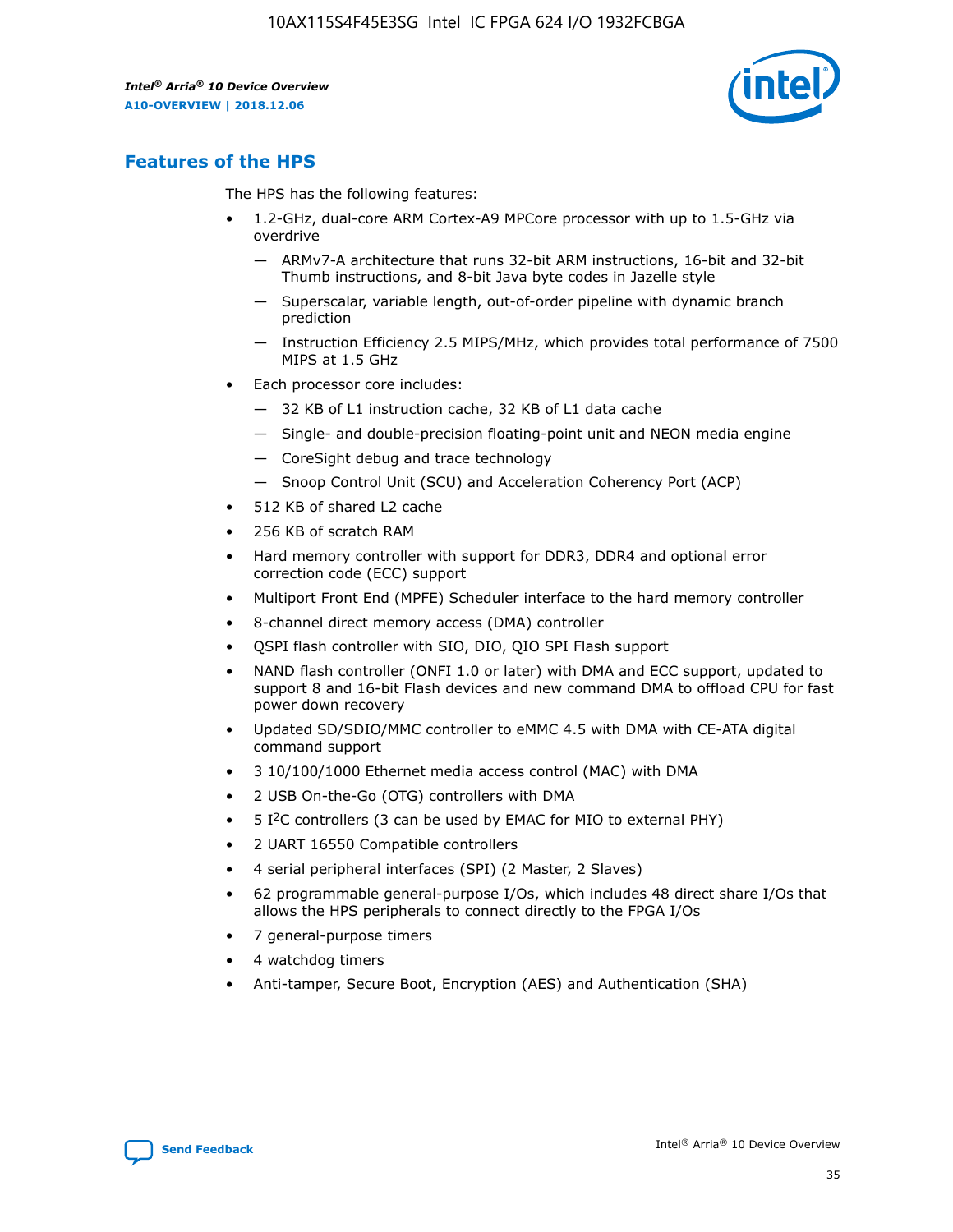

#### **System Peripherals and Debug Access Port**

Each Ethernet MAC, USB OTG, NAND flash controller, and SD/MMC controller module has an integrated DMA controller. For modules without an integrated DMA controller, an additional DMA controller module provides up to eight channels of high-bandwidth data transfers. Peripherals that communicate off-chip are multiplexed with other peripherals at the HPS pin level. This allows you to choose which peripherals interface with other devices on your PCB.

The debug access port provides interfaces to industry standard JTAG debug probes and supports ARM CoreSight debug and core traces to facilitate software development.

#### **HPS–FPGA AXI Bridges**

The HPS–FPGA bridges, which support the Advanced Microcontroller Bus Architecture (AMBA) Advanced eXtensible Interface (AXI™) specifications, consist of the following bridges:

- FPGA-to-HPS AMBA AXI bridge—a high-performance bus supporting 32, 64, and 128 bit data widths that allows the FPGA fabric to issue transactions to slaves in the HPS.
- HPS-to-FPGA Avalon/AMBA AXI bridge—a high-performance bus supporting 32, 64, and 128 bit data widths that allows the HPS to issue transactions to slaves in the FPGA fabric.
- Lightweight HPS-to-FPGA AXI bridge—a lower latency 32 bit width bus that allows the HPS to issue transactions to soft peripherals in the FPGA fabric. This bridge is primarily used for control and status register (CSR) accesses to peripherals in the FPGA fabric.

The HPS–FPGA AXI bridges allow masters in the FPGA fabric to communicate with slaves in the HPS logic, and vice versa. For example, the HPS-to-FPGA AXI bridge allows you to share memories instantiated in the FPGA fabric with one or both microprocessors in the HPS, while the FPGA-to-HPS AXI bridge allows logic in the FPGA fabric to access the memory and peripherals in the HPS.

Each HPS–FPGA bridge also provides asynchronous clock crossing for data transferred between the FPGA fabric and the HPS.

#### **HPS SDRAM Controller Subsystem**

The HPS SDRAM controller subsystem contains a multiport SDRAM controller and DDR PHY that are shared between the FPGA fabric (through the FPGA-to-HPS SDRAM interface), the level 2 (L2) cache, and the level 3 (L3) system interconnect. The FPGA-to-HPS SDRAM interface supports AMBA AXI and Avalon® Memory-Mapped (Avalon-MM) interface standards, and provides up to six individual ports for access by masters implemented in the FPGA fabric.

The HPS SDRAM controller supports up to 3 masters (command ports), 3x 64-bit read data ports and 3x 64-bit write data ports.

To maximize memory performance, the SDRAM controller subsystem supports command and data reordering, deficit round-robin arbitration with aging, and high-priority bypass features.

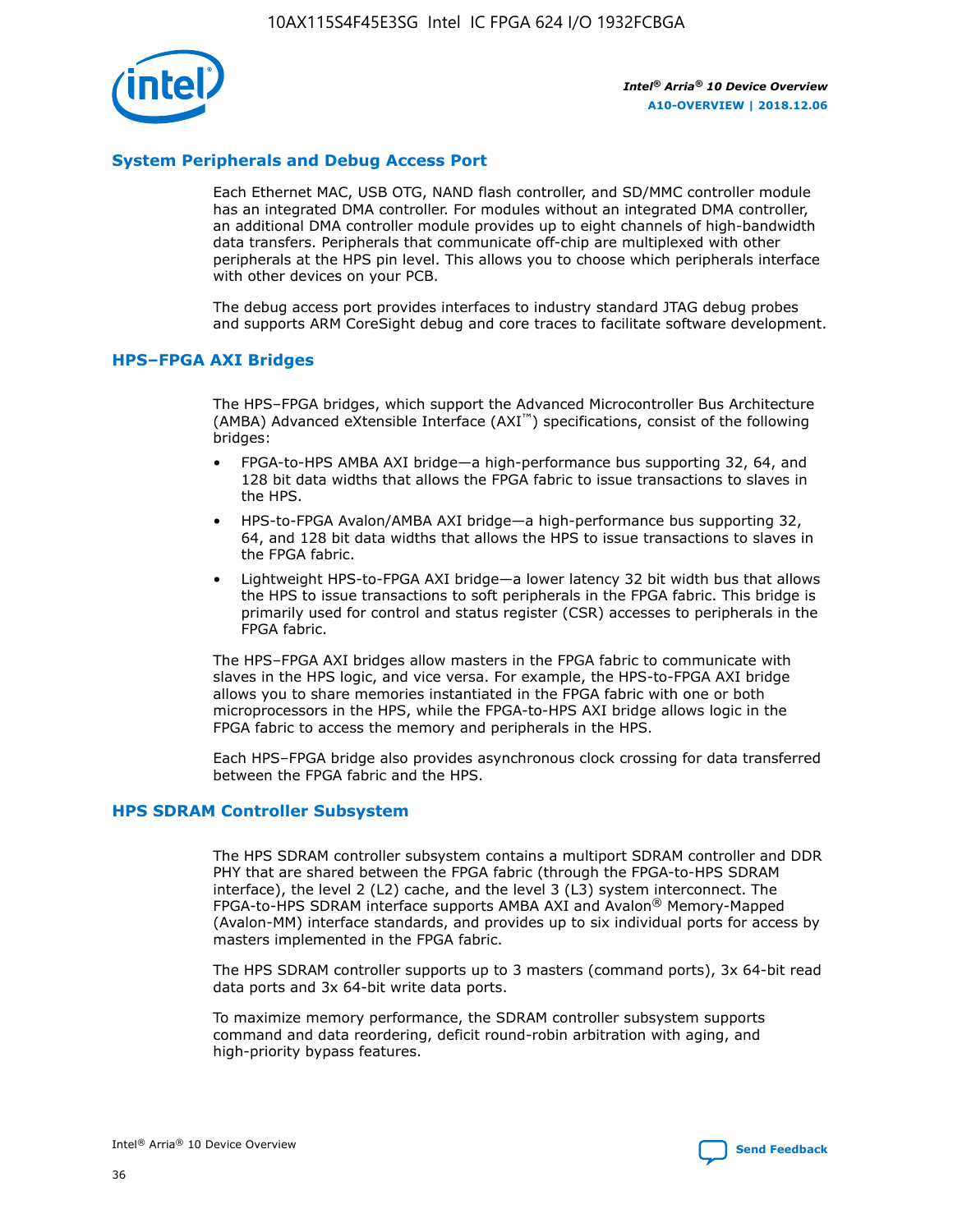

## **FPGA Configuration and HPS Booting**

The FPGA fabric and HPS in the SoC FPGA must be powered at the same time. You can reduce the clock frequencies or gate the clocks to reduce dynamic power.

Once powered, the FPGA fabric and HPS can be configured independently thus providing you with more design flexibility:

- You can boot the HPS independently. After the HPS is running, the HPS can fully or partially reconfigure the FPGA fabric at any time under software control. The HPS can also configure other FPGAs on the board through the FPGA configuration controller.
- Configure the FPGA fabric first, and then boot the HPS from memory accessible to the FPGA fabric.

#### **Hardware and Software Development**

For hardware development, you can configure the HPS and connect your soft logic in the FPGA fabric to the HPS interfaces using the Platform Designer system integration tool in the Intel Quartus Prime software.

For software development, the ARM-based SoC FPGA devices inherit the rich software development ecosystem available for the ARM Cortex-A9 MPCore processor. The software development process for Intel SoC FPGAs follows the same steps as those for other SoC devices from other manufacturers. Support for Linux\*, VxWorks\*, and other operating systems are available for the SoC FPGAs. For more information on the operating systems support availability, contact the Intel FPGA sales team.

You can begin device-specific firmware and software development on the Intel SoC FPGA Virtual Target. The Virtual Target is a fast PC-based functional simulation of a target development system—a model of a complete development board. The Virtual Target enables the development of device-specific production software that can run unmodified on actual hardware.

## **Dynamic and Partial Reconfiguration**

The Intel Arria 10 devices support dynamic and partial reconfiguration. You can use dynamic and partial reconfiguration simultaneously to enable seamless reconfiguration of both the device core and transceivers.

## **Dynamic Reconfiguration**

You can reconfigure the PMA and PCS blocks while the device continues to operate. This feature allows you to change the data rates, protocol, and analog settings of a channel in a transceiver bank without affecting on-going data transfer in other transceiver banks. This feature is ideal for applications that require dynamic multiprotocol or multirate support.

## **Partial Reconfiguration**

Using partial reconfiguration, you can reconfigure some parts of the device while keeping the device in operation.

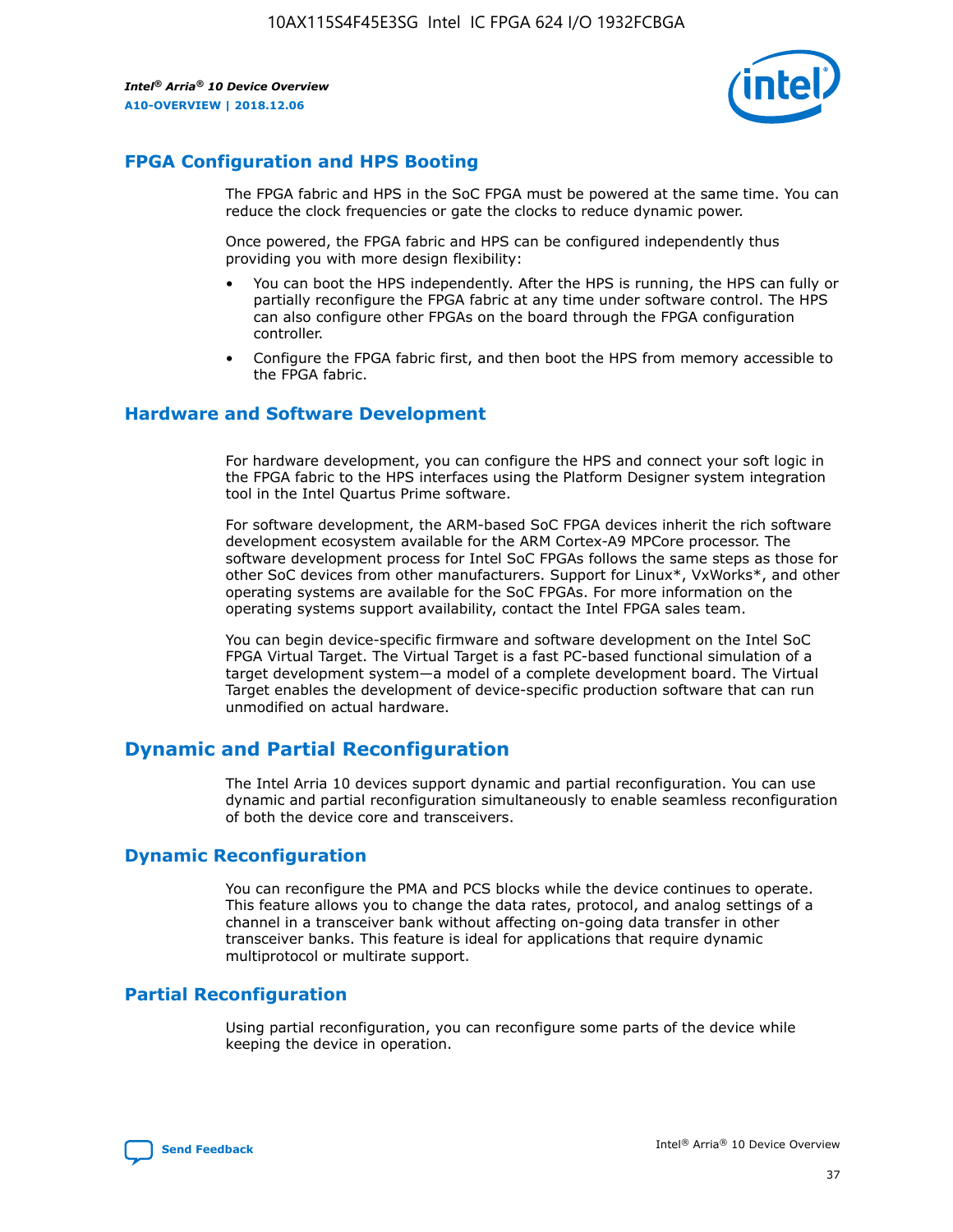

Instead of placing all device functions in the FPGA fabric, you can store some functions that do not run simultaneously in external memory and load them only when required. This capability increases the effective logic density of the device, and lowers cost and power consumption.

In the Intel solution, you do not have to worry about intricate device architecture to perform a partial reconfiguration. The partial reconfiguration capability is built into the Intel Quartus Prime design software, making such time-intensive task simple.

Intel Arria 10 devices support partial reconfiguration in the following configuration options:

- Using an internal host:
	- All supported configuration modes where the FPGA has access to external memory devices such as serial and parallel flash memory.
	- Configuration via Protocol [CvP (PCIe)]
- Using an external host—passive serial (PS), fast passive parallel (FPP) x8, FPP x16, and FPP x32 I/O interface.

## **Enhanced Configuration and Configuration via Protocol**

#### **Table 25. Configuration Schemes and Features of Intel Arria 10 Devices**

Intel Arria 10 devices support 1.8 V programming voltage and several configuration schemes.

| <b>Scheme</b>                                                          | <b>Data</b><br><b>Width</b> | <b>Max Clock</b><br>Rate<br>(MHz) | <b>Max Data</b><br>Rate<br>(Mbps)<br>(13) | <b>Decompression</b> | <b>Design</b><br>Security <sup>(1</sup><br>4) | <b>Partial</b><br>Reconfiguration<br>(15) | <b>Remote</b><br><b>System</b><br><b>Update</b> |
|------------------------------------------------------------------------|-----------------------------|-----------------------------------|-------------------------------------------|----------------------|-----------------------------------------------|-------------------------------------------|-------------------------------------------------|
| <b>JTAG</b>                                                            | 1 bit                       | 33                                | 33                                        |                      |                                               | Yes(16)                                   |                                                 |
| Active Serial (AS)<br>through the<br>EPCO-L<br>configuration<br>device | 1 bit,<br>4 bits            | 100                               | 400                                       | Yes                  | Yes                                           | Yes(16)                                   | Yes                                             |
| Passive serial (PS)<br>through CPLD or<br>external<br>microcontroller  | 1 bit                       | 100                               | 100                                       | Yes                  | Yes                                           | Yes <sup>(16)</sup>                       | Parallel<br>Flash<br>Loader<br>(PFL) IP<br>core |
|                                                                        |                             |                                   |                                           |                      |                                               |                                           | continued                                       |

<sup>(13)</sup> Enabling either compression or design security features affects the maximum data rate. Refer to the Intel Arria 10 Device Datasheet for more information.

<sup>(14)</sup> Encryption and compression cannot be used simultaneously.

 $(15)$  Partial reconfiguration is an advanced feature of the device family. If you are interested in using partial reconfiguration, contact Intel for support.

 $(16)$  Partial configuration can be performed only when it is configured as internal host.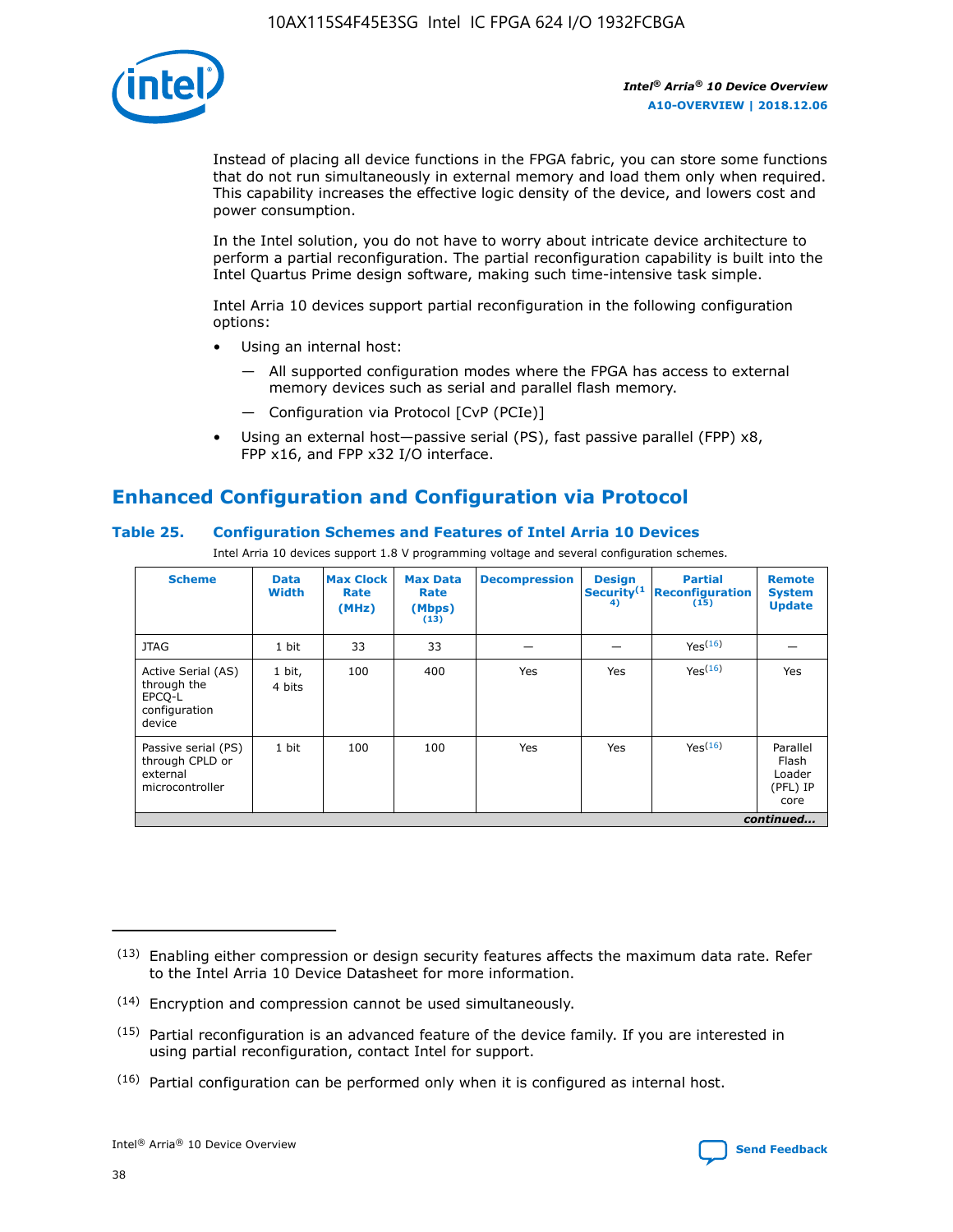

| <b>Scheme</b>                                    | <b>Data</b><br><b>Width</b> | <b>Max Clock</b><br>Rate<br>(MHz) | <b>Max Data</b><br>Rate<br>(Mbps)<br>(13) | <b>Decompression</b> | <b>Design</b><br>Security <sup>(1</sup><br>4) | <b>Partial</b><br><b>Reconfiguration</b><br>(15) | <b>Remote</b><br><b>System</b><br><b>Update</b> |
|--------------------------------------------------|-----------------------------|-----------------------------------|-------------------------------------------|----------------------|-----------------------------------------------|--------------------------------------------------|-------------------------------------------------|
| Fast passive                                     | 8 bits                      | 100                               | 3200                                      | Yes                  | Yes                                           | Yes <sup>(17)</sup>                              | PFL IP                                          |
| parallel (FPP)<br>through CPLD or                | 16 bits                     |                                   |                                           | Yes                  | Yes                                           |                                                  | core                                            |
| external<br>microcontroller                      | 32 bits                     |                                   |                                           | Yes                  | Yes                                           |                                                  |                                                 |
| Configuration via                                | 16 bits                     | 100                               | 3200                                      | Yes                  | Yes                                           | Yes <sup>(17)</sup>                              |                                                 |
| <b>HPS</b>                                       | 32 bits                     |                                   |                                           | Yes                  | Yes                                           |                                                  |                                                 |
| Configuration via<br>Protocol [CvP<br>$(PCIe^*)$ | x1, x2,<br>x4, x8<br>lanes  |                                   | 8000                                      | Yes                  | Yes                                           | Yes(16)                                          |                                                 |

You can configure Intel Arria 10 devices through PCIe using Configuration via Protocol (CvP). The Intel Arria 10 CvP implementation conforms to the PCIe 100 ms power-up-to-active time requirement.

#### **Related Information**

[Configuration via Protocol \(CvP\) Implementation in Intel FPGAs User Guide](https://www.intel.com/content/www/us/en/programmable/documentation/dsu1441819344145.html#dsu1442269728522) Provides more information about the CvP configuration scheme.

## **SEU Error Detection and Correction**

Intel Arria 10 devices offer robust and easy-to-use single-event upset (SEU) error detection and correction circuitry.

The detection and correction circuitry includes protection for Configuration RAM (CRAM) programming bits and user memories. The CRAM is protected by a continuously running CRC error detection circuit with integrated ECC that automatically corrects one or two errors and detects higher order multi-bit errors. When more than two errors occur, correction is available through reloading of the core programming file, providing a complete design refresh while the FPGA continues to operate.

The physical layout of the Intel Arria 10 CRAM array is optimized to make the majority of multi-bit upsets appear as independent single-bit or double-bit errors which are automatically corrected by the integrated CRAM ECC circuitry. In addition to the CRAM protection, the M20K memory blocks also include integrated ECC circuitry and are layout-optimized for error detection and correction. The MLAB does not have ECC.

(14) Encryption and compression cannot be used simultaneously.

<sup>(17)</sup> Supported at a maximum clock rate of 100 MHz.



 $(13)$  Enabling either compression or design security features affects the maximum data rate. Refer to the Intel Arria 10 Device Datasheet for more information.

 $(15)$  Partial reconfiguration is an advanced feature of the device family. If you are interested in using partial reconfiguration, contact Intel for support.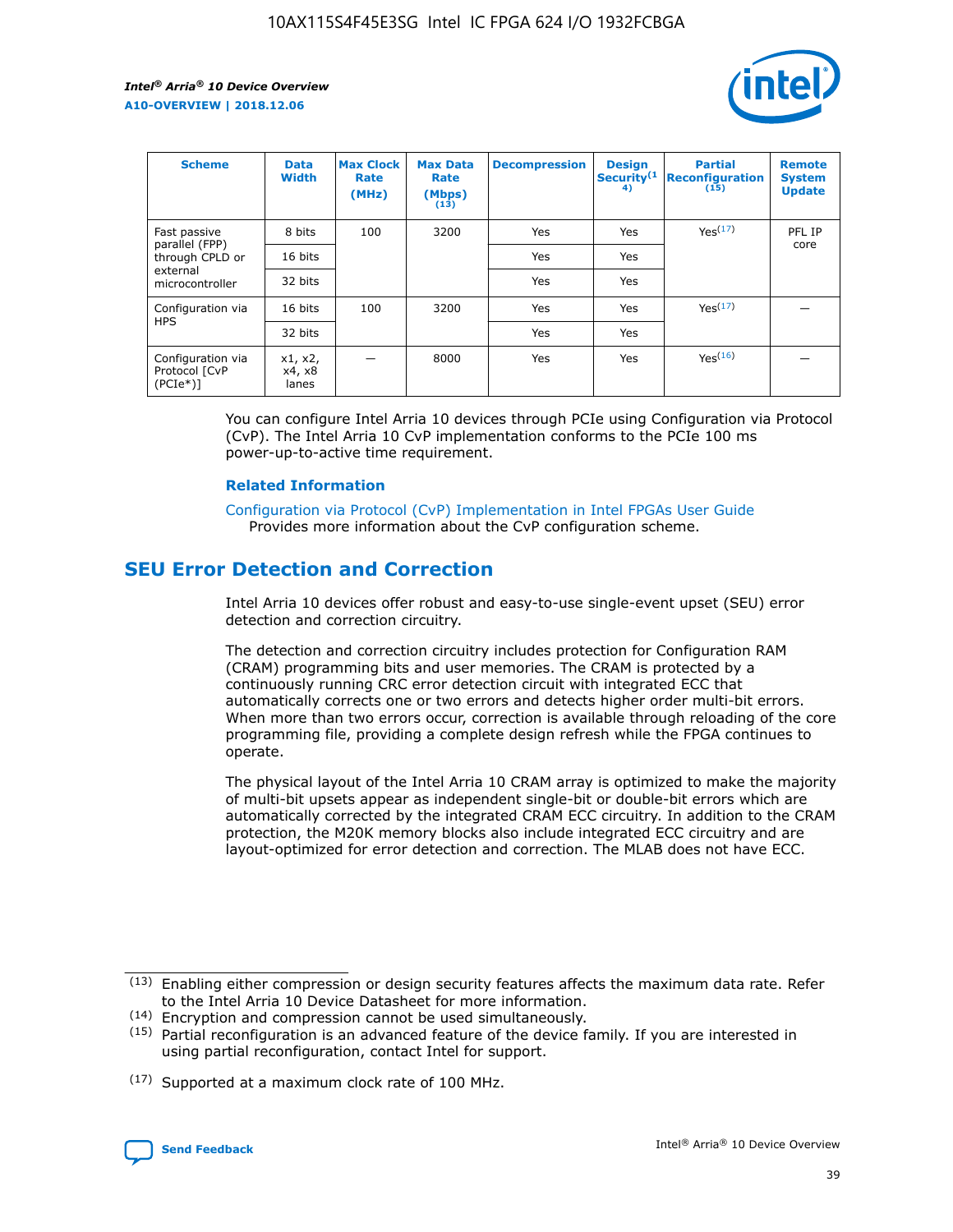

## **Power Management**

Intel Arria 10 devices leverage the advanced 20 nm process technology, a low 0.9 V core power supply, an enhanced core architecture, and several optional power reduction techniques to reduce total power consumption by as much as 40% compared to Arria V devices and as much as 60% compared to Stratix V devices.

The optional power reduction techniques in Intel Arria 10 devices include:

- **SmartVID**—a code is programmed into each device during manufacturing that allows a smart regulator to operate the device at lower core  $V_{CC}$  while maintaining performance
- **Programmable Power Technology**—non-critical timing paths are identified by the Intel Quartus Prime software and the logic in these paths is biased for low power instead of high performance
- **Low Static Power Options**—devices are available with either standard static power or low static power while maintaining performance

Furthermore, Intel Arria 10 devices feature Intel's industry-leading low power transceivers and include a number of hard IP blocks that not only reduce logic resources but also deliver substantial power savings compared to soft implementations. In general, hard IP blocks consume up to 90% less power than the equivalent soft logic implementations.

## **Incremental Compilation**

The Intel Quartus Prime software incremental compilation feature reduces compilation time and helps preserve performance to ease timing closure. The incremental compilation feature enables the partial reconfiguration flow for Intel Arria 10 devices.

Incremental compilation supports top-down, bottom-up, and team-based design flows. This feature facilitates modular, hierarchical, and team-based design flows where different designers compile their respective design sections in parallel. Furthermore, different designers or IP providers can develop and optimize different blocks of the design independently. These blocks can then be imported into the top level project.

## **Document Revision History for Intel Arria 10 Device Overview**

| <b>Document</b><br><b>Version</b> | <b>Changes</b>                                                                                                                                                                                                                                                              |
|-----------------------------------|-----------------------------------------------------------------------------------------------------------------------------------------------------------------------------------------------------------------------------------------------------------------------------|
| 2018.12.06                        | Added links to Intel Arria 10 device errata documents.<br>Removed automotive temperature option from the Intel Arria 10 GX devices.<br>Removed -3 fabric speed grade from the Intel Arria 10 GT devices.<br>Updated power options for the Intel Arria 10 GX and GT devices. |
| 2018.04.09                        | Updated the lowest $V_{CC}$ from 0.83 V to 0.82 V in the topic listing a summary of the device features.                                                                                                                                                                    |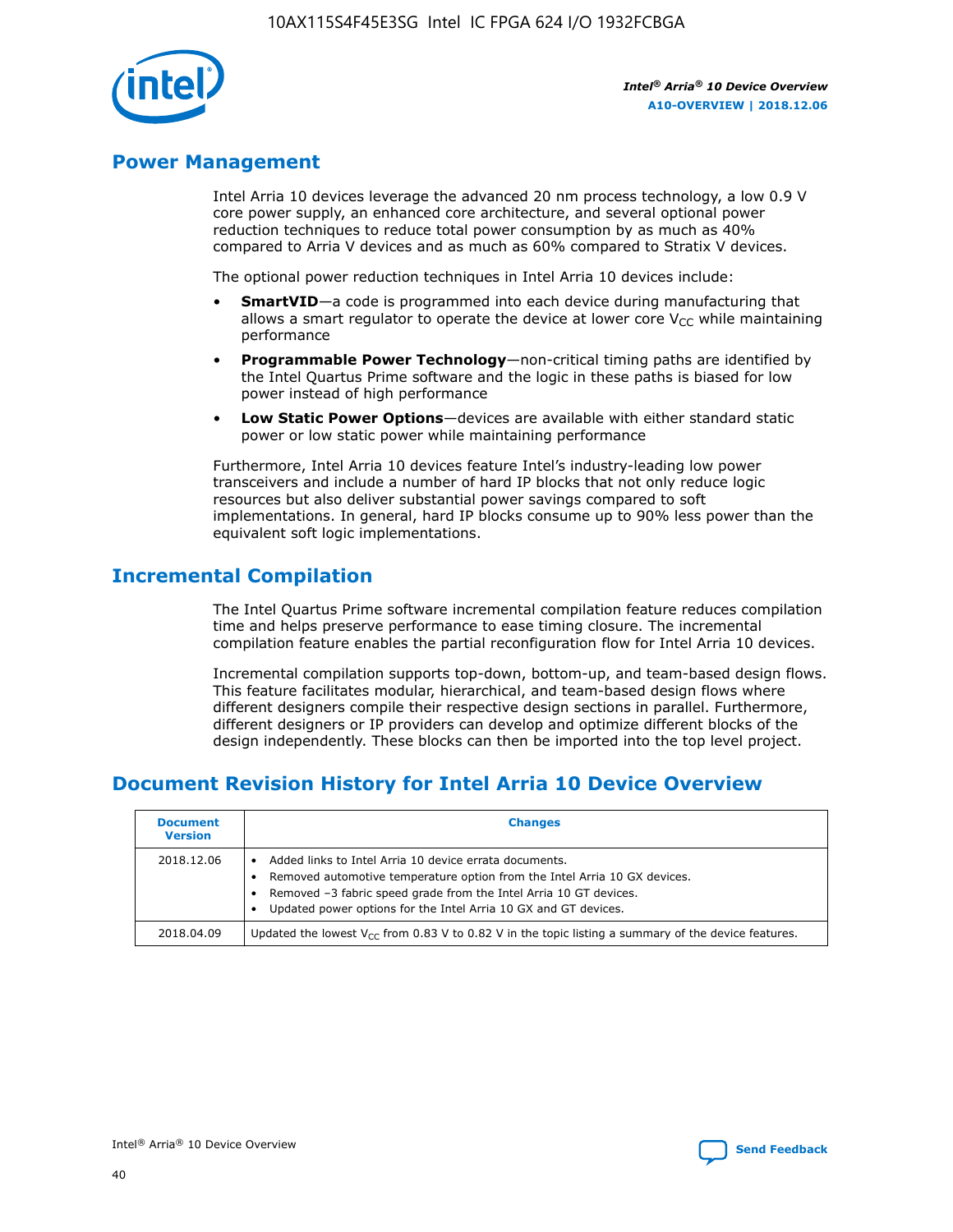$\mathsf{r}$ 



| January 2018<br>Updated the maximum data rate for HPS (Intel Arria 10 SX devices<br>2018.01.17<br>external memory interface DDR3 controller from 2,166 Mbps to 2,133<br>Mbps.<br>$\bullet$<br>+ SRAM to 633 MHz in Memory Standards Supported by the Soft<br>Memory Controller table.<br>Updated transceiver backplane capability to 12.5 Gbps.<br>$\bullet$<br>Removed transceiver speed grade 5 in Sample Ordering Core and<br>Available Options for Intel Arria 10 GX Devices figure.<br>Available Options for Intel Arria 10 GT Devices figure.<br>Updated short reach transceiver rate for Intel Arria 10 GT devices to<br>$\bullet$<br>25.8 Gbps.<br>Removed On-Die Instrumentation - EyeQ and Jitter Margin Tool<br>table.<br>2017.09.20<br>September 2017<br>1,333 MHz/2,666 Mbps to 1,200 MHz/2,400 Mbps.<br>July 2017<br>2017.07.13<br>Corrected the automotive temperature range in the figure showing the<br>available options for the Intel Arria 10 GX devices from "-40°C to 100°C"<br>to "-40°C to 125°C".<br>July 2017<br>2017.07.06<br>Added automotive temperature option to Intel Arria 10 GX device family.<br>2017.05.08<br>Corrected protocol names with "1588" to "IEEE 1588v2".<br>May 2017<br>$\bullet$<br>Updated the vertical migration table to remove vertical migration<br>$\bullet$<br>between Intel Arria 10 GX and Intel Arria 10 SX device variants.<br>Removed all "Preliminary" marks.<br>2017.03.15<br>March 2017<br>Removed the topic about migration from Intel Arria 10 to Intel Stratix<br>10 devices.<br>Rebranded as Intel.<br>$\bullet$<br>October 2016<br>2016.10.31<br>Removed package F36 from Intel Arria 10 GX devices.<br>$\bullet$<br>Updated Intel Arria 10 GT sample ordering code and maximum GX<br>$\bullet$<br>transceiver count. Intel Arria 10 GT devices are available only in the<br>SF45 package option with a maximum of 72 transceivers.<br>May 2016<br>2016.05.02<br>Updated the FPGA Configuration and HPS Booting topic.<br>Remove $V_{CC}$ PowerManager from the Summary of Features, Power<br>Management and Arria 10 Device Variants and packages topics. This<br>feature is no longer supported in Arria 10 devices.<br>Removed LPDDR3 from the Memory Standards Supported by the HPS<br>Hard Memory Controller table in the Memory Standards Supported by<br>Intel Arria 10 Devices topic. This standard is only supported by the<br>FPGA.<br>Removed transceiver speed grade 5 from the Device Variants and<br>Packages topic for Arria 10 GX and SX devices.<br>Changed the maximum Arria 10 GT datarate to 25.8 Gbps and the<br>February 2016<br>2016.02.11<br>minimum datarate to 1 Gbps globally.<br>Revised the state for Core clock networks in the Summary of Features<br>$\bullet$<br>topic.<br>• Changed the transceiver parameters in the "Summary of Features for<br>Arria 10 Devices" table.<br>for Arria 10 GT Devices" table.<br>• Changed the package availability for GT devices in the "Package Plan<br>for Arria 10 GT Devices" table.<br>Changed the package configurations for GT devices in the "Migration"<br>Capability Across Arria 10 Product Lines" figure. | <b>Date</b> | <b>Version</b> | <b>Changes</b>                                                                                                                                                                                                                                                                               |
|----------------------------------------------------------------------------------------------------------------------------------------------------------------------------------------------------------------------------------------------------------------------------------------------------------------------------------------------------------------------------------------------------------------------------------------------------------------------------------------------------------------------------------------------------------------------------------------------------------------------------------------------------------------------------------------------------------------------------------------------------------------------------------------------------------------------------------------------------------------------------------------------------------------------------------------------------------------------------------------------------------------------------------------------------------------------------------------------------------------------------------------------------------------------------------------------------------------------------------------------------------------------------------------------------------------------------------------------------------------------------------------------------------------------------------------------------------------------------------------------------------------------------------------------------------------------------------------------------------------------------------------------------------------------------------------------------------------------------------------------------------------------------------------------------------------------------------------------------------------------------------------------------------------------------------------------------------------------------------------------------------------------------------------------------------------------------------------------------------------------------------------------------------------------------------------------------------------------------------------------------------------------------------------------------------------------------------------------------------------------------------------------------------------------------------------------------------------------------------------------------------------------------------------------------------------------------------------------------------------------------------------------------------------------------------------------------------------------------------------------------------------------------------------------------------------------------------------------------------------------------------------------------------------------------------------------------------------------------------------------------------------------------------------------------------------------------------------------------------------------------------------------------------------|-------------|----------------|----------------------------------------------------------------------------------------------------------------------------------------------------------------------------------------------------------------------------------------------------------------------------------------------|
|                                                                                                                                                                                                                                                                                                                                                                                                                                                                                                                                                                                                                                                                                                                                                                                                                                                                                                                                                                                                                                                                                                                                                                                                                                                                                                                                                                                                                                                                                                                                                                                                                                                                                                                                                                                                                                                                                                                                                                                                                                                                                                                                                                                                                                                                                                                                                                                                                                                                                                                                                                                                                                                                                                                                                                                                                                                                                                                                                                                                                                                                                                                                                                |             |                | Updated maximum frequency supported for half rate QDRII and QDRII<br>Removed package code 40, low static power, SmartVID, industrial, and<br>military operating temperature support from Sample Ordering Core and<br>support from PMA Features of the Transceivers in Intel Arria 10 Devices |
|                                                                                                                                                                                                                                                                                                                                                                                                                                                                                                                                                                                                                                                                                                                                                                                                                                                                                                                                                                                                                                                                                                                                                                                                                                                                                                                                                                                                                                                                                                                                                                                                                                                                                                                                                                                                                                                                                                                                                                                                                                                                                                                                                                                                                                                                                                                                                                                                                                                                                                                                                                                                                                                                                                                                                                                                                                                                                                                                                                                                                                                                                                                                                                |             |                | Updated the maximum speed of the DDR4 external memory interface from                                                                                                                                                                                                                         |
|                                                                                                                                                                                                                                                                                                                                                                                                                                                                                                                                                                                                                                                                                                                                                                                                                                                                                                                                                                                                                                                                                                                                                                                                                                                                                                                                                                                                                                                                                                                                                                                                                                                                                                                                                                                                                                                                                                                                                                                                                                                                                                                                                                                                                                                                                                                                                                                                                                                                                                                                                                                                                                                                                                                                                                                                                                                                                                                                                                                                                                                                                                                                                                |             |                |                                                                                                                                                                                                                                                                                              |
|                                                                                                                                                                                                                                                                                                                                                                                                                                                                                                                                                                                                                                                                                                                                                                                                                                                                                                                                                                                                                                                                                                                                                                                                                                                                                                                                                                                                                                                                                                                                                                                                                                                                                                                                                                                                                                                                                                                                                                                                                                                                                                                                                                                                                                                                                                                                                                                                                                                                                                                                                                                                                                                                                                                                                                                                                                                                                                                                                                                                                                                                                                                                                                |             |                |                                                                                                                                                                                                                                                                                              |
|                                                                                                                                                                                                                                                                                                                                                                                                                                                                                                                                                                                                                                                                                                                                                                                                                                                                                                                                                                                                                                                                                                                                                                                                                                                                                                                                                                                                                                                                                                                                                                                                                                                                                                                                                                                                                                                                                                                                                                                                                                                                                                                                                                                                                                                                                                                                                                                                                                                                                                                                                                                                                                                                                                                                                                                                                                                                                                                                                                                                                                                                                                                                                                |             |                |                                                                                                                                                                                                                                                                                              |
|                                                                                                                                                                                                                                                                                                                                                                                                                                                                                                                                                                                                                                                                                                                                                                                                                                                                                                                                                                                                                                                                                                                                                                                                                                                                                                                                                                                                                                                                                                                                                                                                                                                                                                                                                                                                                                                                                                                                                                                                                                                                                                                                                                                                                                                                                                                                                                                                                                                                                                                                                                                                                                                                                                                                                                                                                                                                                                                                                                                                                                                                                                                                                                |             |                |                                                                                                                                                                                                                                                                                              |
|                                                                                                                                                                                                                                                                                                                                                                                                                                                                                                                                                                                                                                                                                                                                                                                                                                                                                                                                                                                                                                                                                                                                                                                                                                                                                                                                                                                                                                                                                                                                                                                                                                                                                                                                                                                                                                                                                                                                                                                                                                                                                                                                                                                                                                                                                                                                                                                                                                                                                                                                                                                                                                                                                                                                                                                                                                                                                                                                                                                                                                                                                                                                                                |             |                |                                                                                                                                                                                                                                                                                              |
|                                                                                                                                                                                                                                                                                                                                                                                                                                                                                                                                                                                                                                                                                                                                                                                                                                                                                                                                                                                                                                                                                                                                                                                                                                                                                                                                                                                                                                                                                                                                                                                                                                                                                                                                                                                                                                                                                                                                                                                                                                                                                                                                                                                                                                                                                                                                                                                                                                                                                                                                                                                                                                                                                                                                                                                                                                                                                                                                                                                                                                                                                                                                                                |             |                |                                                                                                                                                                                                                                                                                              |
|                                                                                                                                                                                                                                                                                                                                                                                                                                                                                                                                                                                                                                                                                                                                                                                                                                                                                                                                                                                                                                                                                                                                                                                                                                                                                                                                                                                                                                                                                                                                                                                                                                                                                                                                                                                                                                                                                                                                                                                                                                                                                                                                                                                                                                                                                                                                                                                                                                                                                                                                                                                                                                                                                                                                                                                                                                                                                                                                                                                                                                                                                                                                                                |             |                | Changed the transceiver parameters in the "Maximum Resource Counts"<br>continued                                                                                                                                                                                                             |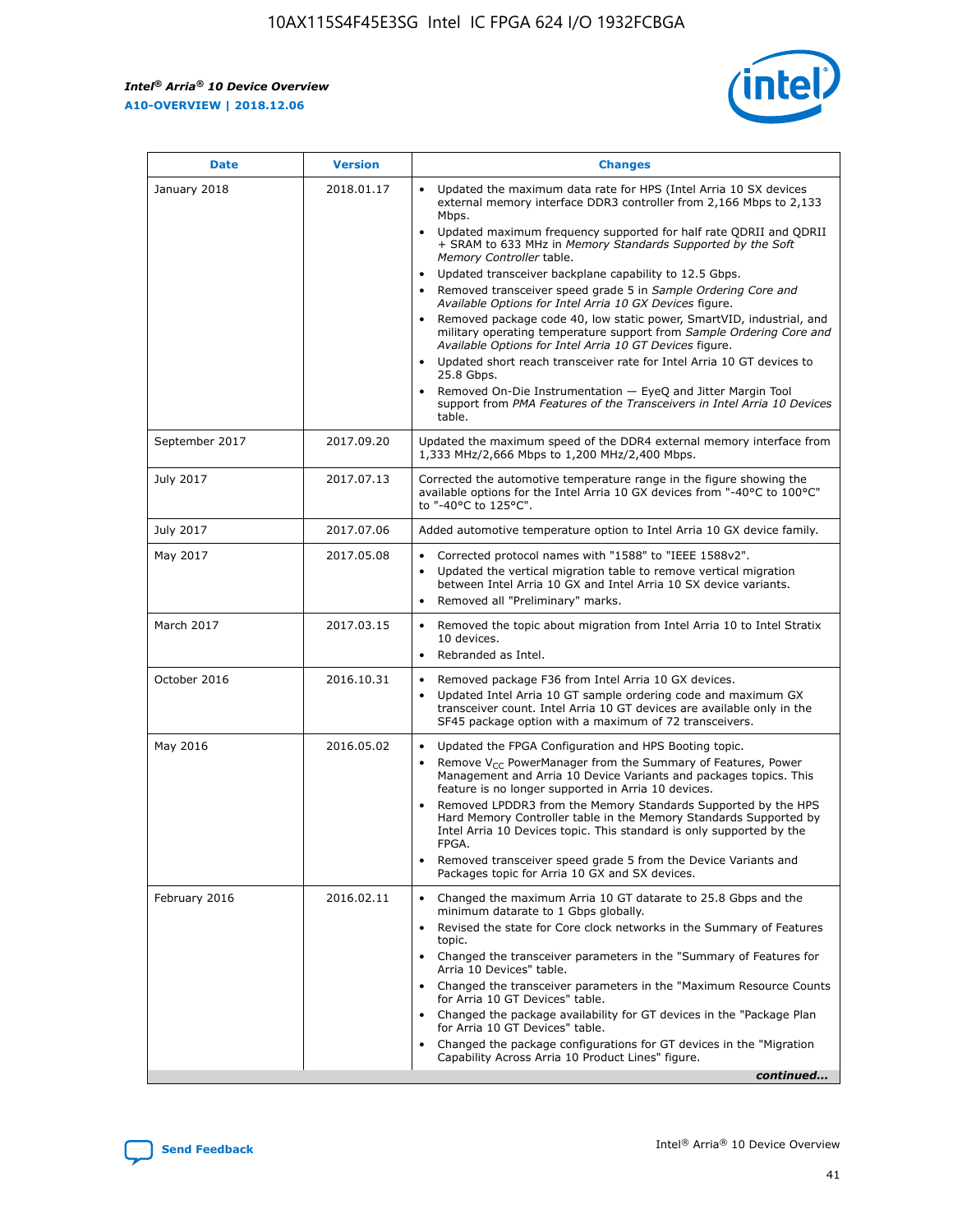

| <b>Date</b>   | <b>Version</b> | <b>Changes</b>                                                                                                                                                               |
|---------------|----------------|------------------------------------------------------------------------------------------------------------------------------------------------------------------------------|
|               |                | • Changed transceiver parameters in the "Low Power Serial Transceivers"<br>section.                                                                                          |
|               |                | • Changed the transceiver descriptions in the "Device Variants for the<br>Arria 10 Device Family" table.                                                                     |
|               |                | Changed the "Sample Ordering Code and Available Options for Arria 10<br>$\bullet$<br>GT Devices" figure.                                                                     |
|               |                | Changed the datarates for GT devices in the "PMA Features" section.                                                                                                          |
|               |                | Changed the datarates for GT devices in the "PCS Features" section.<br>$\bullet$                                                                                             |
| December 2015 | 2015.12.14     | Updated the number of M20K memory blocks for Arria 10 GX 660 from<br>2133 to 2131 and corrected the total RAM bit from 48,448 Kb to<br>48,408 Kb.                            |
|               |                | Corrected the number of DSP blocks for Arria 10 GX 660 from 1688 to<br>1687 in the table listing floating-point arithmetic resources.                                        |
| November 2015 | 2015.11.02     | Updated the maximum resources for Arria 10 GX 220, GX 320, GX 480,<br>$\bullet$<br>GX 660, SX 220, SX 320, SX 480, and SX 660.                                               |
|               |                | • Updated resource count for Arria 10 GX 320, GX 480, GX 660, SX 320,<br>SX 480, a SX 660 devices in Number of Multipliers in Intel Arria 10<br><b>Devices</b> table.        |
|               |                | Updated the available options for Arria 10 GX, GT, and SX.                                                                                                                   |
|               |                | Changed instances of Quartus II to Quartus Prime.<br>$\bullet$                                                                                                               |
| June 2015     | 2015.06.15     | Corrected label for Intel Arria 10 GT product lines in the vertical migration<br>figure.                                                                                     |
| May 2015      | 2015.05.15     | Corrected the DDR3 half rate and quarter rate maximum frequencies in the<br>table that lists the memory standards supported by the Intel Arria 10 hard<br>memory controller. |
| May 2015      | 2015.05.04     | • Added support for 13.5G JESD204b in the Summary of Features table.<br>• Added a link to Arria 10 GT Channel Usage in the Arria 10 GT Package<br>Plan topic.                |
|               |                | • Added a note to the table, Maximum Resource Counts for Arria 10 GT<br>devices.                                                                                             |
|               |                | • Updated the power requirements of the transceivers in the Low Power<br>Serial Transceivers topic.                                                                          |
| January 2015  | 2015.01.23     | • Added floating point arithmetic features in the Summary of Features<br>table.                                                                                              |
|               |                | • Updated the total embedded memory from 38.38 megabits (Mb) to<br>65.6 Mb.                                                                                                  |
|               |                | • Updated the table that lists the memory standards supported by Intel<br>Arria 10 devices.                                                                                  |
|               |                | Removed support for DDR3U, LPDDR3 SDRAM, RLDRAM 2, and DDR2.                                                                                                                 |
|               |                | Moved RLDRAM 3 support from hard memory controller to soft memory<br>controller. RLDRAM 3 support uses hard PHY with soft memory<br>controller.                              |
|               |                | Added soft memory controller support for QDR IV.<br>٠                                                                                                                        |
|               |                | Updated the maximum resource count table to include the number of<br>hard memory controllers available in each device variant.                                               |
|               |                | Updated the transceiver PCS data rate from 12.5 Gbps to 12 Gbps.<br>$\bullet$                                                                                                |
|               |                | Updated the max clock rate of PS, FPP x8, FPP x16, and Configuration<br>via HPS from 125 MHz to 100 MHz.                                                                     |
|               |                | Added a feature for fractional synthesis PLLs: PLL cascading.                                                                                                                |
|               |                | Updated the HPS programmable general-purpose I/Os from 54 to 62.<br>$\bullet$<br>continued                                                                                   |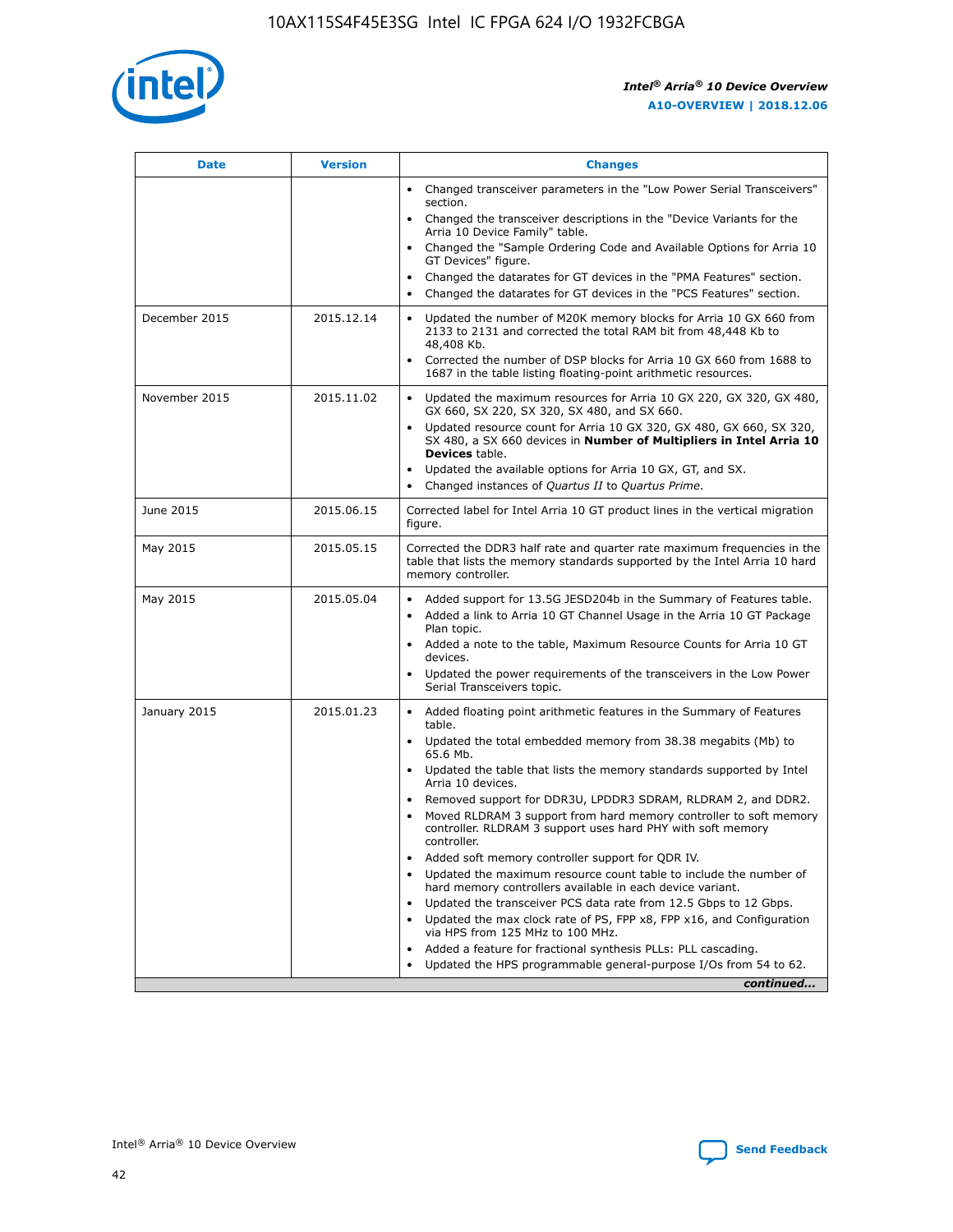r



| <b>Date</b>    | <b>Version</b> | <b>Changes</b>                                                                                                                                                                                                                                                                                                                                                                                                                                                                                                                                      |
|----------------|----------------|-----------------------------------------------------------------------------------------------------------------------------------------------------------------------------------------------------------------------------------------------------------------------------------------------------------------------------------------------------------------------------------------------------------------------------------------------------------------------------------------------------------------------------------------------------|
| September 2014 | 2014.09.30     | Corrected the 3 V I/O and LVDS I/O counts for F35 and F36 packages<br>$\bullet$<br>of Arria 10 GX.<br>Corrected the 3 V I/O, LVDS I/O, and transceiver counts for the NF40<br>$\bullet$<br>package of the Arria GX 570 and 660.<br>Removed 3 V I/O, LVDS I/O, and transceiver counts for the NF40<br>package of the Arria GX 900 and 1150. The NF40 package is not<br>available for Arria 10 GX 900 and 1150.                                                                                                                                       |
| August 2014    | 2014.08.18     | Updated Memory (Kb) M20K maximum resources for Arria 10 GX 660<br>devices from 42,660 to 42,620.<br>Added GPIO columns consisting of LVDS I/O Bank and 3V I/O Bank in<br>$\bullet$<br>the Package Plan table.<br>Added how to use memory interface clock frequency higher than 533<br>$\bullet$<br>MHz in the I/O vertical migration.<br>Added information to clarify that RLDRAM3 support uses hard PHY with<br>$\bullet$<br>soft memory controller.<br>Added variable precision DSP blocks support for floating-point<br>$\bullet$<br>arithmetic. |
| June 2014      | 2014.06.19     | Updated number of dedicated I/Os in the HPS block to 17.                                                                                                                                                                                                                                                                                                                                                                                                                                                                                            |
| February 2014  | 2014.02.21     | Updated transceiver speed grade options for GT devices in Figure 2.                                                                                                                                                                                                                                                                                                                                                                                                                                                                                 |
| February 2014  | 2014.02.06     | Updated data rate for Arria 10 GT devices from 28.1 Gbps to 28.3 Gbps.                                                                                                                                                                                                                                                                                                                                                                                                                                                                              |
| December 2013  | 2013.12.10     | Updated the HPS memory standards support from LPDDR2 to LPDDR3.<br>Updated HPS block diagram to include dedicated HPS I/O and FPGA<br>$\bullet$<br>Configuration blocks as well as repositioned SD/SDIO/MMC, DMA, SPI<br>and NAND Flash with ECC blocks.                                                                                                                                                                                                                                                                                            |
| December 2013  | 2013.12.02     | Initial release.                                                                                                                                                                                                                                                                                                                                                                                                                                                                                                                                    |